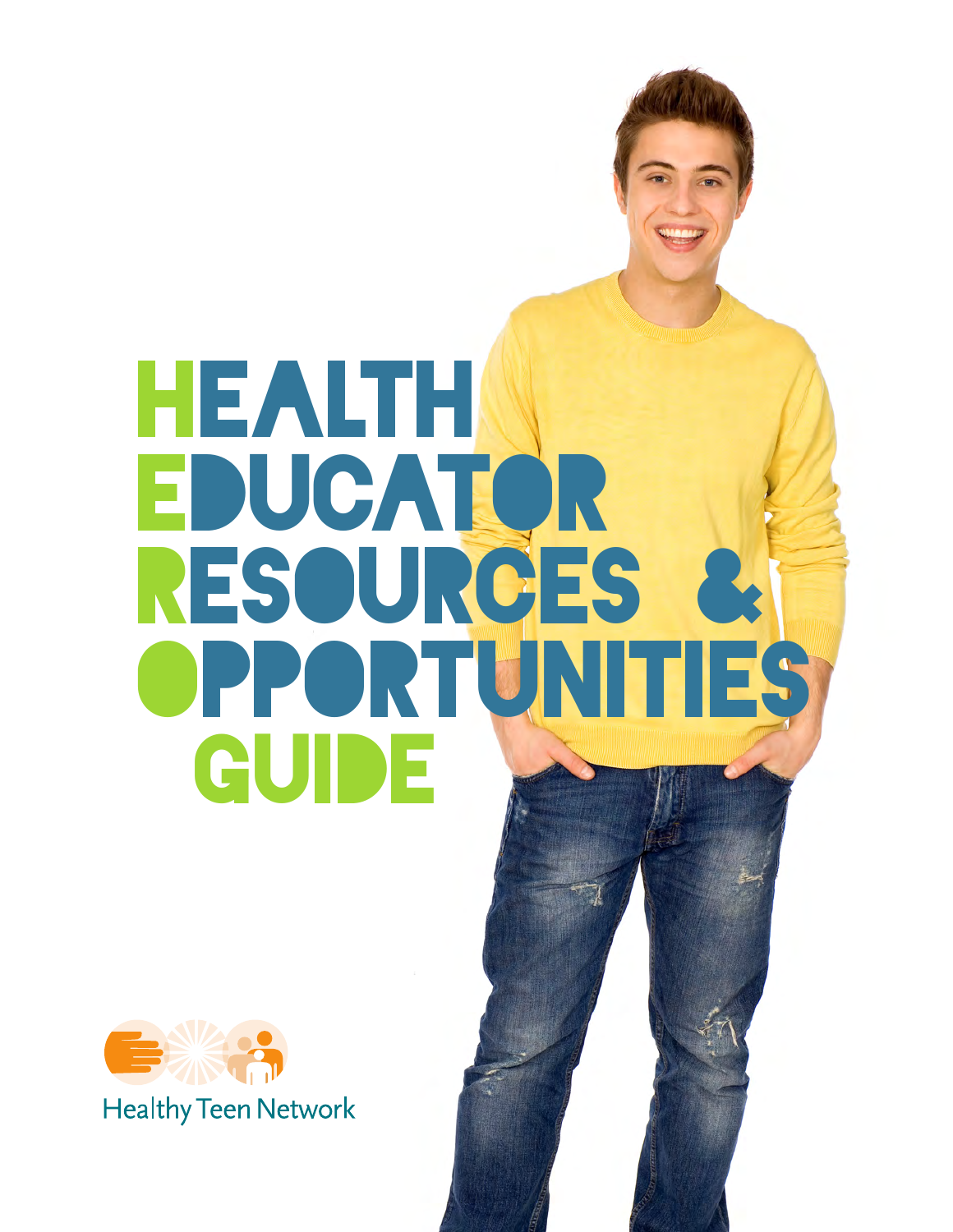#### **Health Educator Resources and Opportunities (HERO) Guide**

Health Educator Resources and Opportunities Guide © 2015 Healthy Teen Network All rights reserved

Recommended Citation: Healthy Teen Network (2015). Health educator resources and opportunities (HERO) guide. Baltimore: Author. Available from https:// www.healthyteennetwork.org/resources/hero-guide/

This resource was [made possible \(in part\) b](http://www.healthyteennetwork.org/Volt/HERO)y an independent grant from Merck.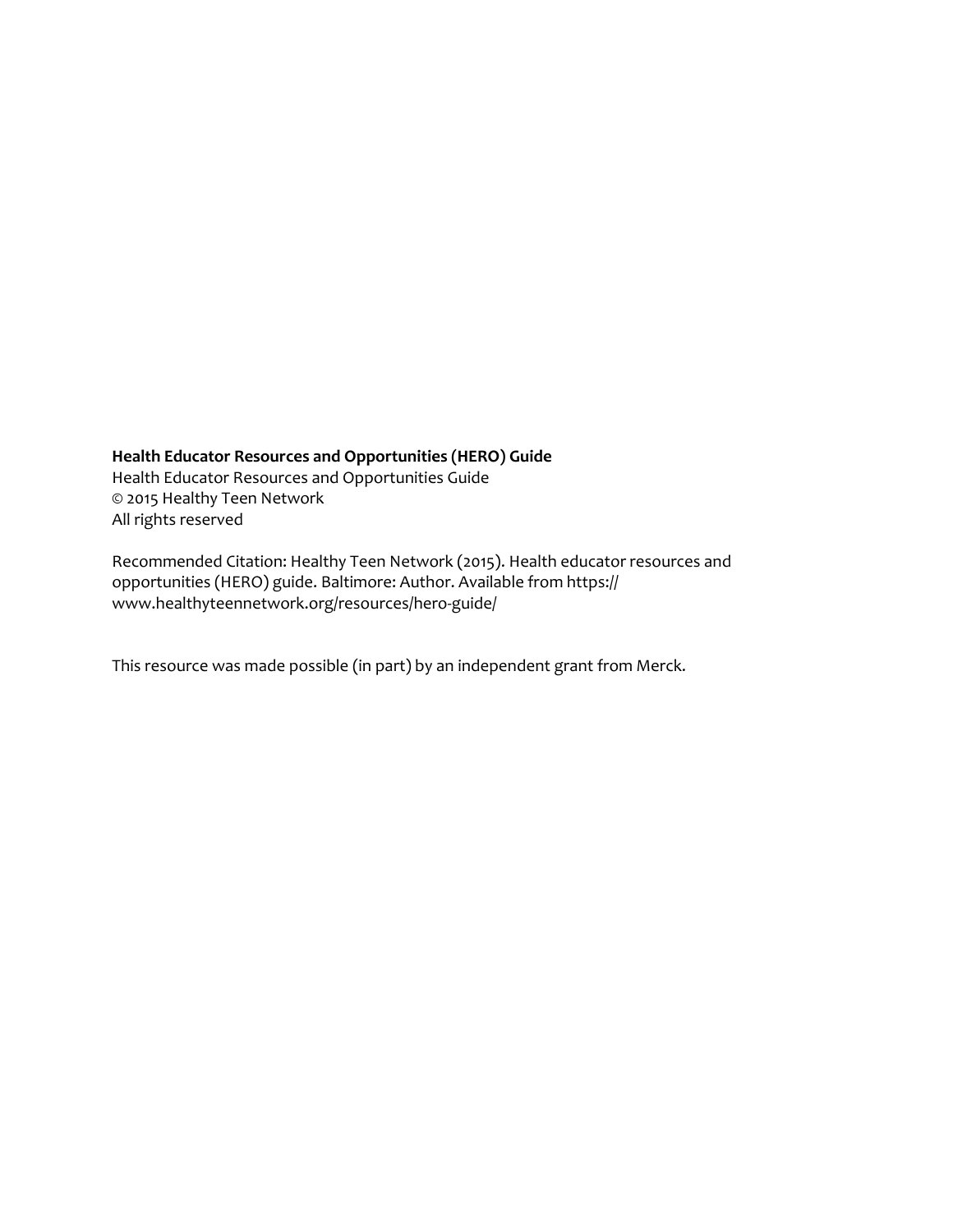## U.S. ADOLESCENT AND<br>Young Adult Men YOUNG ADULT (AYAM) HEALTH PROFILE

## **INTRODUCTION**



Healthy Teen Network has assembled this profile of United States adolescent and young adult men (AYAM) as a quick-reference for individuals and organizations planning or delivering resources and services to the AYAM population. The profile draws largely from data sets generated by U.S. public agencies. It first establishes the size of the U.S. AYAM population and then reports the health status and socio-ecological conditions of this population. Information is grouped in the following subject areas: race and ethnicity; socioeconomic status; education status; alcohol, tobacco and other drug use; sexual and reproductive health; mental health; mortality and intentional injuries; and access to health care.

This profile considers "adolescents" to be people ages 10 through 19 and "young adults" to be people ages 20 through 24, unless the data set indicated otherwise. People interested in developing

AYAM profiles at the state or sub-state level may access the sources for this profile to determine whether sub-national data is available through the source.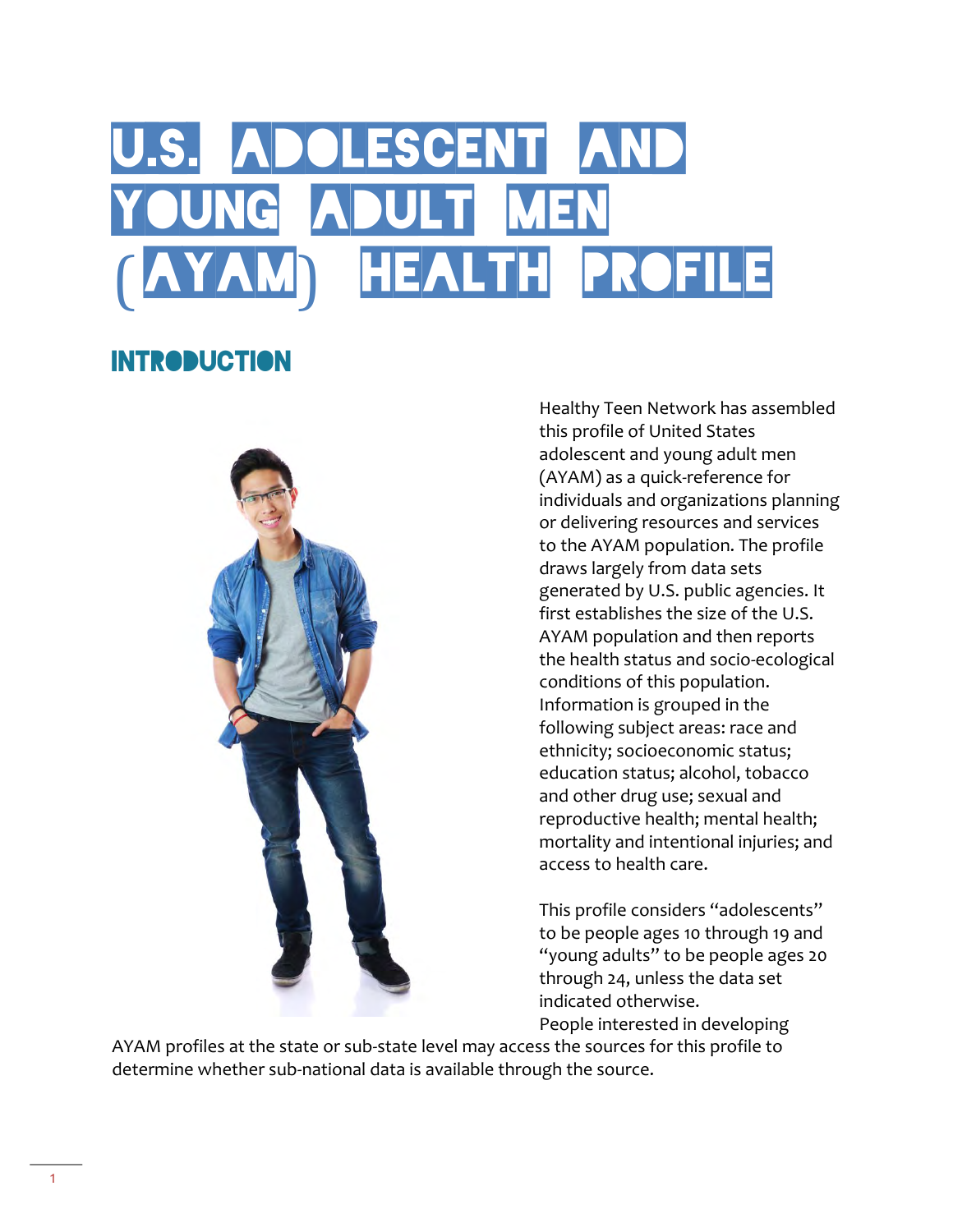## Number of U.S. Adolescent and Young Adult Men

Adolescents and young adults (men and women) comprise 21 percent of the population of the United States (Healthy People 2020, Adolescent Health).

In 2015, the total projected population of U.S. AYAM is 32,849,398. The U.S. AYAM population is projected to be distributed as follows:

- 10,474,531 ages 10-14 (32 percent of total projected U.S. AYAM population)
- 10,722,184 ages 15-19 (33%)
- $\cdot$  11,602,683 ages 20-24 (35%)

(United States Census Bureau, n.d.)

### Race/Ethnicity of U.S. Adolescent and Young Adult Men

In 2013, there were 33,077,678 U.S. AYAM.

Among adolescent boys ages 10-14:

- 8,046,692 were White
- 1,718,248 were African American
- 2,432,029 were Hispanic

Among adolescent boys ages 15-19:

- 8,267,941 were White
- 1,788,137 were African American
- 2,367,336 were Hispanic

Among young adult men ages 20-24:

- 8,824,851 were White
- 1,932,258 were African American
- 2,458,793 were Hispanic

(WISQARS, 2013)

## SOCIOECONOMIC STATUS OF U.S. ADOLESCENT AND YOUNG ADULT MEN

(Note: U.S. child poverty rates are not readily available disaggregated neither by gender of the child nor age of the child.)

In 2013, 11 percent of White children, 10 percent of Asian children, 30 percent of Hispanic children, and 38 percent of Black children were poor. (DeNavas-Walt, C., & Proctor, B., 2014)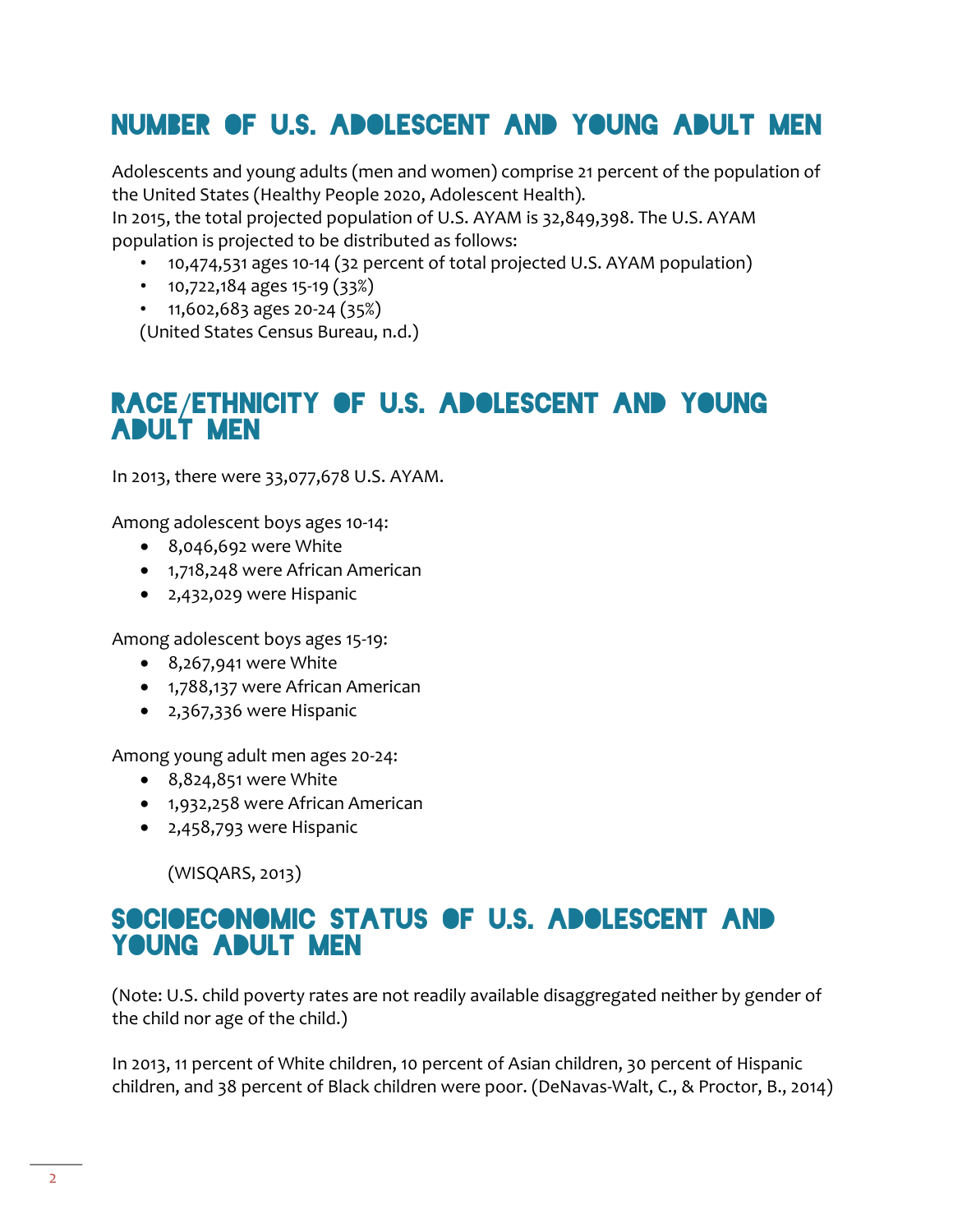In 2013 the median income for households maintained by a householder aged 15 to 24 years was \$34,311 (DeNavas-Walt et al, 2014).

In 2014, unemployment rates for young adults (men and women) were as follows (Child Trends Databank, 2014):

- 28% of Black young adults
- 16% of Hispanic young adults
- 14% of White young adults

The July 2014 labor force participation rate for 16- to 24-year-old men was 63.2 percent. (BLS, 2014)

In July 2014, 25 percent of employed youth worked in the leisure and hospitality industry (which includes food services), and 19 percent worked in the retail trade industry. (BLS, 2014)

Among youth ages 16 through 24 who have not enrolled in school, young men have an employment rate of 68 percent. (Child Trends Data Bank, 2014)

Among youth ages 16 through 24 who have not graduated high school, young men have an employment rate of 48 percent. (Child Trends Data Bank, 2014).

## Education Status of Adolescent and Young Adult Men

Between 2000 and 2012, the high school dropout rate of AYAM ages 16 through 24 declined from 12 to 7 percent. (Education, 2014)

In 2013, 81 percent of young men had completed at least a high school education. (Education, 2014)

## Alcohol, Tobacco, and Other Drug Use among U.S. Adolescent and Young Adult Men

In 2013, among students grades nine through 12, the prevalence of having ever drunk alcohol was 64.4 percent among White adolescent men, 59.8 percent among Black adolescent men and 69 percent among Hispanic adolescent men. (YRBS, 2014)

In 2013, 33.2 percent of White, 17.8 of Black, and 20.7 percent of Hispanic male students grades nine through 12 reported current tobacco use (cigarette use, smokeless tobacco use, or cigar use) (YRBS, 2014).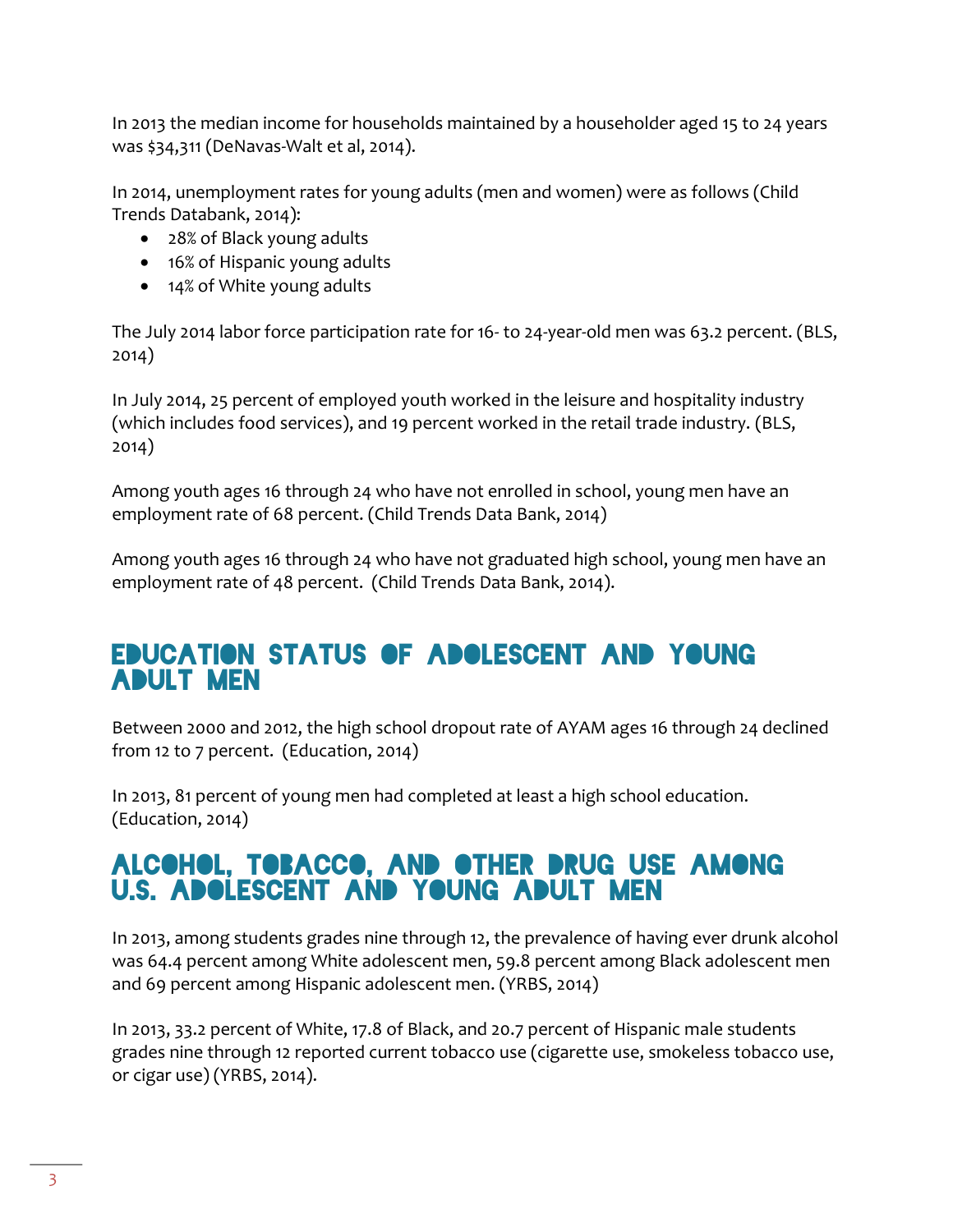In 2013, 20.4 percent of White, 28.9 percent of Black, and 27.6 percent of Hispanic male students grades nine through twelve reported current use of marijuana (YRBS, 2014).

## Sexual and Reproductive Health

An estimated nine percent of adolescent men between the ages of 12 and 16 will become fathers before their twentieth birthday. (OAH, 2015)

In 2013, 12.4 percent of White, 37.5 percent of Black, and 16.5 percent of Hispanic male students grades nine through 12 reported having had sexual intercourse with four or more persons during their lives. (YRBS, 2014)

In 2013, 57.1 percent of White, 64.7 percent of Black and 58.3 percent of Hispanic male students grades nine through 12 reported having used a condom during last sexual intercourse. (YRBS, 2014)

The chlamydia rate for adolescent men ages 15 through 19 years was 803.0 cases per 100,000 n 2011 (CDC, 2011).

Young adult men ages 20 through 24 years had the highest rate of chlamydia (1,343.3 cases per 100,000 men) compared with other males. (CDC, 2011).

The gonorrhea rate for adolescent men ages 15 through 19 years was 248.6 cases per 100,000. (CDC, 2011)

Young adult men ages 20 through 24 years had the highest rate of gonorrhea (450.6 cases per 100,000 males) compared with other males. (CDC, 2011)

Gay and bisexual men ages 13 through 24 accounted for an estimated 19 percent (8,800) of all new HIV infections in the United States, and 72 percent of new HIV infections among youth in 2010. (CDC, 2015)

## Mental Health

In 2013, 19.1 percent of White, 18.8 percent of Black, and 25.4 percent of Hispanic male students grade nine through 12 reported feeling so sad or hopeless almost every day for 2 or more weeks in a row that they stopped doing some usual activities (YRBS, 2014).

In 2013, 11.4 percent of White, 10.2 percent of Black, and 11.5 percent of Hispanic male students grades nine through 12 reported seriously considering or attempting suicide during the prior 12 months. (YRBS, 2014).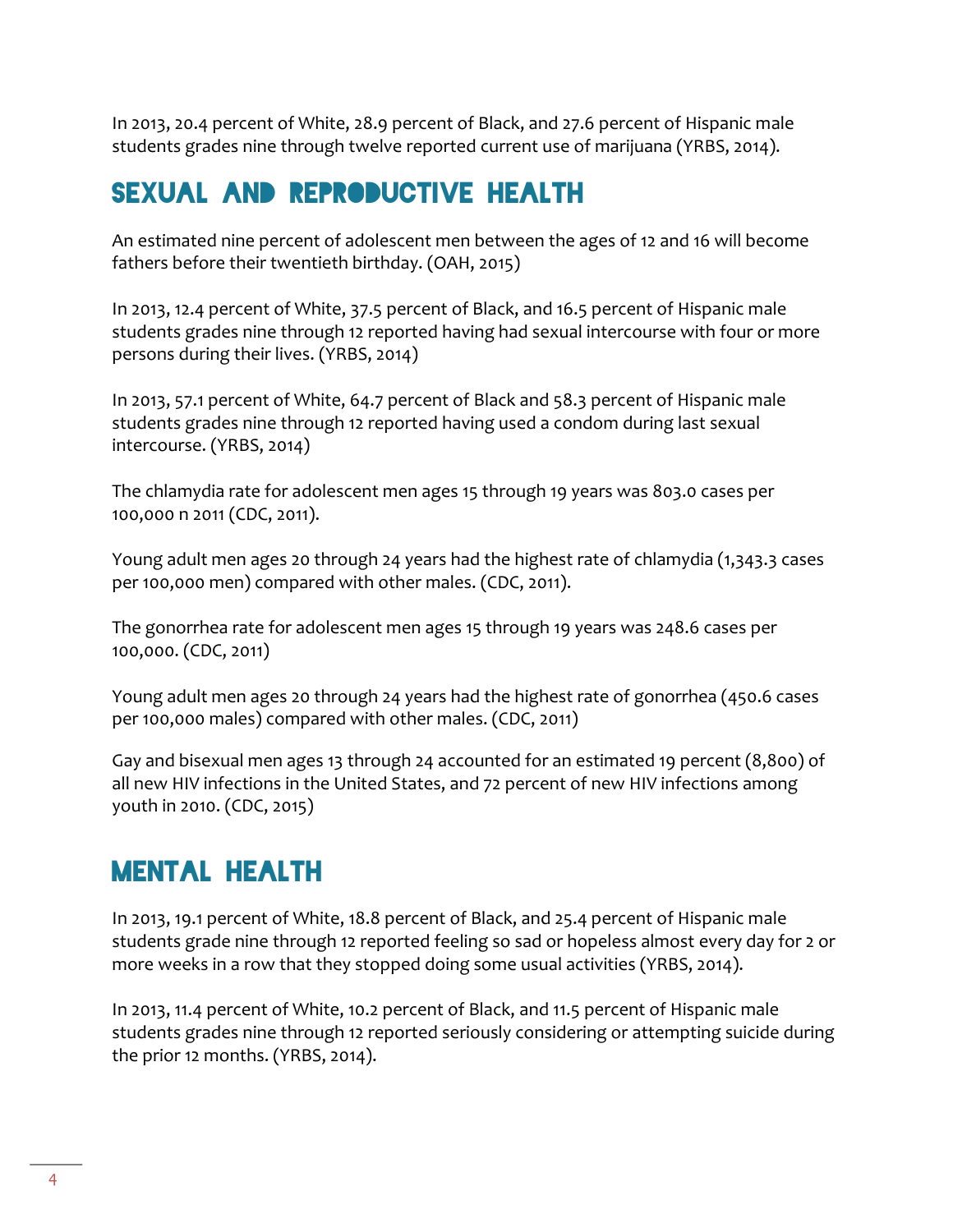5.6 percent of White, 3.0 percent of Black, and 5.7 percent of Hispanic adolescent men ages 12 through 17 had at least one major depressive episode within the year prior to being surveyed. (SAMHSA, 2015).

## Mortality/Unintentional Injuries among U.S. Adolescent and Young Adult Men

In 2013, the mortality figure for AYAM ages 10-24 was 17,453. (WISQARS, 2013) The leading causes of death among AYAM are unintentional injuries, suicide, and homicide. (CDC, 2011)

In 2013, 10.1 percent of White, 7.7 percent of Black, and 11.2 percent of Hispanic male students grades nine through 12 reported having made a plan about how they would attempt suicide. (YRBS, 2014)

In 2013, the homicide rate was 2.2 per 100,000 for White, 45.0 per 100,000 for Black and 11.7 per 100,000 for Hispanic adolescent men. (Child Trends Data Bank, 2015).

## Access to Healthcare

Between 2005 and 2011, only 63 percent of 18- to 25- year-old men had any type of insurance coverage. (Sommers et al, 2013)

78% percent of young adult men do not have a usual source of health care. 41 percent of young adult men have not visited a doctor in the past 12 months. (Bell, et al 2013) 28% percent of uninsured adult men are between the ages of 19 to 24. Of these young adult men, the uninsured percentage is 20 percent among Whites, 38 percent among Blacks, and 43 percent among Hispanics. (Wilson-Frederick et al, 2014)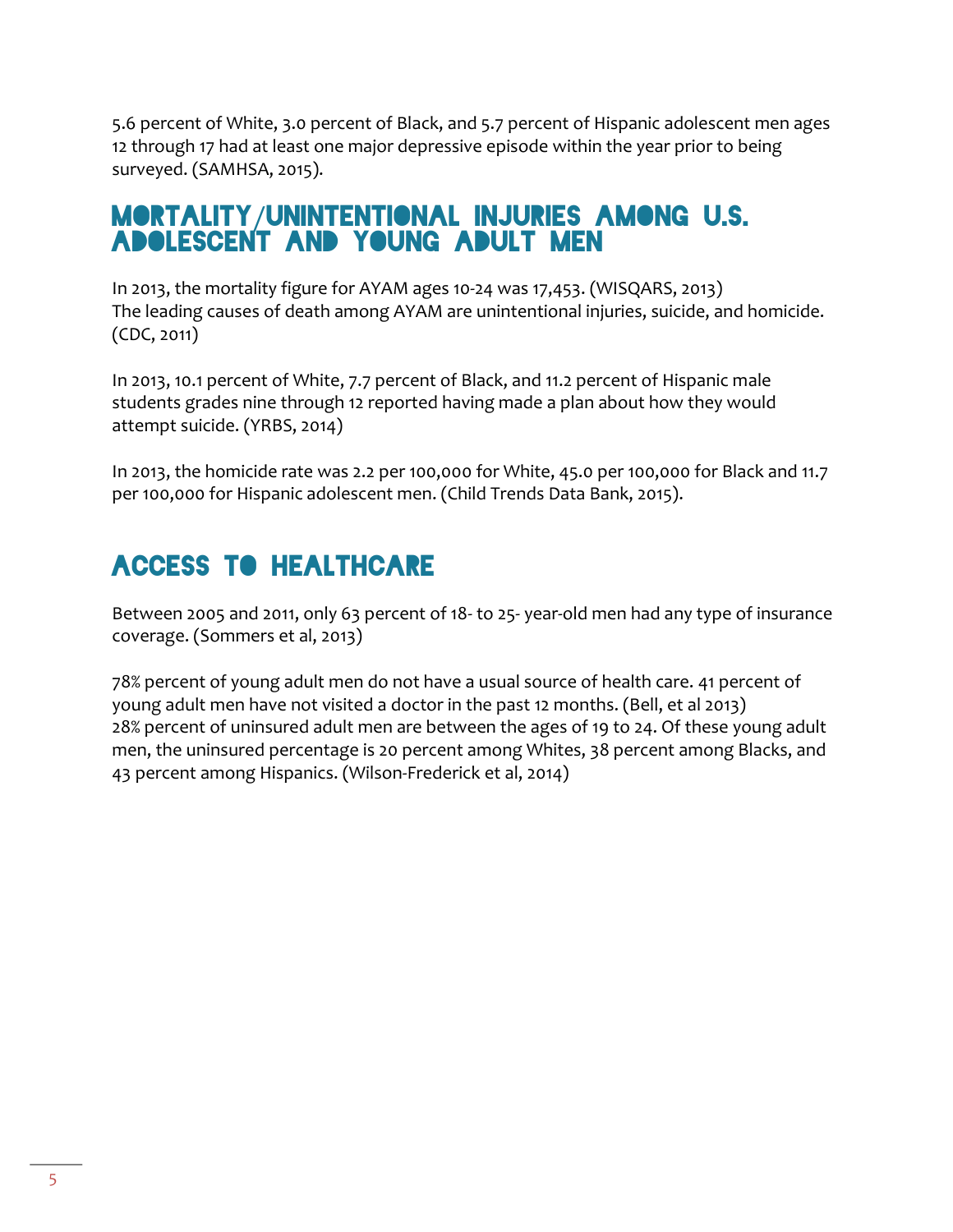## REFERENCES

- Bell, D. Adolescent and Young Adult Male Health: A Review <http://pediatrics.aappublications.org/content/132/3/535.full.pdf+html>
- Bloom, B., Jones, L., & Freeman, G. (2013, January 1). Summary Health Statistics for U.S. Children: National Health Interview Survey, 2012. Retrieved April 30, 2015, from http://www.cdc.gov/nchs/data/series/sr\_10/sr10\_258.pdf

Bureau of Labor and Statistics. (2014). *Employment and Unemployment Among Youth Summary.*

Retrieved April 30, 2015, from<http://www.bls.gov/news.release/youth.nr0.htm>

Centers for Diseases and Control (2014). Youth Risk Behavior Surveillance -- United States, 2013. *Morbidity and Mortality Weekly Report (MMWR*). Retrieved April 30, 2015, from <http://www.cdc.gov/mmwr/pdf/ss/ss6304.pdf>

- Centers for Diseases and Control (2011). STDs in Adolescents and Young Adults. Retrieved April 30, 2015, fro[m http://www.cdc.gov/std/stats11/adol.htm](http://www.cdc.gov/std/stats11/adol.htm)
- Centers for Diseases and Control (2013). Health, United States, 2013. Retrieved April 30, 2015, from http://www.cdc.gov/nchs/data/hus/hus13.pdf
- Centers for Diseases and Control (2015). Sexual Risk Behavior: HIV, STD, & Teen Pregnancy Prevention. (2015, March 25). Retrieved April 30, 2015, from <http://www.cdc.gov/healthyyouth/sexualbehaviors>
- Centers for Diseases and Control (2011). Leading Causes of Death by Age Group, All Males-United States, 2011. (n.d.). Retrieved April 30, 2015, from [http://www.cdc.gov/men/lcod/2011/LCOD\\_menallages2011.pdf](http://www.cdc.gov/men/lcod/2011/LCOD_menallages2011.pdf)
- Child Trends Databank. (2014). Children in poverty. Available at: http://www.childtrends.org/?indicators=children-in-poverty
- Child Trends Databank. *Youth Employment*. (2014). Retrieved April 30, 2015, from <http://www.childtrends.org/?indicators=youth-employment>
- Child Trends Databank. (2015). Teen homicide, suicide and firearm deaths. Available at: http://www.childtrends.org/?indicators=teen-homicide-suicide-and-firearm-deaths –

DeNavas-Walt, C., & Proctor, B. (2014, September 1). Income and Poverty in the United States: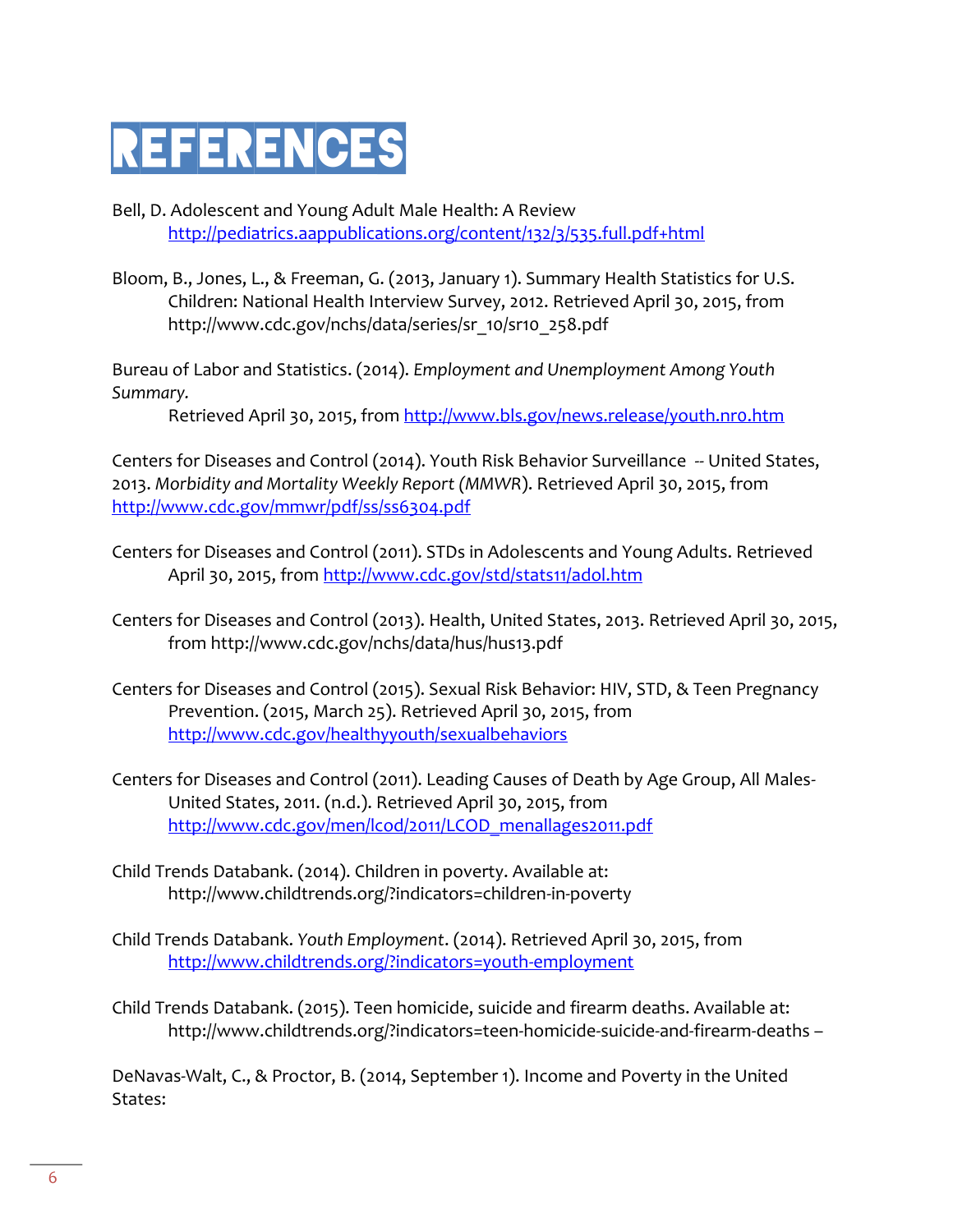2013. Retrieved April 30, 2015, from

[http://www.census.gov/content/dam/Census/library/publications/2014/demo/p60-](http://www.census.gov/content/dam/Census/library/publications/2014/demo/p60-249.pdf) [249.pdf](http://www.census.gov/content/dam/Census/library/publications/2014/demo/p60-249.pdf)

- Garfield, R., Rouhani, S., Stephens, J., & Damico, A. (2015). The Coverage Gap: Uninsured Poor Adults in States that Do Not Expand Medicaid – An Update. Retrieved April 30, 2015, from http://kff.org/health-reform/issue-brief/the-coverage-gap-uninsured-pooradults-in-states-that-do-not-expand-medicaid-an-update/
- Healthy People 2020. Adolescent Health. (n.d.). Retrieved April 30, 2015, from http://www.healthypeople.gov/2020/topics-objectives/topic/Adolescent-Health
- Murphey, D., Barry, M., & Vaughn, B. (2013, January). ADOLESCENT HEALTH HIGHLIGHT: Access to Mental Health Care. Retrieved April 30, 2015, from http://www.childtrends.org/wp-content/uploads/2013/04/Child\_Trends-2013\_01\_01\_AHH\_MHAccessl.pdf
- SAMHSA. Results from the 2013 National Survey on Drug Use and Health: Summary of National Findings. (2013). Retrieved April 30, 2015, from [http://www.samhsa.gov/data/sites/default/files/NSDUHresultsPDFWHTML2013/Web/](http://www.samhsa.gov/data/sites/default/files/NSDUHresultsPDFWHTML2013/Web/NSDUHresults2013.pdf) [NSDUHresults2013.pdf](http://www.samhsa.gov/data/sites/default/files/NSDUHresultsPDFWHTML2013/Web/NSDUHresults2013.pdf)

Substance Abuse and Mental Health Services Administration. Behavioral Health Barometer: United States, 2014. HHS Publication No. SMA–15–4895. Rockville, MD: Substance Abuse and Mental Health Services Administration, 2015.

Sommers BD, Buchmueller T, Decker SL, Carey C, Kronick R. The Affordable Care Act has led to significant gains in health insurance and access to care for young adults. Health Aff (Millwood). 2013;32(1):165–174

- The Office of Adolescent Health, U.S. Department of Health and Human Services. *Engaging Adolescent Males in Prevention*. (2015). Retrieved April 30, 2015, from [http://www.hhs.gov/ash/oah/adolescent-health-topics/reproductive-health/teen](http://www.hhs.gov/ash/oah/adolescent-health-topics/reproductive-health/teen-pregnancy/engaging-males.html)[pregnancy/engaging-males.html](http://www.hhs.gov/ash/oah/adolescent-health-topics/reproductive-health/teen-pregnancy/engaging-males.html)
- United States Census Bureau. (n.d.). Retrieved April 30, 2015, from http://www.census.gov/population/international/data/idb/region.php?N= Results &T=4&A=separate&RT=0&Y=2015&R=-1&C=US

U.S. Department of Education, National Center for Education Statistics. (2014). The Condition of Education 2014 (NCES 2014-083), Status Dropout Rates

Wilson-Frederick, S., Wendt, M., & Dorsey, R. (2014, June 1). Characteristics of Uninsured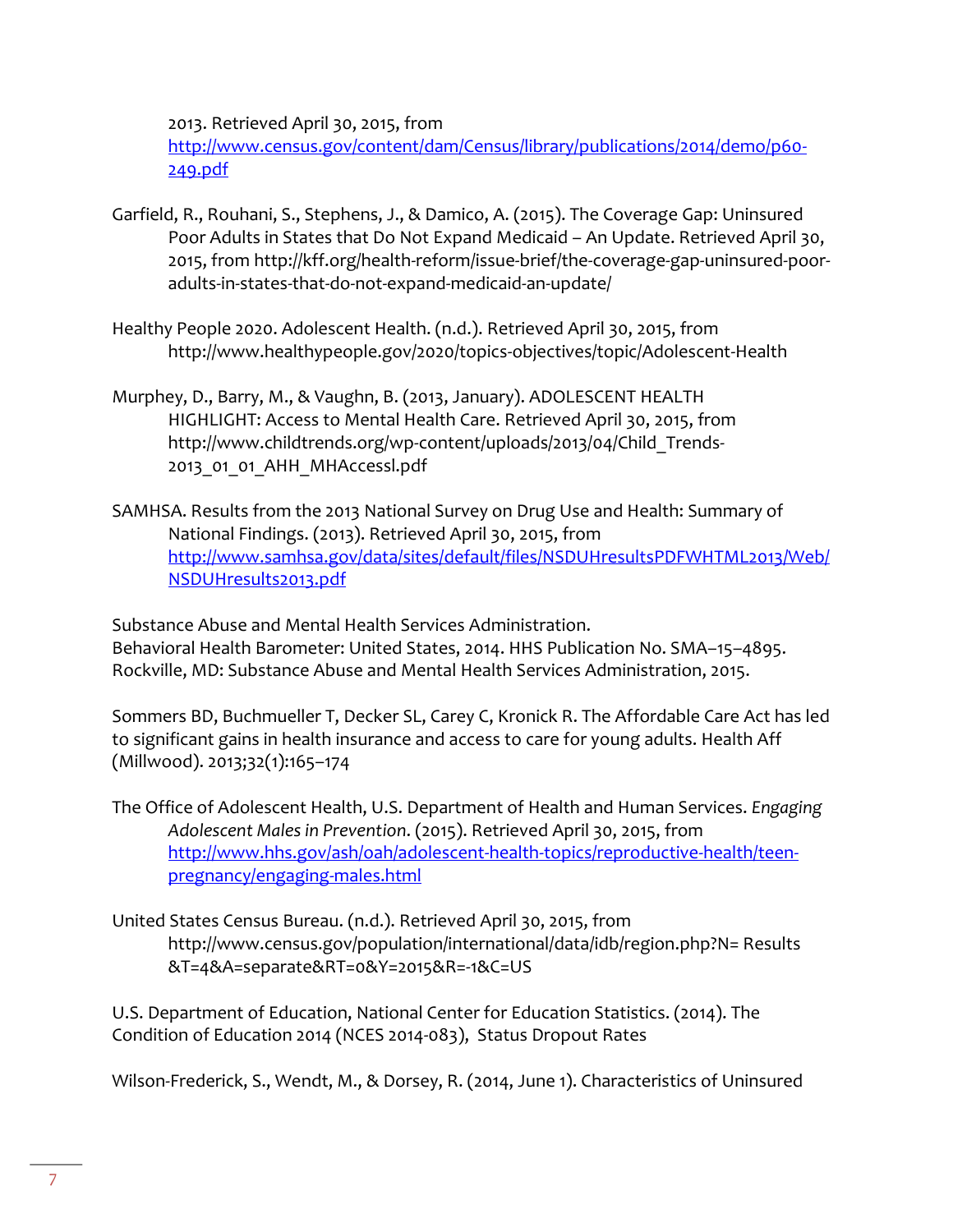Adult Males by Race and Ethnicity (Ages 19 to 64 Years). Retrieved April 30, 2015, from [http://www.minorityhealth.hhs.gov/assets/pdf/OMH\\_Mens\\_Health\\_Data\\_Brief.pdf](http://www.minorityhealth.hhs.gov/assets/pdf/OMH_Mens_Health_Data_Brief.pdf)

WISQARS™. (2013). Retrieved April 30, 2015, from [http://webappa.cdc.gov/sasweb/ncipc/mortrate10\\_us.html](http://webappa.cdc.gov/sasweb/ncipc/mortrate10_us.html)

## SUGGESTED PROFESSIONAL RESOURCES

Healthy Teen Network knows that health professionals are always hungry for more resources, but also that they often do not have enough time in the day to search for materials. As Healthy Teen Network developed the *Volt20: 20 Questions to a Healthy Future (http://www.volt20.com/)* resource, we uncovered a bounty of websites, reports, and instructional materials that would be helpful, either for expanding health professionals' own subject learning or for identifying online and print teaching tools (curricula, lesson plans, handouts, pamphlets) suitable for adolescents and young adults. We have sorted our curated list of resources by the 20 healthy future subjects covered in *Volt*20.

#### WHERE I LIVE: LIVING ARRANGEMENT

**Community Planning –** The American Planning Association (www.planning.org) has developed resources for educators and youth workers to engage youth in thinking and learning about their communities. (American Planning Association, 2015)

**Healthy Homes –** The U.S. Surgeon General has issued a call to action that describes the steps people can take now to protect themselves from disease, disability and injury that may result from health hazards in their houses. (U.S. Department of Health and Human Services, 2009)

**Healthy Neighborhoods –** The Robert Wood Johnson Commission to Build a Healthier America has issued a brief that examines the current state of knowledge about neighborhoods and their links with health. (Cubbin, 2008)

**Healthy Neighborhoods –** The Stanford School of Medicine Youth Science Program has developed a 10-lesson, experiential *Public Health Advocacy Curriculum* intended to teach students how conditions in their neighborhood affect their health and engage them in health-related advocacy efforts. The curriculum was created for high school classrooms but lessons can be modified for other populations and settings. (Stanford University, Stanford Medicine, 2015)

**Neighborhood Safety –** Child Trends (www.childtends.org) has issued a report on the connection between neighborhood safety and child and youth development. (Child Trends, 2013)

**Runaway Prevention –** The National Runaway Safeline (www.1800runaway.org) provides educational tools and promotional materials for schools and youth-serving agencies, including an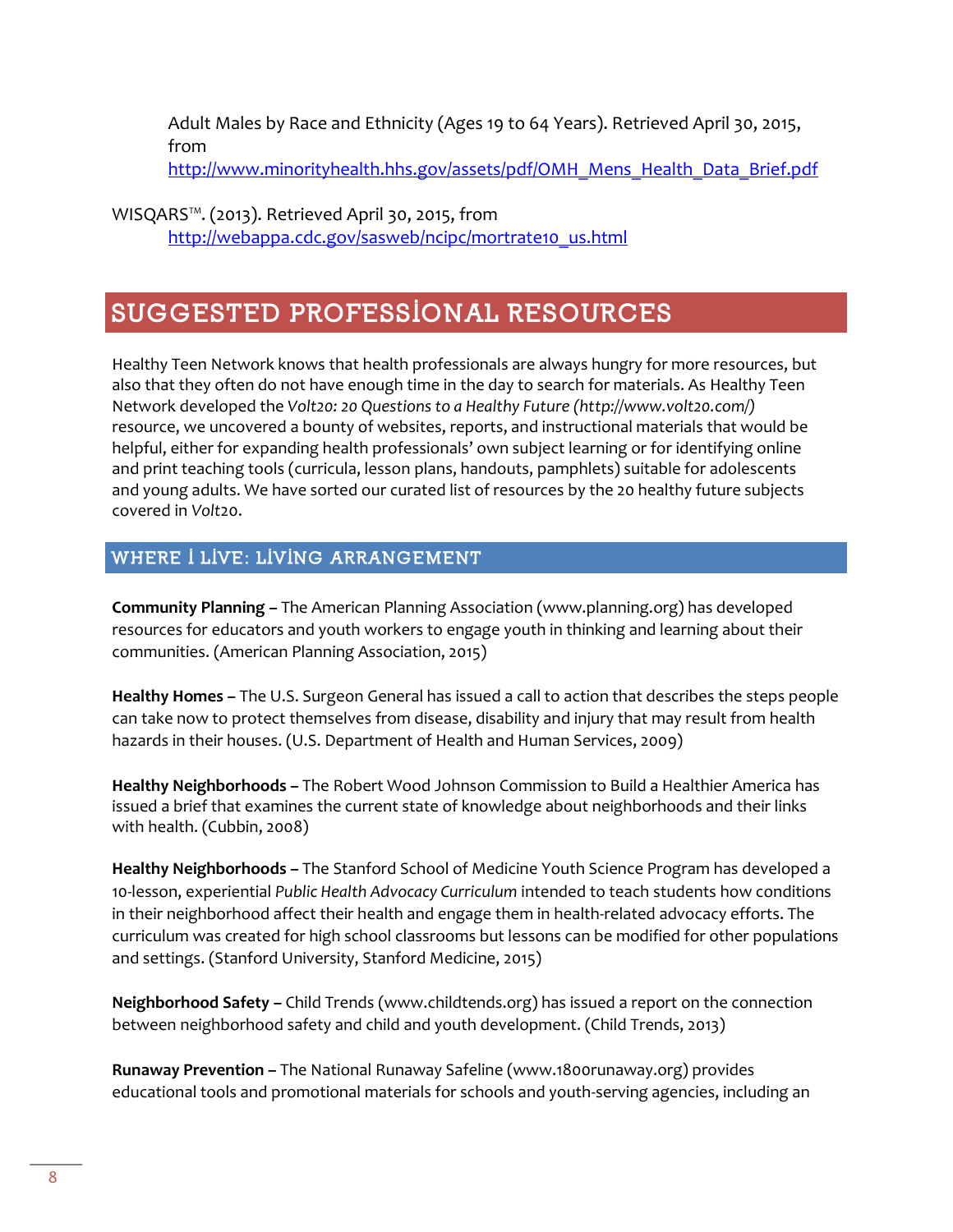evidence-based, interactive, 14 module curriculum intended to educate young people about alternatives to running away as well as to build life skills so that youth can resolve problems without resorting to running away or unsafe behavior. (National Runaway Safeline, 2007)

#### RELATIONSHIPS AT HOME

**Parent-Child Connectedness** *– Parent-Child Connectedness: Implications for Research, Interventions and Positive Impacts on Adolescent Health* describes the many ways that parents matter in improving their teen children's odds for success. It provides a comprehensive review of the research literature, plus offers some practical insights. (Lezin, 2004)

#### ABUSE AT HOME

**Child Abuse and Neglect Reporting** *– Mandatory Reporters of Child Abuse and Neglect* discusses laws that designate the groups of professionals that are required to report cases of suspected child abuse and neglect. Summaries of laws for all States and U.S. territories are included. (Child Welfare Information Gateway, 2014)

#### WHERE I LEARN & WORK: EDUCATION AND EMPLOYMENT ARRANGEMENTS

**Career Exploration –** The U.S. Department of Labor (www.dol.gov) offers resources for educators and youth workers to guide youth through career exploration. (U.S. Department of Labor, 2015) Health Barriers to Learning – The Education Commission of the States has issued *Health Barriers to Learning and the Education Opportunity Gap*, an issue brief on the connection between health and students' motivation and ability to learn. (Basch, 2015)

#### RELATIONSHIPS AT SCHOOL AND WORK

**Positive Social Skills –** Child Trends (www.childtrends.org) has issued a fact sheet on *What Works for Promoting and Enhancing Positive Social Skills: Lessons Learned from Experimental Evaluations of Programs and Interventions*. (Bandy, 2011)

#### VIOLENCE AT SCHOOL AND WORK

**School Violence –** The U.S. Department of Health and Human Services, Centers for Disease Control and Prevention (www.cdc.gov) has compiled school violence prevention publications and resources, including links to other federal agency resources, at

http://www.cdc.gov/violenceprevention/youthviolence/schoolviolence/tools.html. (U.S. Centers for Disease Control and Prevention, 2015)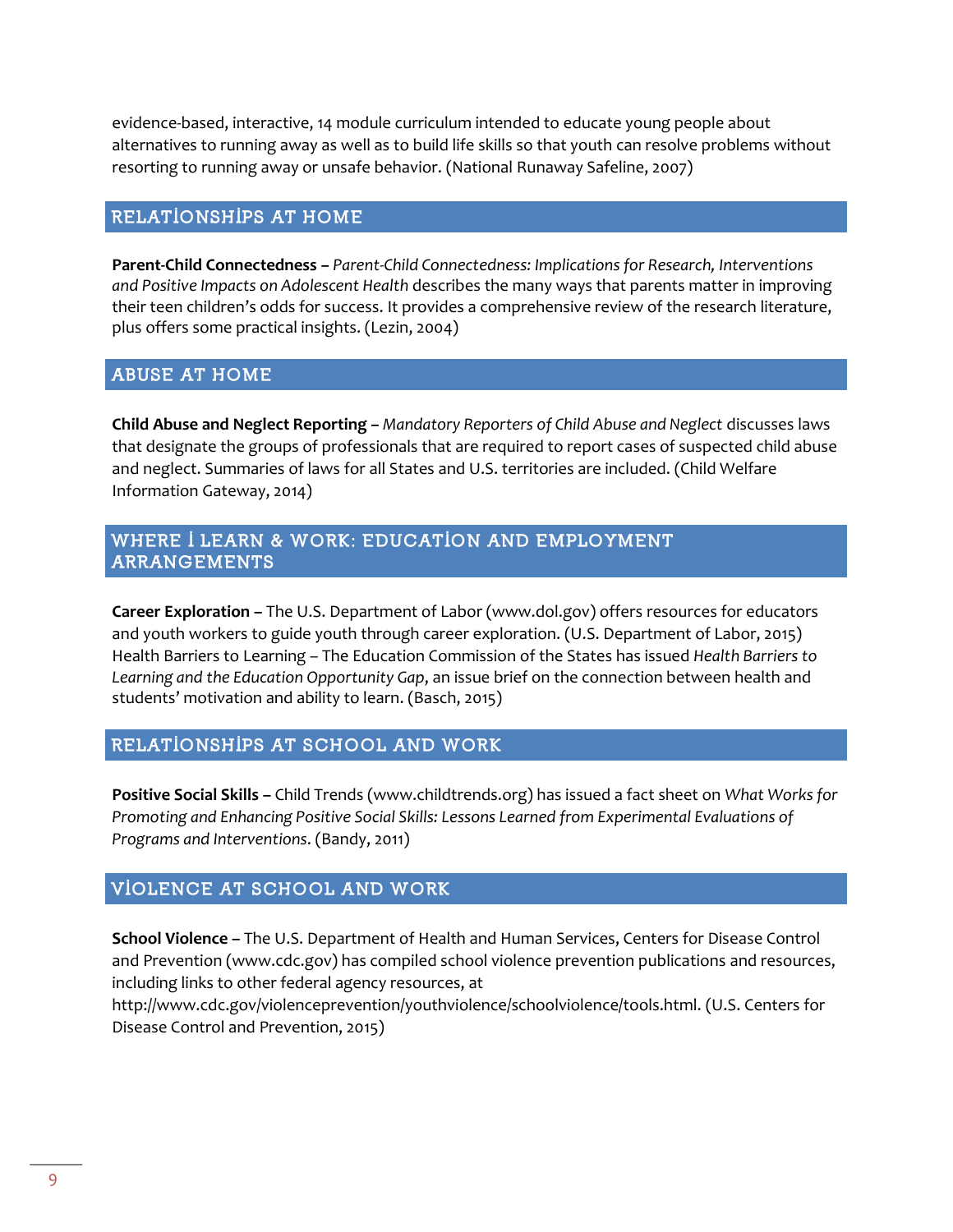**Teaching Tolerance –** Teaching Tolerance (www.tolerance.org), a project dedicated to reducing prejudice, improving intergroup relations and supporting equitable experiences for children and youth has developed resources for educators and youth workers. (Teaching Tolerance, 2015)

#### HEALTH CARE ARRANGEMENT

**Health Professions –** The American Medical Student Association (www.amsa.org) has developed a *Teen Education and Careers in Healthcare* curriculum to introduce youth to the various health professions. While designed as a career exploration tool, educators and youth workers could also use this curriculum to educate youth about the health professionals they encounter in the health care system. (American Medical Student Association, 2015)

#### DISEASES

**HPV Education –** The U.S. Centers for Disease Control and Prevention (www.cdc.gov) has developed and compiled human papillomavirus (HPV) materials for health educators to use with their program participants. (U.S. Centers for Disease Control and Prevention, 2015)

**National Health Education Standards –** The National Health Education Standards establish, promote and support health-enhancing behaviors for students in all grade levels—from pre-kindergarten through grade 12. (U.S. Centers for Disease Control and Prevention, 2015)

#### EATING

**Food and Nutrition Education –** The U.S. Department of Agriculture (www.nutrition.gov) has developed and compiled resources for educators and youth workers to teach youth about food and nutrition. (U.S. Department of Agriculture, National Agricultural Library, 2015)

**Food Deserts –** Teaching Tolerance (www.Tolerance.org) has developed a lesson plan to teach youth about the causes, consequences, and solutions to food deserts. (A food desert is a geographic area where residents' access to affordable, healthy food options is restricted or nonexistent due to the absence of grocery stores within convenient travelling distance.) (Teaching Tolerance, 2015)

#### BODY IMAGE

**Media and Body Image –** Common Sense Media has developed *Children, Teens, Media, and Body Image: A Common Sense Media Research Brief,* which reviews existing research on traditional media as well as emerging research on digital and social media with regards to body image. (Common Sense Media, 2015)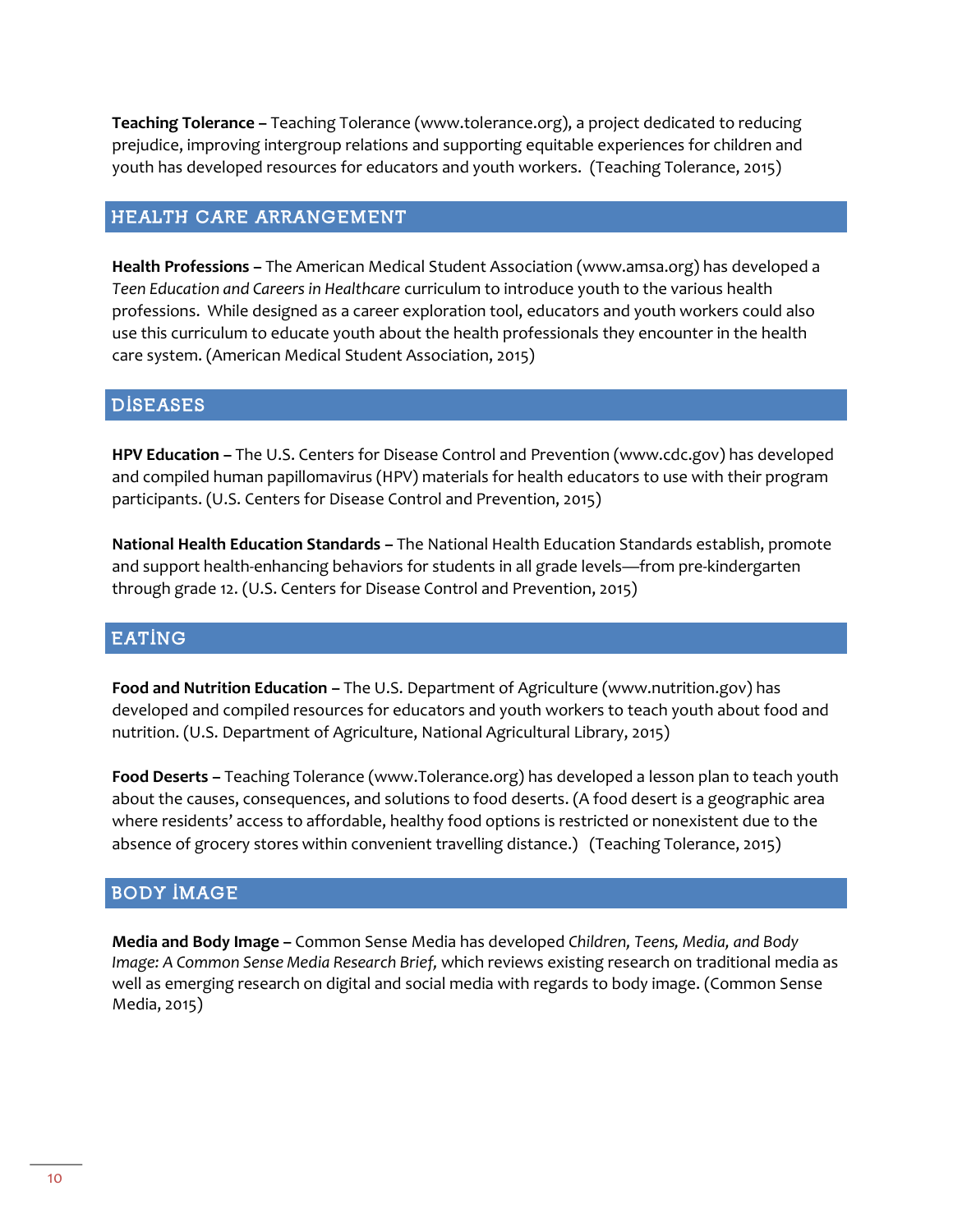#### MY IDENTITY: PERSONAL IDENTITY

**Adolescent Development –** The U.S. Department of Health and Human Services, Office of Adolescent Health, has developed an e-learning module on adolescent development. The module consists of four parts covering biological and brain development, cognitive development, identity and social development, and healthy youth development. (U.S. Department of Health and Human Services, Office of Adolescent Health, 2015)

**Identity Development –** The ACT for Youth Center of Excellence (www.actforyouth.net) has developed and compiled resources on youth identity development. (ACT for Youth Center of Excellence, 2015)

**Identity Formation –** *Identity Formation in Adolescence: Change or Stability?* (Klimstra, 2010)

**LGBT Youth –** The U.S. Substance Abuse and Mental Health Services Administration has published *A Practitioner's Resource Guide: Helping Families to Support Their LGBT Children*. (U.S. Substance Abuse and Mental Health Services Administration, 2014)

#### HOW I FEEL: EMOTIONS AND MOODS

**Mental Health Community Solutions –** The *Community Conversations about Mental Health* webpage provides information on holding a community dialogue that builds awareness and support around mental health issues. (U.S. Substance Abuse and Mental Health Services Administration, 2015) Mental Health and Substance Abuse Programs Registry – The *National Registry of Evidence-based Programs and Practices* is a searchable online registry of more than 350 substance abuse and mental health interventions. (U.S. Substance Abuse and Mental Health Services Administration, 2015)

#### HOW ACTIVE I AM: PHYSICAL ACTIVITY

**Physical Activity Guidelines –** The U.S. Centers for Disease Control and Prevention (www.cdc.gov) has developed a *Youth Physical Activity Guidelines Toolkit* to highlight strategies that schools, families, and communities can use to support youth physical activity. (U.S. Centers for Disease Control and Prevention, 2015[\)http://www.cdc.gov/healthyyouth/physicalactivity/guidelines.htm.](http://www.cdc.gov/healthyyouth/physicalactivity/guidelines.htm)

**Physical Activity Textbook –** The U.S. Centers for Disease Control and Prevention has issued a textbook for *Promoting Physical Activity: A Guide for Community Action*. (U.S. Centers for Disease Control and Prevention, 2015[\)http://www.cdc.gov/physicalactivity/strategies/communityguide.html.](http://www.cdc.gov/physicalactivity/strategies/communityguide.html)

#### TOBACCO AND NICOTINE USE

**Youth Tobacco Cessation Guide –** The U.S. Centers for Disease Control and Prevention (www.cdc.gov) has issued *Youth Tobacco Cessation: A Guide for Making Informed Decisions*. (Milton, 2015)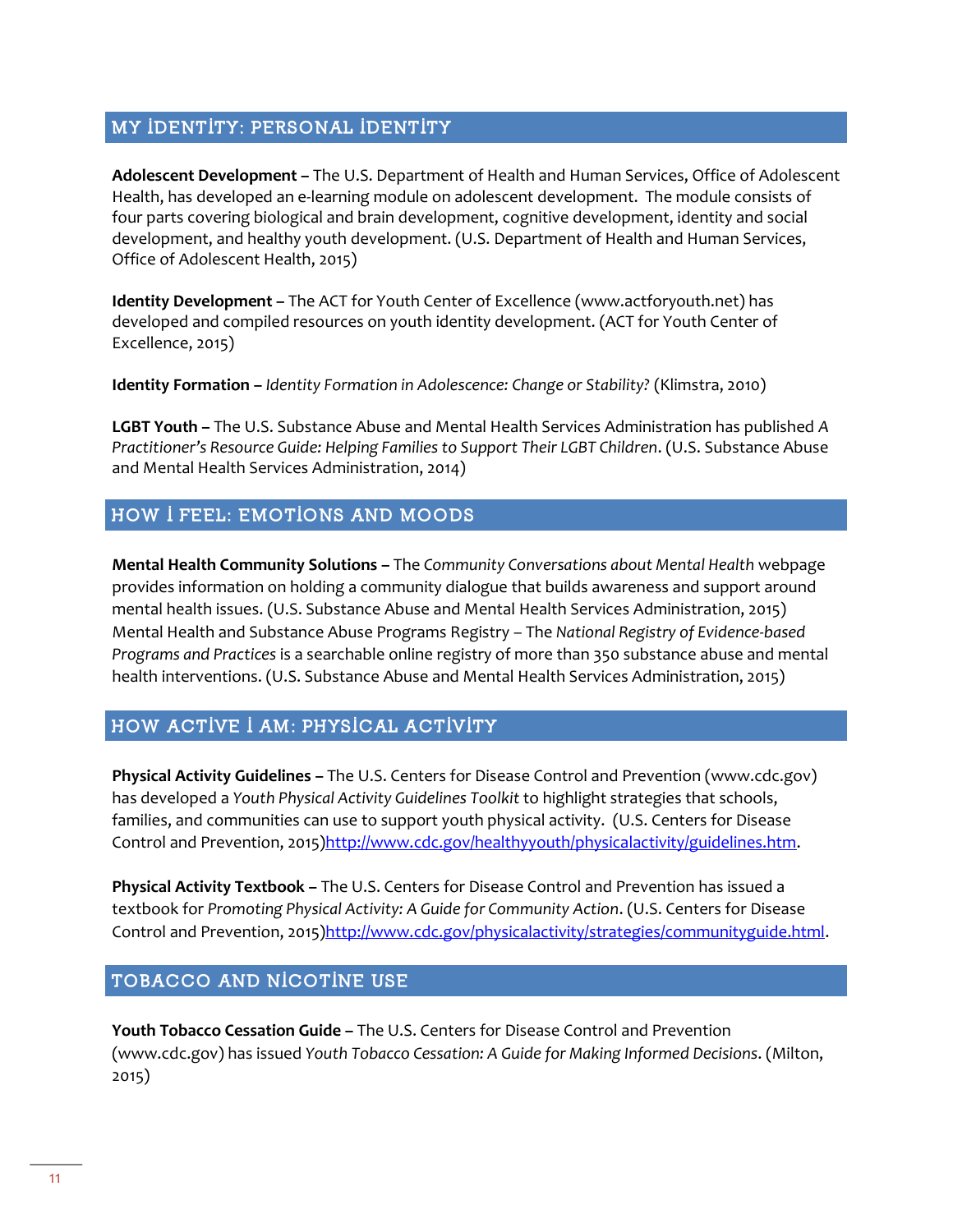**Youth Tobacco Cessation Effective Practices –** The Robert Wood Johnson Foundation (www.rwjf.org) has issued Helping Young Smokers Quit: Identifying Best Practices for Tobacco Cessation. (Robert Wood Johnson Foundation, 2012)

**Youth Tobacco Cessation Resources –** The U.S. Department of Health and Human Services has developed and compiled at www.teen.smokefree.gov free evidence-based resources to help teens quit smoking. (U.S. National Institutes of Health, 2015)

#### ALCOHOL USE

**Alcohol Screening –** *Alcohol Screening and Brief Intervention for Youth: A Practitioner's Guide* helps health care professionals quickly identify youth at risk for alcohol-related problems. (U.S. National Institutes of Health, 2015)

**Substance Abuse Community Solutions –** *Focus on Prevention* helps a wide range of groups and communities move from concerns about substance abuse to proven and practical solutions. (U.S. Substance Abuse and Mental Health Services Administration, 2010)

**Substance Abuse and Mental Health Programs Registry –** The *National Registry of Evidence-based Programs and Practices* is a searchable online registry of more than 350 substance abuse and mental health interventions. (U.S. Substance Abuse and Mental Health Services Administration, 2015)

#### DRUG USE

**Substance Abuse Community Solutions –** *Focus on Prevention* helps a wide range of groups and communities move from concerns about substance abuse to proven and practical solutions. (U.S. Substance Abuse and Mental Health Services Administration, 2010)

**Substance Abuse and Mental Health Programs Registry –** The *National Registry of Evidence-based Programs and Practices* is a searchable online registry of more than 350 substance abuse and mental health interventions. (U.S. Substance Abuse and Mental Health Services Administration, 2015)

**Drug Abuse Education Resources –** The National Institute on Drug Abuse has developed and compiled resources for educators and youth workers on drug abuse at www.drugabuse.gov. (U.S. National Institutes of Health, 2015)

#### SEXUAL ACTIVITY

**HIV Prevention Programs Registry –** The U.S. Centers for Disease Control and Prevention has compiled a *Compendium of Evidence-Based Interventions and Best Practices for HIV Prevention*. (U.S. Centers for Disease Control and Prevention, 2015)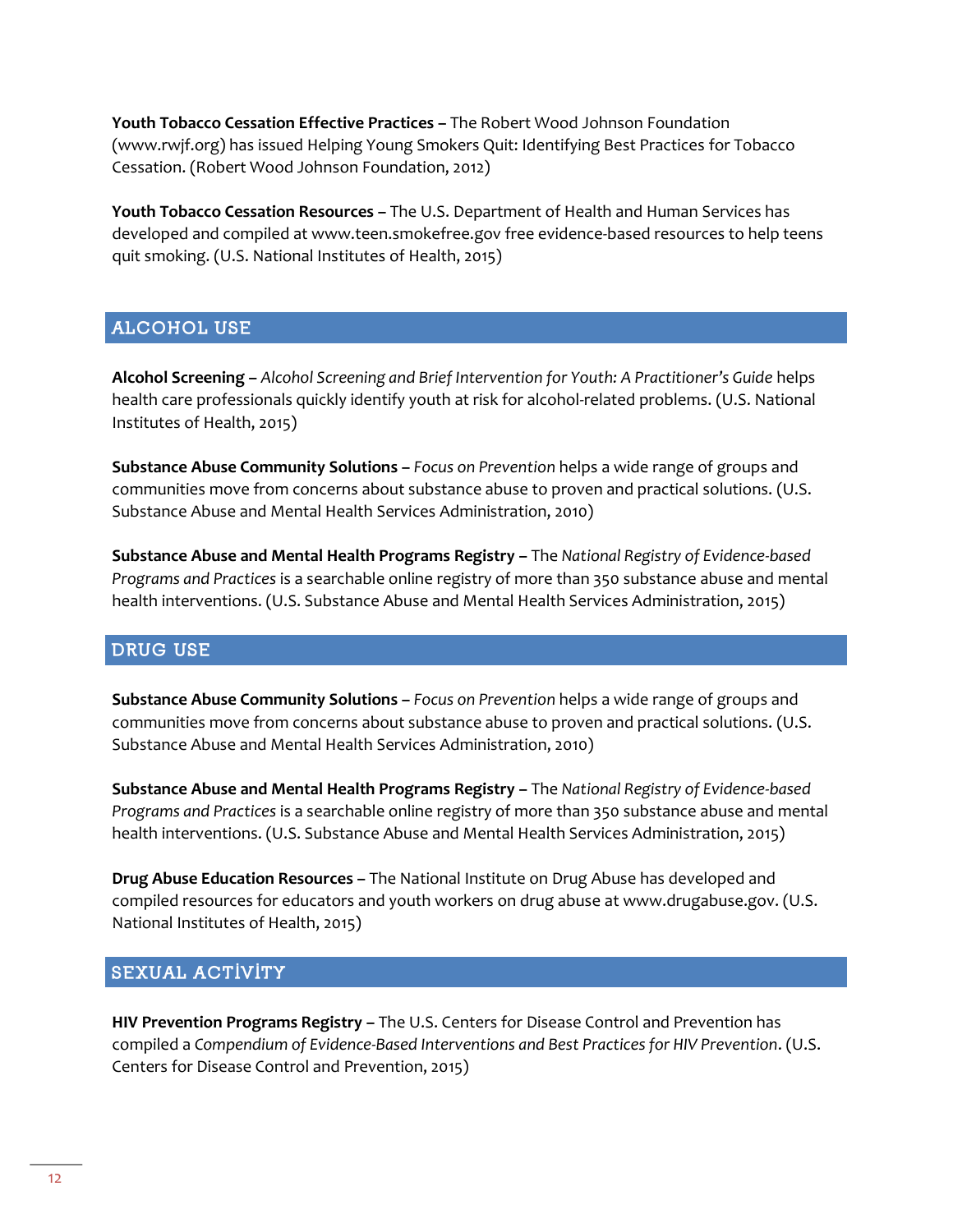**HIV Prevention and Care Resources –** The National Resource Center for HIV/AIDS Prevention among Adolescents (https://preventyouthhiv.org) has developed and compiled resources on youth HIV prevention and care. (National Resource Center for HIV/AIDS Prevention among Adolescents, 2015)

**Teen Pregnancy Prevention Programs Registry –** The U.S. Department of Health and Human Services, Office of Adolescent Health has posted the *Teen Pregnancy Prevention Evidence Review*, a searchable online registry of programs with impacts on teen pregnancies or births, sexually transmitted infections, or sexual activity. (U.S. Department of Health and Human Services, Office of Adolescent Health, 2015)

#### MY INTIMATE RELATIONSHIPS

**Adolescent Relationship Abuse Prevention –** The U.S. Department of Health and Human Services, Family and Youth Services Bureau (http://www.acf.hhs.gov/programs/fysb) has issued a *Toolkit to Incorporate Adolescent Relationship Abuse Prevention into Existing Adolescent Pregnancy Programs*. (U.S. Department of Health and Human Services, Administration for Children and Families, 2015)

**Teen Dating Violence Community Solutions –** The Idaho Coalition against Domestic and Sexual Violence (www.idvsa.org) has launched the Our Gender Revolution campaign, including public service awareness materials and *A Guide to Get Teens Involved in Preventing Dating Violence*. (Idaho Coalition against Domestic and Sexual Violence, 2015)

**Teen Dating Violence Prevention Curricula –** Break the Cycle (www.breakthecycle.org) has developed *Love is Not Abuse* teen dating violence and abuse prevention curricula for high schoolaged and college-aged students. (Break the Cycle, 2010)

#### GOING ONLINE: MEDIA ACTIVITY

**Media Literacy Education –** Media Power Youth (www.mediapoweryouth.org) has developed and compiled resources for teaching media literacy to youth. (Media Power Youth, 2015) Media and Youth Violence – The U.S. Centers for Disease Control and Prevention (www.cdc.gov) has issued *Electronic Media and Youth Violence: A CDC Issue Brief for Educators and Caregivers*. (Hertz, 2008)

#### HOW I SPEND MY FREE TIME: FUN ACTIVITY

**Leisure Time –** The United Nations included a scholarly chapter on leisure time in its 2003 World Youth Report. (United Nations, 2003)

**Recreation Services –** The National Recreation and Parks Association (www.nrpa.org) has published a report on *The Rationale for Recreation Services for Youth: An Evidence-based Approach*. (Witt, 2010)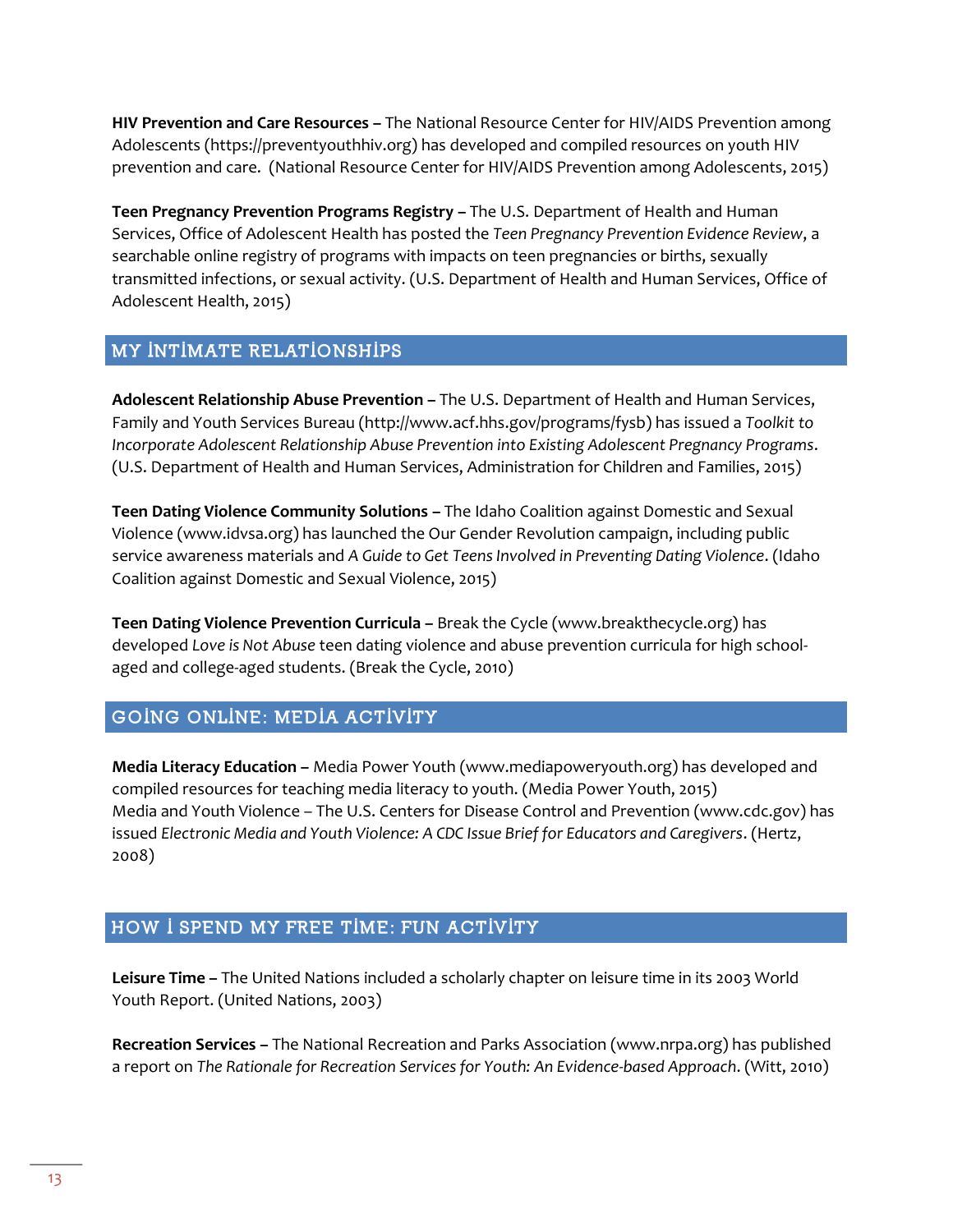Youth Interest Exploration – The Thrive Foundation for Youth (www.stepitup2thrive.org) has issued tips for educators and youth workers to help youth discover their interests. (Thrive Foundation for Youth, 2015)

**Youth Interest Exploration Resources –** The Search Institute (www.search-institute.org) has developed *Igniting Sparks* curricula, available for purchase, to help youth tap into their unique talents and interests. Each *Igniting Sparks* kit offers age-appropriate lesson plans, posters, and other items that lead youth to identify their interests and collaborate with peers in developing their sparks. (Search Institute, 2015)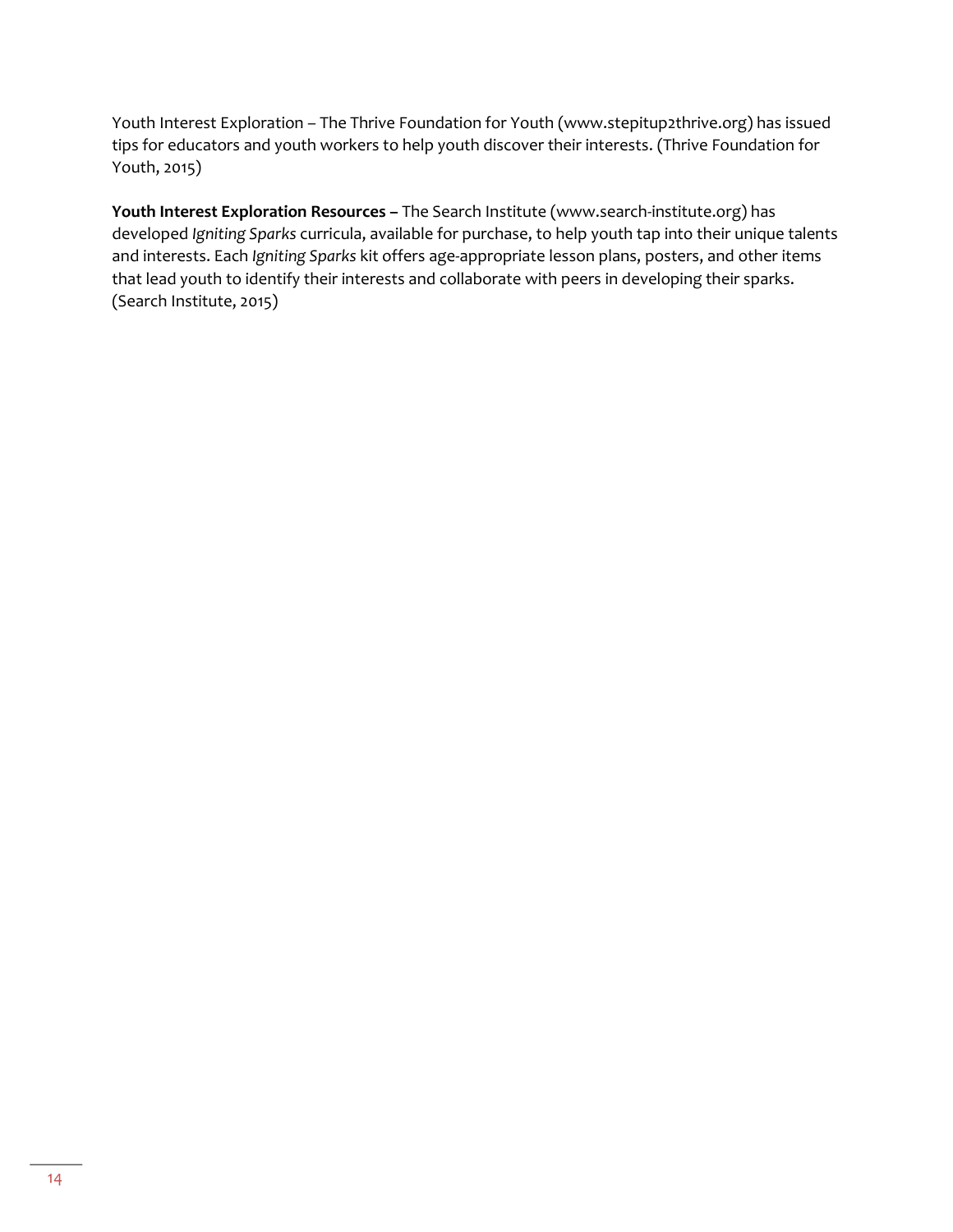## ADOLESCENT & YOUNG MEN'S HEALTH FOCUS GROUPS: FINDINGS RECOMMENDATIO



## **BACKGROUND**

American Sexual Health Association, Healthy Teen Network, Partnership for Male Youth, and School-Based Health Alliance collaborate through the *Young Male Well Visit Project* to increase adolescent and young adult men's (AYAM) access to and utilization of primary care, reproductive, and other health services, including immunizations from preventable diseases. Boys and young men are underrepresented in health care utilization. Through the Young Male Well Visit Project, the collaborating organizations seek to reverse this disparity by delivering AYAMfriendly educational materials to youth and their families, clinical materials for health care providers, and inclusion training to youth-supporting professionals and volunteers. The project's products and services will elevate the importance of health care to boys and young men, their parents, and other caring adults. The Young Male Well Visit Project was made possible (in part) by an independent grant from Merck.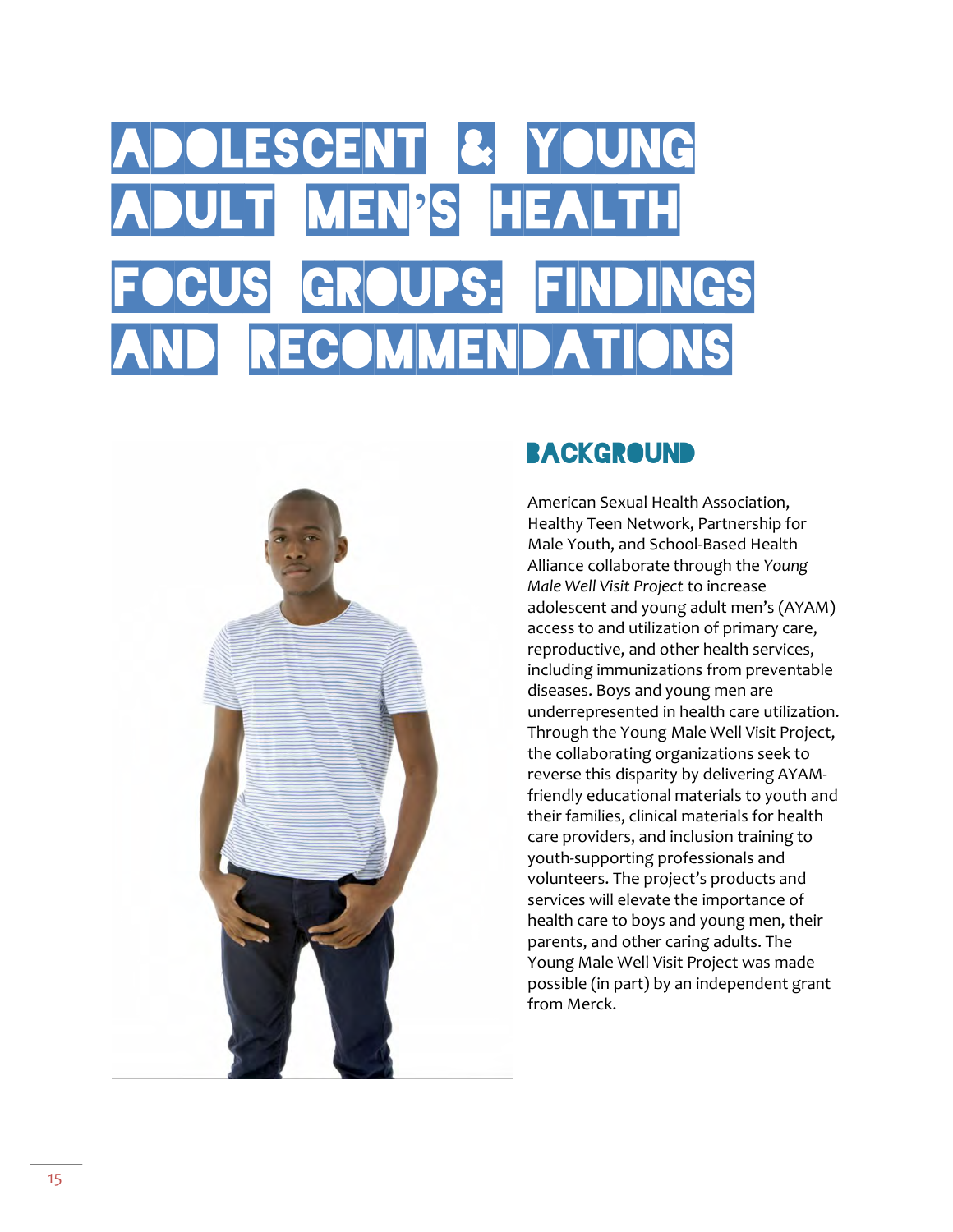## AYA Men Focus Group Purpose

As part of the *Young Male Well Visit Project*, Healthy Teen Network, a national adolescent health organization, and School-Based Health Alliance, a national association of schoolbased health centers and school health professionals, conducted focus groups with adolescent and young adult men (AYAM) to gather information from the intended beneficiaries of the project. We conducted the focus groups to gather information from AYAM of various races, ethnicities, and socioeconomic statuses about their attitudes on general health; sexual and reproductive health; sources of health information; and experiences with well visits.

## **METHODS**

Healthy Teen Network and School-Based Health Alliance conducted 10 focus groups with a total of 68 AYAM ages 14 to 24 from May to July 2015. We recruited this convenience sample of participants from several community- and school-based programs with direct access to AYAM. School-Based Health Alliance recruited participants from their school-based affiliates in California, Georgia, and Maryland. Healthy Teen Network recruited participants from community-based organizations in Maryland and the District of Columbia.

The focus group discussions addressed the following topics: 1) young men's definition of health and well-being, 2) sources of health information, 3) attitudes about annual physical check-ups, 4) attitudes about sexual and reproductive health, including specifically the human papillomavirus vaccination. As part of the focus group discussion, we asked participants to provide feedback on a general health check-up checklist and to complete a brief survey. The survey included basic demographic questions and questions relevant to the checklist. This report will only share the results of the focus group discussion and demographic information of the participants.

The group discussion and survey were completely anonymous. We provided food and beverage to participants, as well as a \$15 gift card. A private Institutional Review Board approved the study. Due to its low risk level, the IRB did not require us to obtain parental consent for the AYAM participation.

We recorded all focus groups with permission of participants and transcribed the discussion verbatim. We analyzed the focus group scripts to identify trending themes for each research topic. Although the transcripts differentiated the interviewer from the participant, it was very difficult to accurately identify each individual participant. Therefore, we analyzed each focus group as one unit.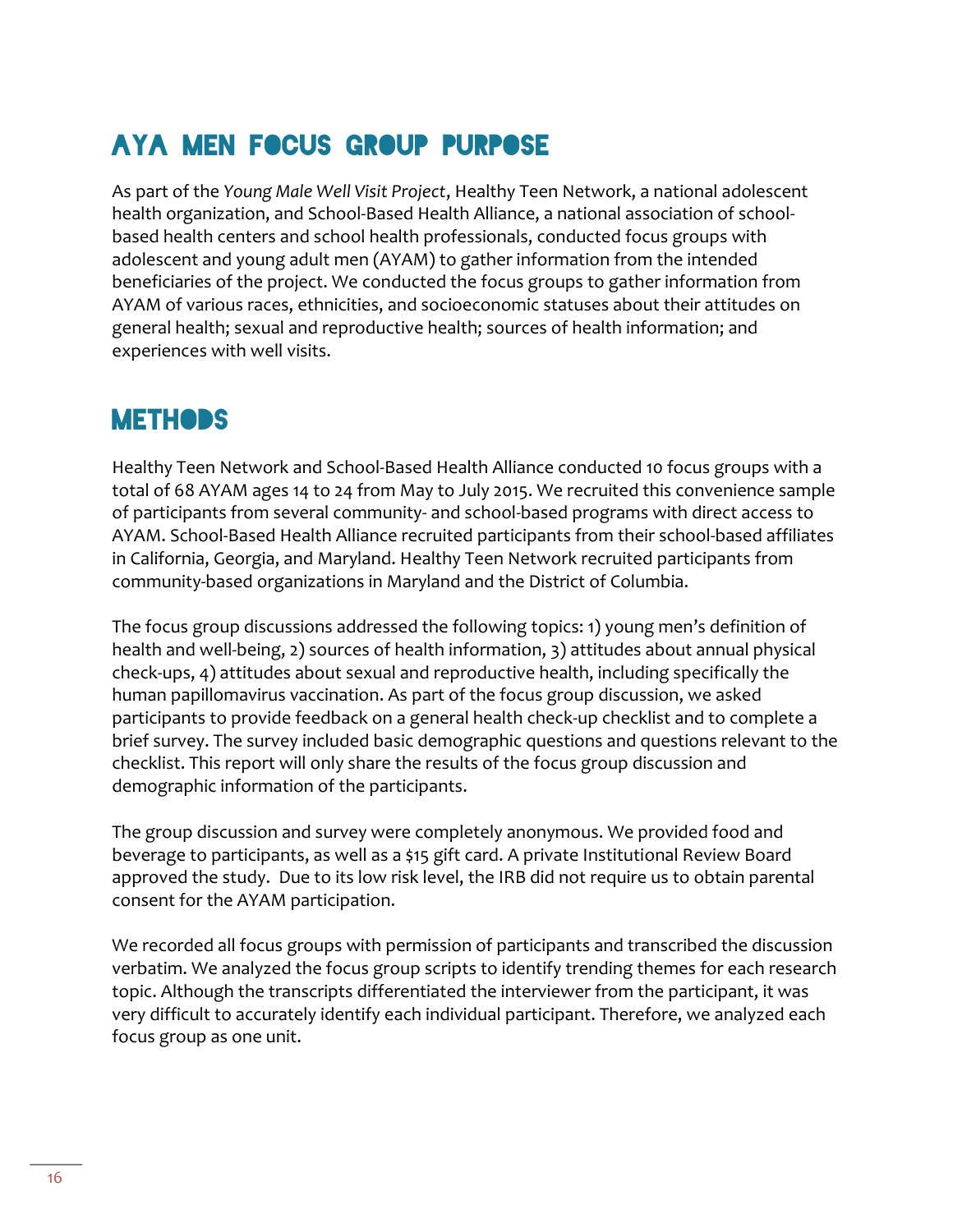## **RESULTS**

We conducted a total of 10 focus groups, lasting an average of 44 minutes. Participants ranged from 14 to 24 years old, with a mean age of 16.9. Most participants (66%) were African American and most resided in urban/ city areas (75%). The level of mother's education (a proxy for AYAM socioeconomic status) varied among participants, but the majority reported that their mothers completed at least high school or GED (25%) or college education (27%). Of those reporting their sexual history, the majority (84%) reported ever having sexual intercourse. Participants 16 and younger were more likely not to have ever had sex than their older peers. Additionally, most participants (84%) reported having a primary care physician.

| <b>Variables</b>                | <b>Frequency</b><br>(Percentage) |
|---------------------------------|----------------------------------|
| <b>Age of Participants</b>      |                                  |
| 14                              | 1(1.5%)                          |
| 15                              | 13 (19.1%)                       |
| 16                              | 24(35.3%)                        |
| 17                              | 14 (20.6%)                       |
| 18                              | 9(13.2%)                         |
| 21                              | 3(4.4%)                          |
| 22                              | 1(1.5%)                          |
| 23                              | 1(1.5%)                          |
| 24                              | 2(2.9%)                          |
| Participants' Race              |                                  |
| <b>Black</b>                    | 45 (66.2%)                       |
| Latino                          | 9(13.2%)                         |
| White                           | 3(4.4%)                          |
| Other                           | 11 (16.2%)                       |
| <b>Mother's Education level</b> |                                  |
| Completed 8th grade             | 4(6.0%)                          |
| Some high school                | 15 (22.7%)                       |
| Completed high school/ GED      | 17 (25.8%)                       |
| Some College                    | 12 (18.2%)                       |
| Completed college degree        | 18 (27.3%)                       |
| Ever had sex                    |                                  |
| Yes                             | 53 (84.1%)                       |
| No                              | 10 (15.9%)                       |

#### PARTICIPANTS' DEMOGRAPHIC DATA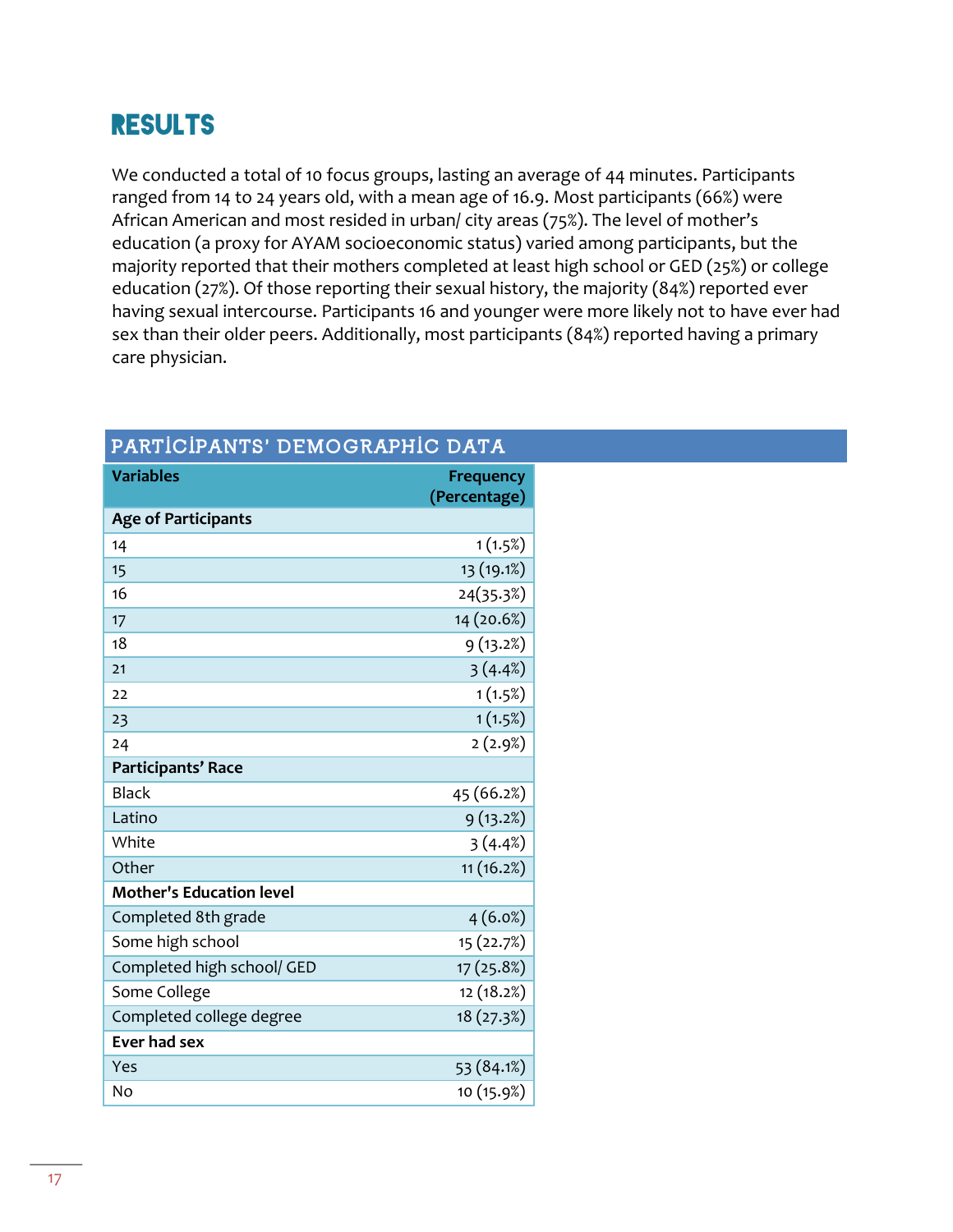The results from the focus groups' thematic analysis are organized below by the main topics of interest of the exploratory study.

#### YOUNG MEN HAD VARYING DEFINITIONS OF HEALTH AND WELL-BEING.

When asked about how they define "health", participants used words or phrases such as "hygiene", "being active/physically fit", "sports", "mental health", "exercise", "nutrition", "STDs", "pregnancy', "violence/gang involvement", "chronic disease such as asthma and diabetes", "lead paint contamination", "cigarette and marijuana smoking", "cancer", "HIV/AIDS", "stress", "PTSD/trauma", "alcohol use", "depression", and "drug use". Nutrition, being physically fit, STDs, and drug/alcohol uses were consistently reported across all focus groups as important health problems both among participants and their peers. Another recurring theme among the focus groups was hygiene. Most of the participants seemed concerned about the hygienic behaviors of their friends and their peers such as "not taking showers" and "brushing their teeth". Some focus groups reported violence and gang related activities and its repercussion on their environment and school. For some of the participants that played sports, concussion was a common concern for them and their friends.

#### INTERNET PREVAILS AS LEADING HEALTH INFORMATION SOURCE.

When asked about where they go to get health information, many participants initially indicated their health care provider. However, upon further probing, it became clear that the Internet is the first place they consulted whenever something is wrong with them or when they need specific answers to certain health questions. Many consider Google as the main site for obtaining health information. Participants were split on how they decide on websites to use while on Google; while some reported that they go on the first website that appears from their Google searches, others reported looking at 3-5 websites before deciding on what website to use. Though participants reported internet searches as their top primary source of obtaining health information, they were also very aware of the accuracy of the information they obtain from these sites. Participants said that they do not trust most of the information they get from Internet searches; therefore, they are more likely to go to their parents or health care providers for accurate diagnosis.

*Family and Peers:* Another main source of obtaining health information was through family members such as parents, grandparents, aunts, uncles, peers, and other older adults. Participants reported seeking additional advice from family members after their initial Internet searches to obtain specific answers or confirm the diagnosis suggested from their internet searches. Additionally, participants reported school/community health centers, books, and social media as other places they obtain health information. Though most participants reported the use of social media for obtaining health information, participants reported low trust level on the information obtained from social media. With family members, most participants were very comfortable talking to their mother about general health questions. On the other hand, participants are more likely to seek out men when looking for answers to sexuality questions. Many expressed seeking advice from peers that are either in similar situations or have gone through a situation similar to what they are currently facing.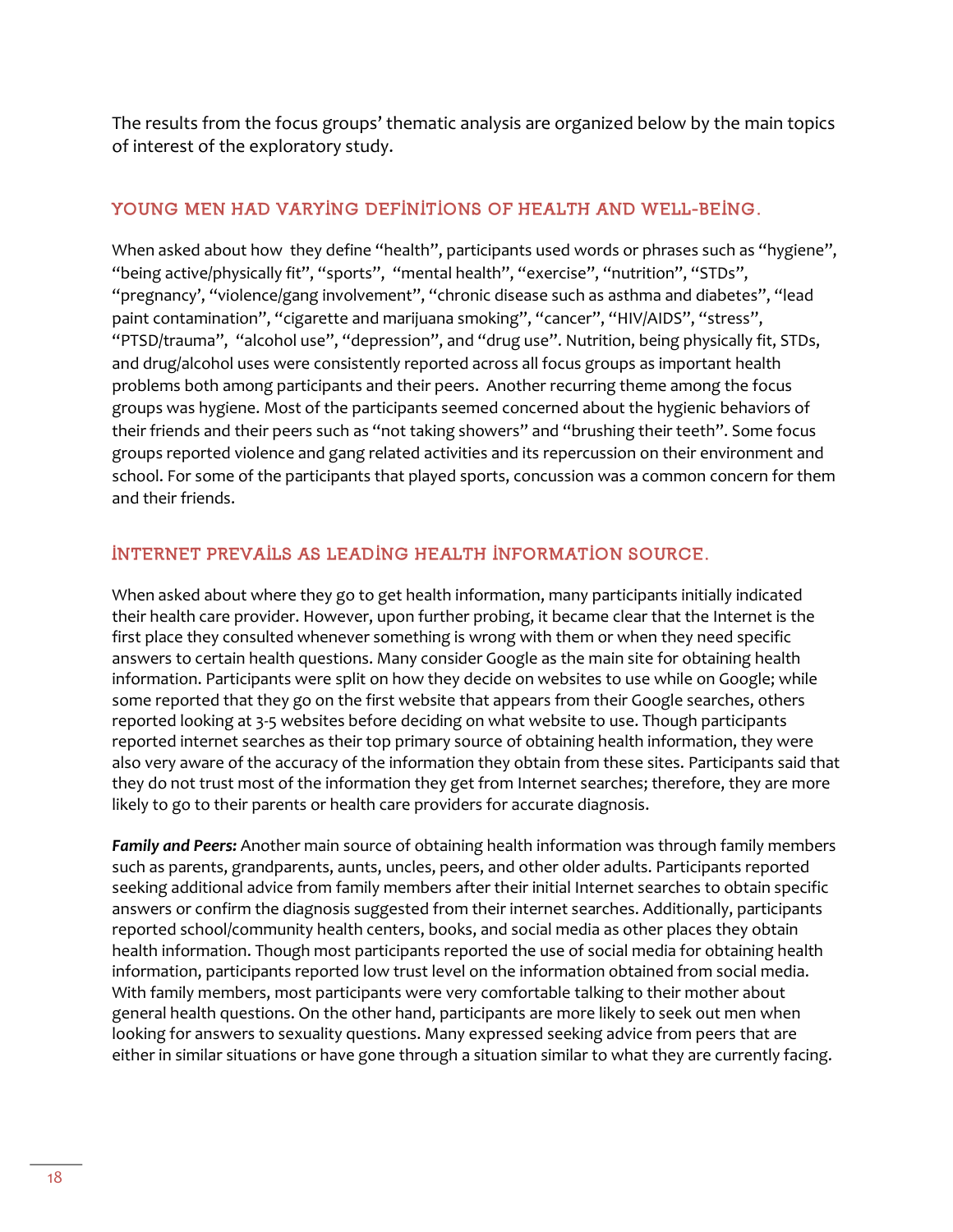*Healthcare providers:* Although participants place great importance and trust on the information provided by their physician or nurse, they do not have frequent contact time with them, and thus it is not a significant source of information. Participants said that their physician office would be the last place they go to if a symptom is severe. Most reported using the Internet to search and learn about their symptoms, confirm the symptoms with a parent, and then go to a clinic or physician's office for solutions.

*Time spent seeking health information:* The amount of time spent with each source depended on the severity of participants' symptoms. For example, participants reported spending as little as five minutes to over one hour while searching on Google for health information. Similar to above, reported time is also spent with family members based on severity of symptoms.

*Comfort level***:** Participants reported that they are more likely to spend more time and talk with family members or other adults with whom they feel comfortable. Level of comfort was also determined by adults' rapport with them. Most said they would spend at least one hour with someone they feel has their best interests at heart. All focus groups reported that they are more likely to talk with people that are nonjudgmental towards them. In addition, the amount of time they will spend with these adults is dependent on how much they trust the adult and the information the adult is giving them. With family members, level of comfort was split. While some participants expressed that their parents are very uncomfortable talking to them about sexuality questions, others expressed feeling uncomfortable about talking to their parents about their sexual problems. For example, in all groups, participants reported feeling comfortable if the parents were giving advice rather than telling them not to have sex.

*Mobile app for health information:* When asked about their interest in using a health mobile app, participants were split on their interest. While some of the participants wanted an app to answer their questions, some expressed no interest in obtaining an app. Many expressed that they believe their personal information is not safe on an app and that it could easily be obtained by other people. Other participants expressed that though they might initially get the app if they are experiencing certain symptoms; they are more likely to delete the app once they get the information they need. However, participants who wanted the app expressed that they want apps that have guides and solutions to different STDs, chronic diseases, and life skills. In addition, participants said they are more likely to get an app that does not take too much storage space on their devices.

#### MOST PARTICIPANTS HAD A POSITIVE EXPERIENCE WITH PHYSICAL CHECK-UPS.

Participants in most focus groups were familiar with physical check-ups. Most participants reported going to physical examinations. Their participation rate in physical examinations ranged from going every few months, to every few years, to when something "was wrong". It was impossible to accurately confirm the frequency of receiving a standard check-up outside of sick visits. However, most participants felt these check-ups were important to maintain optimal health.

Many consider that other young men like themselves do not get regular check-ups because either they are lazy or they are afraid of what they can find out. These were recurring themes throughout most groups. Participants said they would motivate others to get regular physicals by telling them the importance of knowing more about their body. They would also encourage them by reminding them of the people who depend on them, if they have kids or parents they need to help. Participants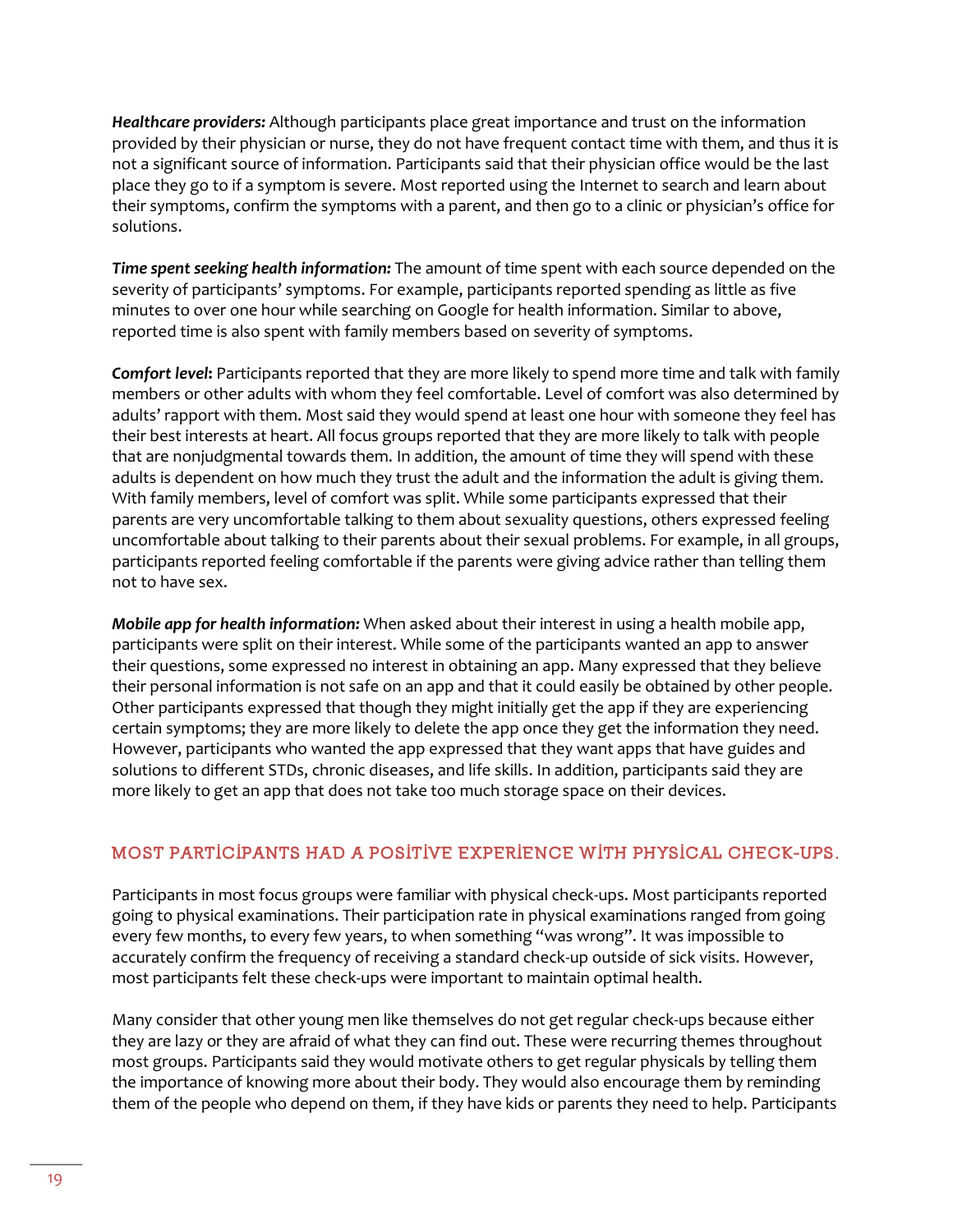in multiple groups related personal experiences of people they knew who found out too late about a chronic condition.

Although participants are open to the idea of regular check-ups, all were clear on their expectations and what makes them feel comfortable in a visit. First, most focus groups reported that it is important to know the provider. Some participants have been to the same provider since they were born, others have developed a relationship with their providers over time. They say that building a relationship is crucial to open up and trust the provider. Having an honest, friendly, and caring provider is important to boost comfort levels. Moreover, they appreciate the time providers take in getting to know them, asking about their day, or their life, rather than just focusing on the visit.

Throughout the discussion sessions, participants in most groups expressed their interest in having accurate and complete information before and during their visit. They want to know what to expect from a visit, and why certain recommendations are important. For example, one group in particular wants information of a step-by-step process of a typical visit, so they are aware that they will be touched and their genitalia examined. Although some acknowledged that they receive some information, the touching aspect of a physical check-up was considered the most uncomfortable aspect of the visit. The vast majority of participants expressed a preference for female providers when it came to the physical examination. Most reported feeling uncomfortable being physically examined by providers who are men. However, many preferred providers who are men when it came to some health issues. According to them, providers who are men were more suitable to answer questions because they were men.

Participants expressed diverse opinions when it came to following providers' recommendations. Some believed they should always follow a physician's advice because the doctors knowledgeable; "that's what they went to school for" was a common assertion. There was a great deal of trust placed on the "doctor" title. However, many acknowledged that providers sometimes do not acknowledge their needs and make recommendations on medications, vaccinations or treatment without fully explaining the condition in a way they understand. Also, Maryland-area participants expressed divergent views of the medical establishment. While some fully trust the health care providers and community clinic staff, many distrust large medical institutions and believe these institutions conduct unethical research on uninformed patients.

#### PARTICIPANTS ACKNOWLEDGE THEY HAVE AN IMPORTANT ROLE IN THEIR SEXUAL AND REPRODUCTIVE HEALTH.

When asked about their role in the prevention of an unintended pregnancy or sexually transmitted infections, the majority of participants across focus groups acknowledged that they play a big role. As for protection, participants in most groups mentioned condoms as the primary form of protection. Many also mentioned the pull-out method (or withdrawal) as a form of pregnancy prevention. Only a few participants mentioned that as men they should ask their partners whether they are using some type of birth control method. Participants in most groups also mentioned that men should talk to their partners to see if they have any STI. A handful of participants mentioned going to a clinic to get tested.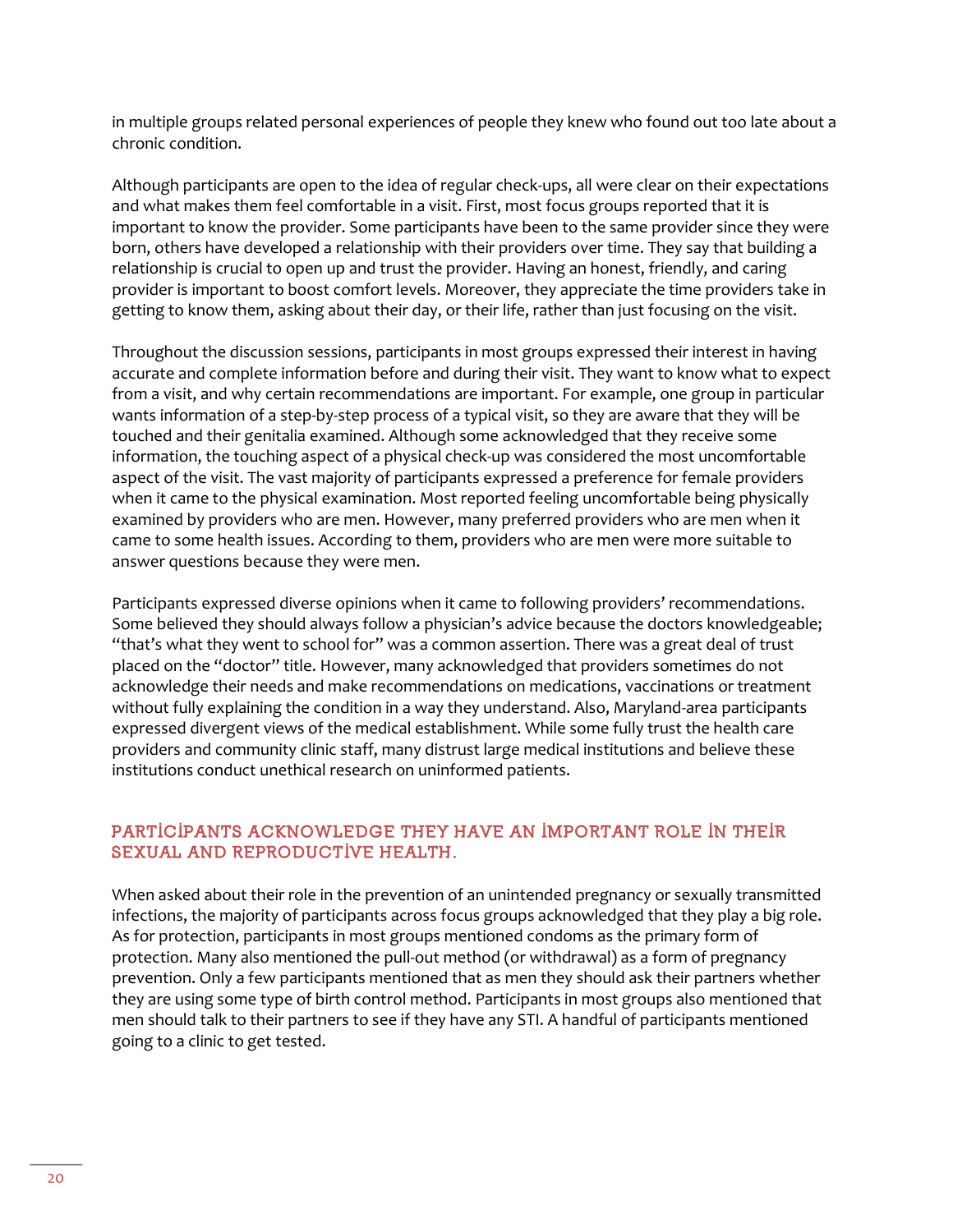#### KNOWLEDGE ABOUT HPV INFECTION AND THE VACCINE WAS LOW.

It was unclear participants' level of knowledge about HPV, the HPV vaccine and whether they had received it or not. When asked about HPV in general, most said that it sounded familiar, but they were not sure what exactly it was or the health impact of the infection. They had a similar reaction to the vaccine. Most groups reported knowing something about the vaccine, but upon asking further questions, it was likely that they were confusing the HPV vaccine with other seasonal vaccines. For example, participants reporting knowing about the vaccines also reported getting it every year at the start of the season, or getting a nasal spray, or getting it when they were born. After the group facilitators explained briefly what HPV is, most reported being motivated to get it. However, some groups were interested in some sort of incentive to get a vaccination, such as a gift card.

#### CONCLUSIONS



Focus groups were conducted with (AYAM) to gather information about their attitudes on general health; sexual and reproductive health; sources of health information; and experiences with well visits. Overall, all youth acknowledged that their primary source for obtaining information about their health is the internet even though they expressed distrust on the information they obtain from these sites; ultimately relying on their medical providers to provide them with accurate information.

However, exposure time with their medical provider is very limited to their routine annual well visit which generally lasts about 20 minutes. This, coupled with youth's willingness to sit down with medical professionals who are willing to educate them about their health, provides ample opportunities for medical professionals to create programs that will increase exposure time with these young men. Increased use of technology and social media by medical professionals and youth serving organizations in providing quick and accurate health information will prove beneficial in increasing health literacy among youths.

In regards to general sexual health, participants seemed knowledgeable about different STIs, condom use, pregnancy prevention and testing centers, but there is a limited knowledge on HPV disease as well as the HPV vaccine. Though most participants said they have gotten the HPV vaccination, it was unclear if it was the HPV vaccine or just other vaccines in general. After explaining what the HPV vaccine is and the diseases it prevents, there was a positive attitude among the participants in obtaining the vaccine. Low levels of knowledge was common among all focus groups; thus, health professionals and medical providers need to educate youth more about the vaccine and the health problems that may be prevented by it. Based on these observations, we recommend health care providers take into consideration the following health needs of young men.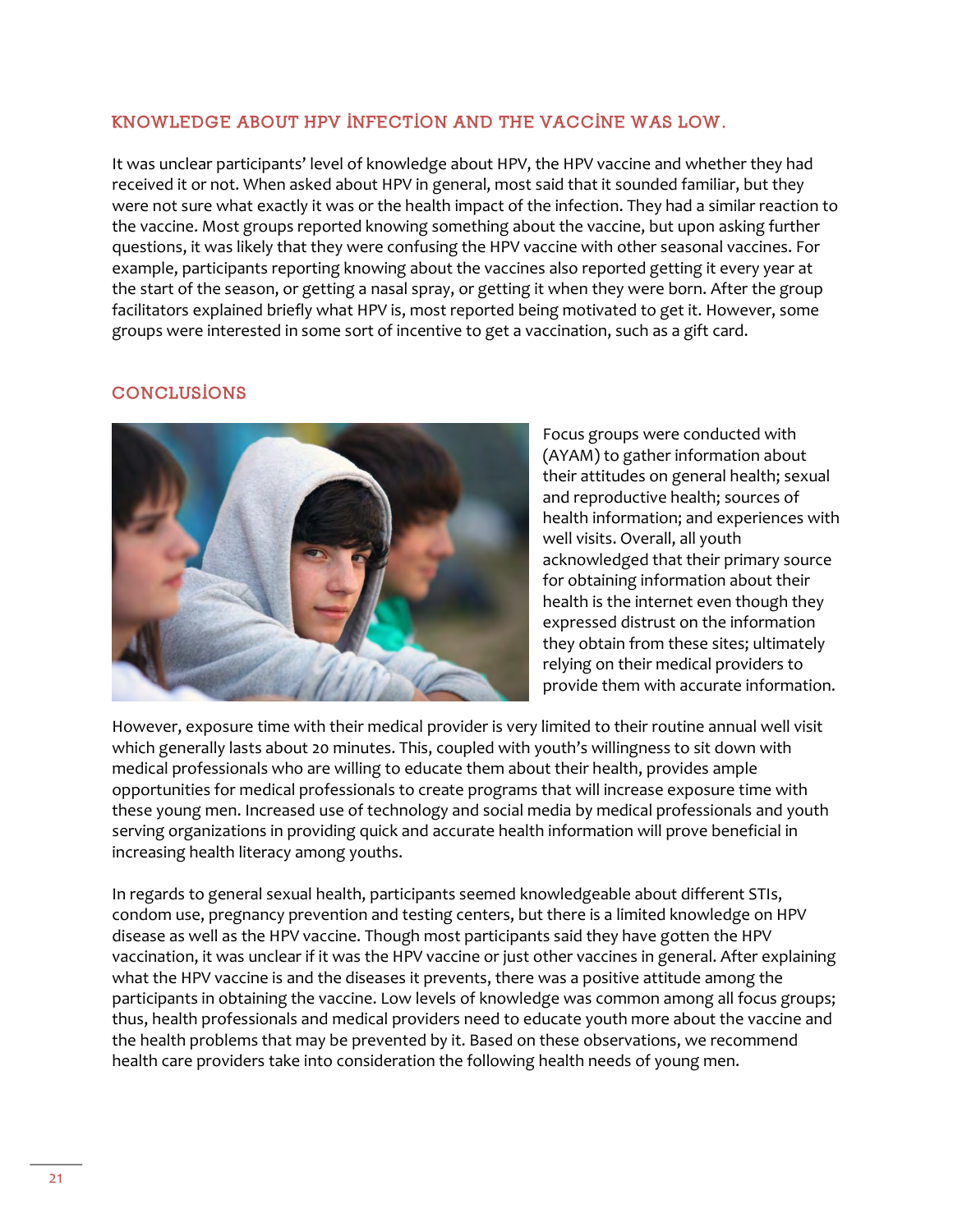#### **Approach to health:**

- When discussing health issues with young men, providers should use a more holistic approach and include discussion about nutrition, fitness, violence, substance use as well as sexual health.
- Young men appreciate comprehensive and complete information explained in simple language they can understand.
- Young men are more receptive to clinician's instructions when they build some rapport with the young men they serve.

#### **Sources of Health Information:**

- Young men greatly valued clinicians as a source of trustworthy information. Yet, they spend less than 30 minutes per year talking to a clinician. Clinicians should encourage open conversations during clinic visits and frequent clinical in-person or phone consults for other health issues.
- Given that young men most frequently consult online sources, clinicians may provide a list of vetted and trustworthy websites young men can visit for general health information.
- Also, clinicians may educate their young men patients on media literacy so they can better judge online sources of health information.
- Young men reported interest in health related apps. These apps should address relevant health topics and not take too much storage space.

#### **Physical Examination:**

- Although most participants went to annual check-ups, they all wanted additional education information about the visit. Clinicians should have available educational materials explaining what to expect from a physical and the importance of each aspect of the examination, including examination of genitalia, vaccines, and disease prevention.
- Young men reported that they are more likely to trust providers they have seen for many years. Clinician stability in a clinical setting is important to ensure continuity of care by the same person.
- Some young men reported feeling judged and rushed through the visit. Clinicians should strengthen their communication skills to build rapport and encourage trust with young men.
- Many young men had strong feelings about the gender of the provider. Many agreed that they feel more comfortable talking and being examined by a provider who is a woman. However, they preferred a provider who is a man if they had to talk about "men things." Providers should be aware of how their own sex can impact the level of comfort of their young men patients.

#### **Sexual and Reproductive Health:**

- Clinicians should use contact time with their patients to assess sexual health risk and emphasize healthy sexual behaviors, particularly condom use. Although most participants mentioned the condom as the main way they prevent pregnancies and STIs, some acknowledged that they do not use any protection or expressed myths regarding condom safety. Clinician can also educate about birth control used by people with uteruses, as young men reported very low knowledge on that subject.
- Young men reported low knowledge about different STIs. Clinicians should provide information about different STIs, mode of transmission, treatment or cure availability and communication strategies with partners.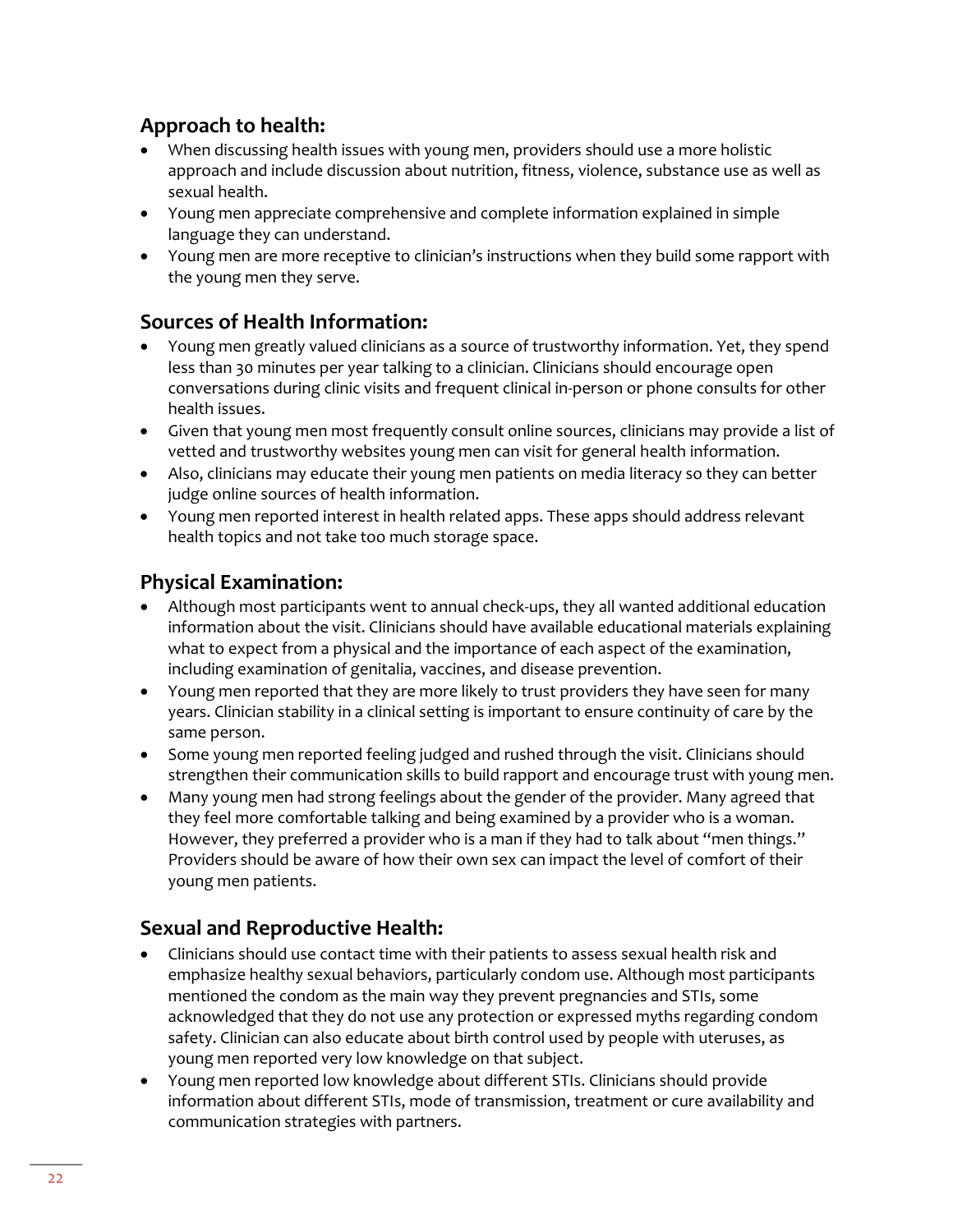Most young men were not aware of HPV nor the vaccine. This vaccine was often confused with seasonal vaccines. Clinicians should provide information about vaccine schedule and a description of this vaccine in particular. Young men should be educated about the risks of HPV and the benefits of the vaccines for them and their future partners.

These focus groups provided general insights and overview on the health concerns of AYAM. Overall, there is a promising trend in young men's action towards their general health care either through seeking out the information themselves or talking to someone who will educate them about their health. Medical providers and other organizations that serve young men need to provide more opportunity for increased exposure time between young men and their medical providers. Finally, the use of technology in promoting health literacy is greatly needed and would prove beneficial to both the young men and the adults serving them.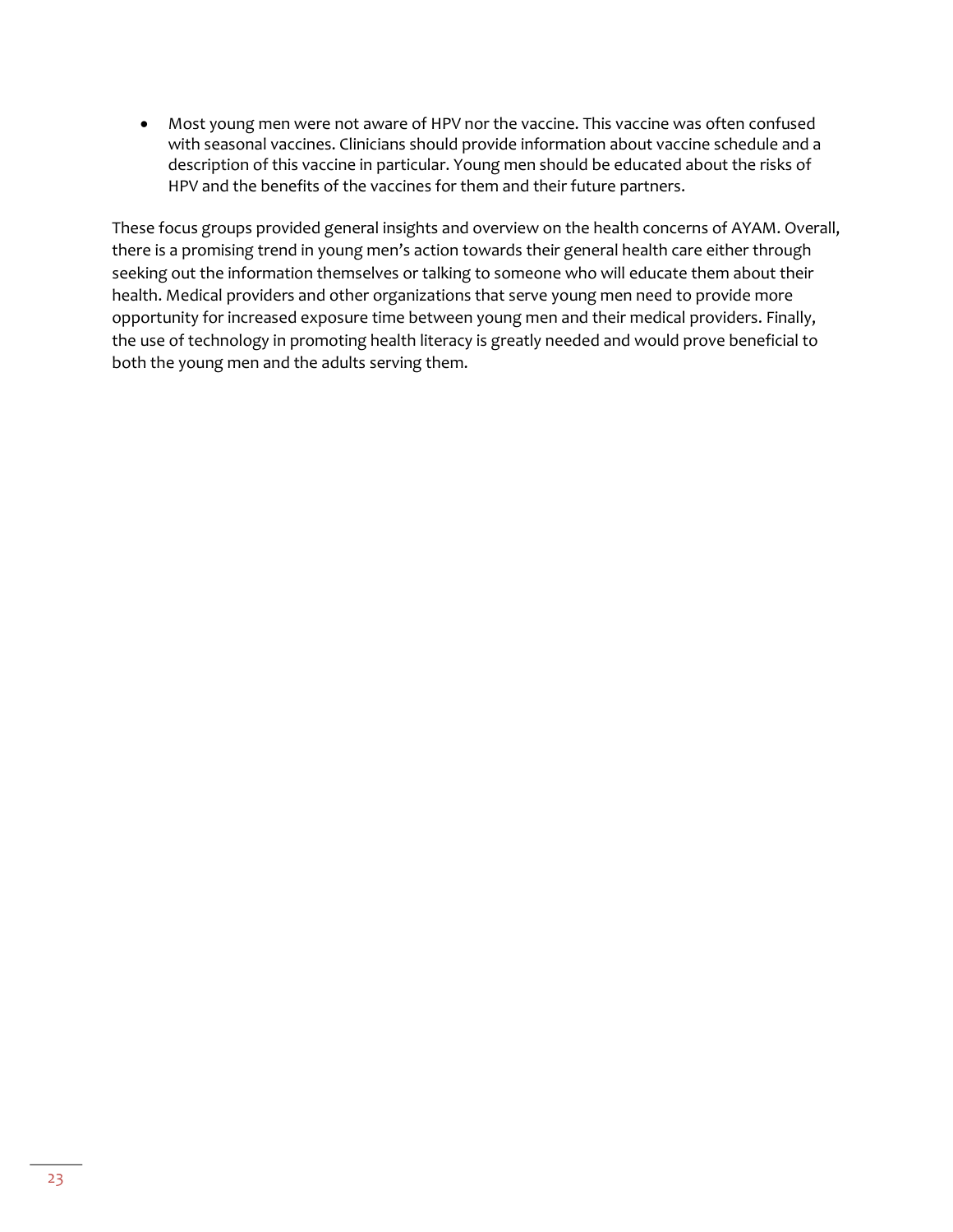## ANNOTATED LITERATURE REVIEW REGARDING ADOLESCENT AND YOUNG ADULT MEN'S ACCESS TO AND UTILIZATION OF PRIMARY CARE, REPRODUCTIVE, AND OTHER HEALTH **SERVICES**

## Literature Review Methods Summary

Healthy Teen Network seeks to increase adolescent and young adult men's (AYAM) access to and utilization of primary care, reproductive, and other health services, including immunizations from preventable diseases. AYAM are underrepresented in health care utilization. Healthy Teen Network seeks to reverse this disparity by developing educational materials for youth, their families, clinicians, and other youth-supporting entities that provide health care to boys and young men. Healthy Teen Network conducted a literature review on the following topics to evaluate where gaps can be filled in providing optimum and adequate healthcare for AYAM. We collected documents whose research or information focused on the following topics:

- 1. Rates of health insurance coverage among AYAM and effective strategies for enrolling AYAM in public and private health insurance.
- 2. Types of health care access points for AYAM.
- 3. Rates of AYAM's utilization of preventive health, primary health, reproductive health, and/or immunization services.
- 4. Causes of low uptake of AYAM's utilization of preventive health, primary health, and reproductive health and/or immunization services.
- 5. Evidence-based or promising approaches to encourage/increase AYAM's utilization of preventive health, primary health, reproductive health, and/or immunization services.
- 6. Effective preventive health, primary health, reproductive health, and/or immunization messages for AYAM.
- 7. Effective preventive health, primary health, reproductive health, and/or immunization messages for parents/family of AYAM.
- 8. Effective techniques for health screening and examination of and counseling with AYAM.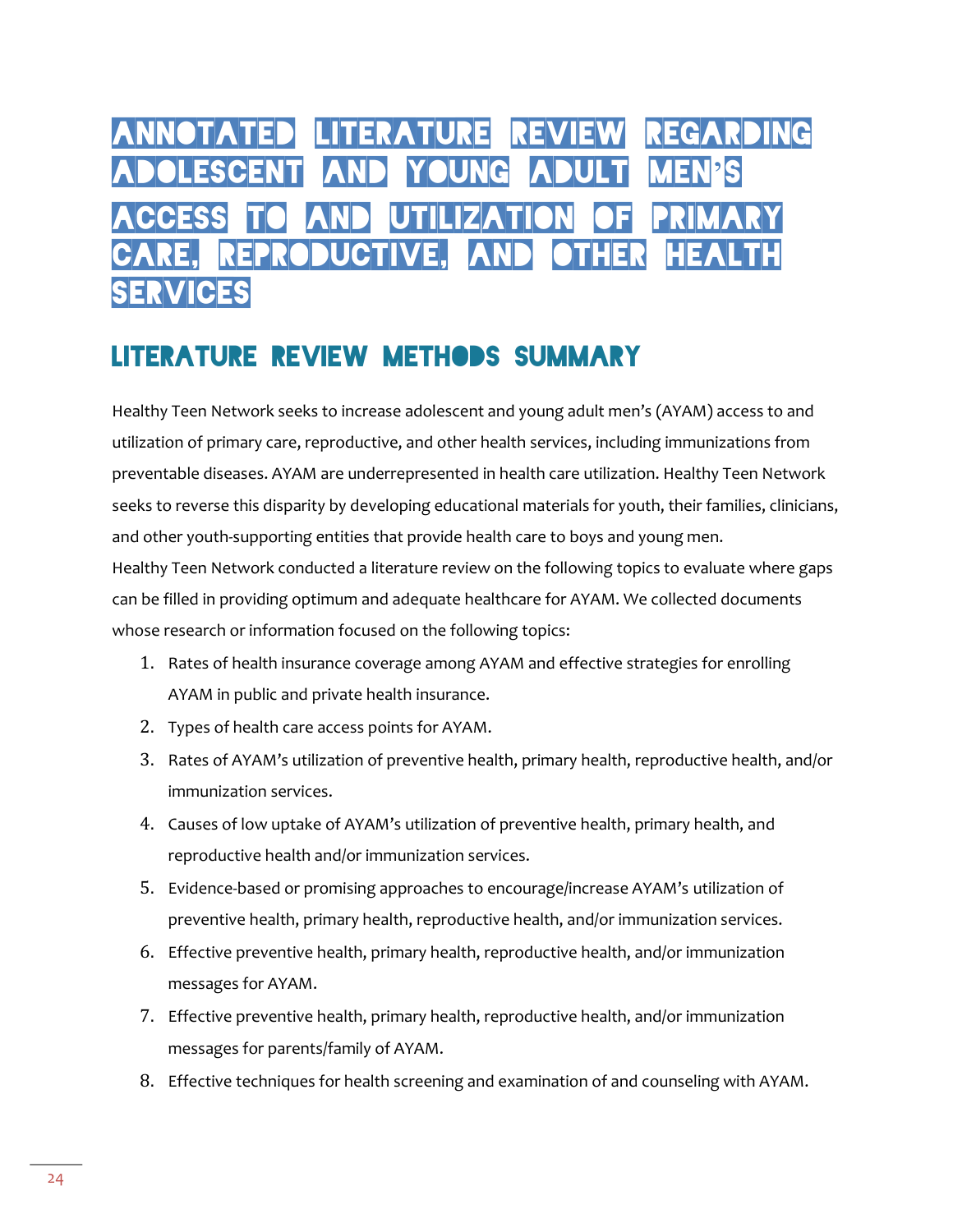#### 9. Effective techniques for parent dialogue with AYAM about health issues.

We used the following keywords for the search criteria: **"HEALTH," "CLINIC UTILIZATION," "MALE HEALTH," "COMMUNICATION METHODS," "EFFECTIVE HEALTH DISSEMINATION STRATEGIES," "MALE-FOUCUSED EVIDENCE BASED PROGRAMS," "REPRODUCTIVE HEALTH," "VACCINATION," "HPV," "ADOLESCENT HEALTH," "YOUNG MALE HEALTH," and "WELL VISITS."** We conducted a literature review using both the individual keyword as well as a combination of keywords. We used only free databases to obtain the articles that meet the criteria for our study questions. First, we searched these keywords in Google Scholar for a general overview of the literature. Second, we used PubMed to further search for articles. Lastly, we checked the references in the existing articles. There was no specific time span used as all articles were reviewed. We only reviewed articles that focused on young men between the ages of 10-24. We selected articles based on relevance to the research questions after reading each abstract.

Below are the documents we uncovered through our search. The summaries are pulled from the documents themselves.

#### **Adelman, W., & Joffe, A. (1999). The adolescent male genital examination: What's normal and what's not.** *Contemporary Pediatrics***-Montvale-,** *16***, 76-92. Available at http://connection.ebscohost.com/c/articles/3931817/adolescent-male-genital-examinationwhats-normal-whats-not.**

This report "offers information on how pediatricians should conduct a genital examination on male adolescent patients. [Topics addressed include:] Reasons behind the importance of a genital exam; Where and how to perform the exam; Examination of the pubic area; Pearly penile papules; Scrotum and testis examination; [and] Scrotal lumps and bumps."

#### **Alexander, A. B., Stupiansky, N.W., Ott, M.A., Herbenick, D., Reece, M., & Zimet, G.D. (2014). What parents and their adolescent sons suggest for male HPV vaccine messaging.** *Health Psychology***, 33(5), 448. Available at http://www.ncbi.nlm.nih.gov/pubmed/24588632.**

"The purpose of this article was to identify the information parents and their adolescent sons deem important when making the decision to get vaccinated against human papillomavirus (HPV). Method: Twenty-one adolescent males (ages 13 to 17), with no previous HPV vaccination, and their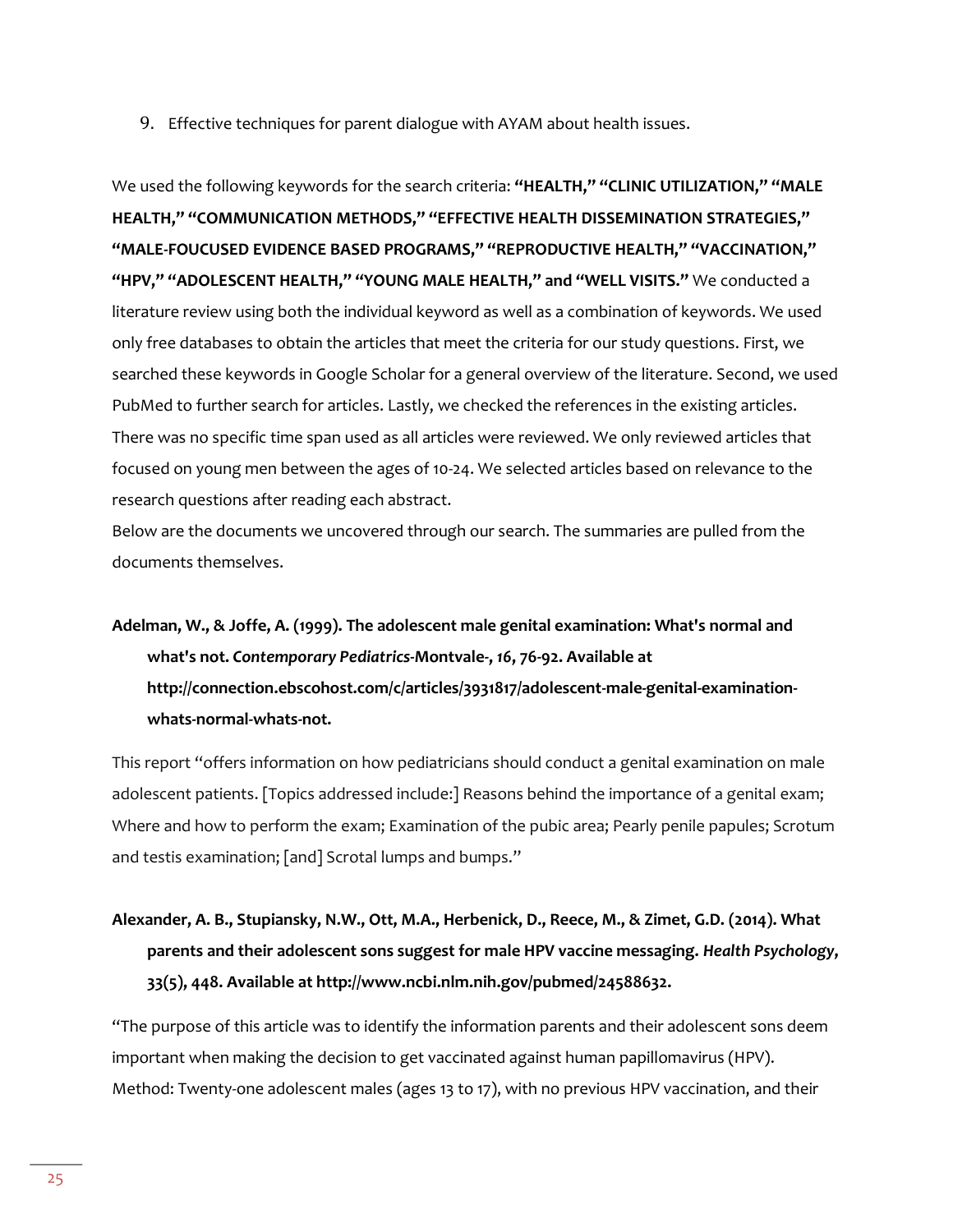parents were recruited from adolescent primary care clinics serving low-to middle-income families in a large Midwestern city. Dyad members participated in separate semistructured interviews eliciting the information participants felt would increase vaccine uptake and series completion via media and clinic-based sources. Interviews were recorded, transcribed, and coded using inductive content analysis. Results: Overall, participants felt fear-based messages would be most effective for increasing vaccination uptake through commercials. When describing clinic messages, parents and sons felt the most important component was a recommendation for vaccination from the health care provider (HCP). Additionally, parents desired more information about the vaccine from the HCP than the sons, including cost, number of shots, and time since the approval of the vaccine for males. Compared with the clinic message, the commercial message was a vector for vaccine awareness, whereas the clinic message was a source of vaccine information. Vaccine initiation messages should provide vaccine information and come from an HCP, whereas completion messages should remind the patient why they initiated the vaccine and can come from any medical staff. Conclusions: Family/individual-focused interventions should be tailored to message source, timing, and target audience. This information can be used to guide public health professionals in the development of interventions to increase vaccine uptake."

#### **Barbour, D. (2015). Clinical Interventions to Improve Health Outcomes in Young Male Patients [PowerPoint slides]. Retrieved fro[m http://s3-us-west-1.amazonaws.com/active](http://s3-us-west-1.amazonaws.com/active-asap/documents/)[asap/documents/d](http://s3-us-west-1.amazonaws.com/active-asap/documents/)ocuments/000/000/041/original/Barbour\_Improving\_outcomes\_in\_males.pd f.**

This presentation provides an overview of health gender disparities, men's health issues, and adolescent men's health issues. It also provides information about the Partnership for Male Youth, including its research, findings, tools, and current and future work.

#### **Bell, D.L. (2003). Adolescent male sexuality. Adolescent Medicine Clinics, 14(3), 583. Available at http://www.ncbi.nlm.nih.gov/pubmed/15122162.**

"Adolescence is a transition period between childhood and adulthood. During this time, the body develops into an adult and reproductively mature body. For many adolescents, it is the time of completion of high school, finding first jobs, leaving home, and beginning college. It is a stage to discover and establish an identity independent of the family. It is a time of exploration of romantic relationships, including the initiation of sexual relations. All adolescents are sexual beings whether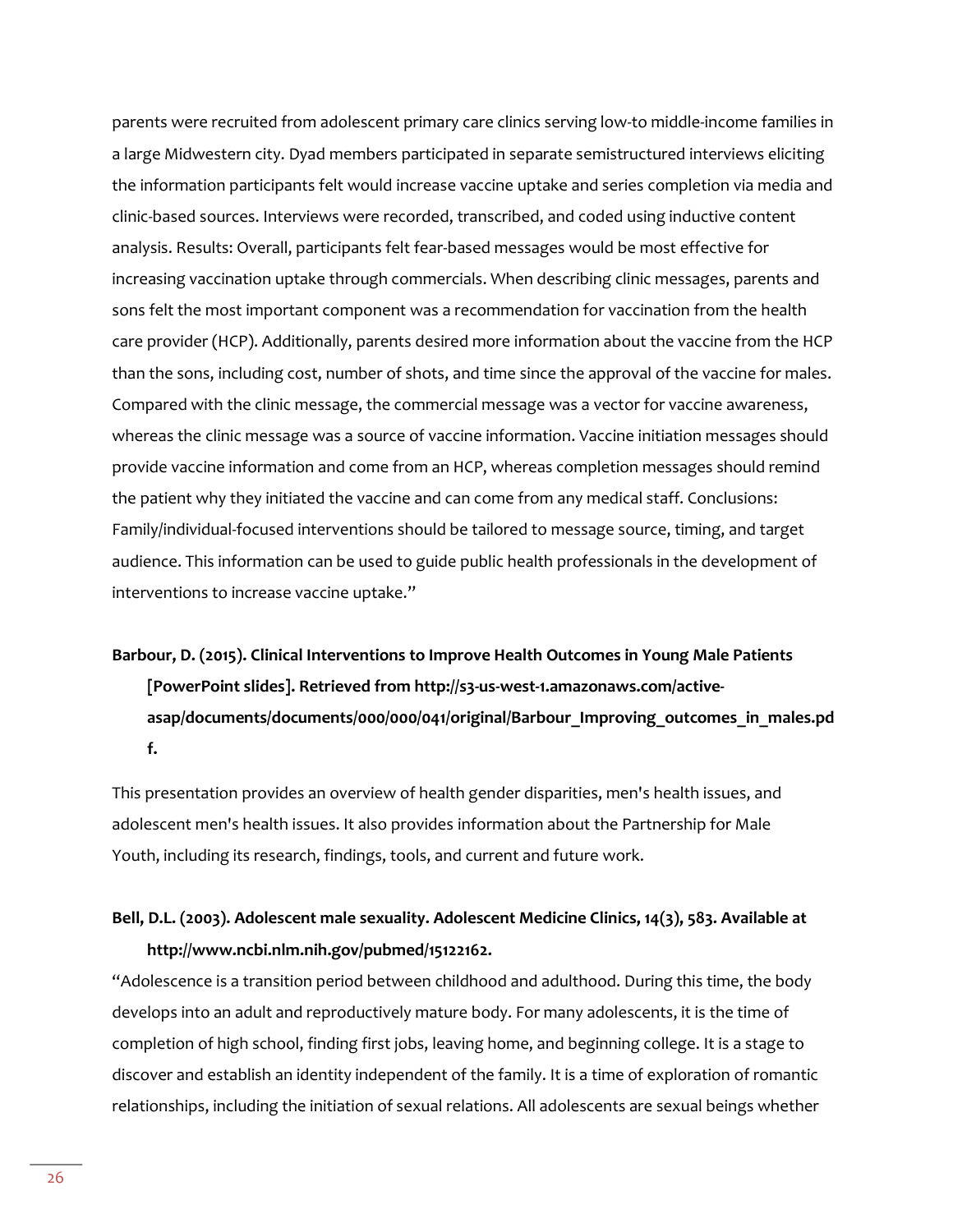they are sexually active or not. Adolescents are often sexually active—a fact supported by data from many developed countries. Most adolescent males have their first sexual experience during their teenage years. Health care providers are not always comfortable addressing their sexual activity, however. Only one third of adolescent males report talking with their clinician about a reproductive health topic. It is essential for health care providers caring for adolescents to understand male sexuality during the teenage period. This article provides an overview of heterosexual adolescent male sexuality."

#### **Bell, D.L., Breland, D. J., & Ott, M. A. (2013). Adolescent and young adult male health: A review.**  *Pediatrics***, 132(3), 535-546. doi:10.1542/peds.2012-3414 [doi]. Available at http://pediatrics.aappublications.org/content/132/3/535.**

"Adolescent and young adult men's health receives little attention, despite the potential for positive effects on adult quality and length of life and reduction of health disparities and social inequalities. Pediatric providers, as the medical home for adolescents, are well positioned to address young men's health needs. This review has two primary objectives. The first is to review the literature on young men's health, focusing on morbidity and mortality in key areas of health and well-being. The second is to provide a clinically relevant review of the best practices in young men's health. This review covers male health issues related to health care access and the Centers for Disease Control and Prevention's Healthy 2020 objectives for adolescents and young adults, focusing on the objectives for chronic illness, mortality, unintentional injury and violence, mental health and substance use, and reproductive and sexual health. We focus, in particular, on gender-specific issues, particularly in reproductive and sexual health. The review provides recommendations for the overall care of adolescent and young adult males."

#### **Cates, J.R., Diehl, S.J., Crandell, J.L., & Coyne-Beasley, T. (2014). Intervention effects from a social marketing campaign to promote HPV vaccination in preteen boys. Vaccine, 32(33), 4171-4178. Available at http://www.ncbi.nlm.nih.gov/pubmed/24886960.**

"Adoption of human papillomavirus (HPV) vaccination in the US has been slow. In 2011, HPV vaccination of boys was recommended by CDC for routine use at ages 11–12. We conducted and evaluated a social marketing intervention with parents and providers to stimulate HPV vaccination among preteen boys. Methods: We targeted parents and providers of 9–13 year old boys in a 13 county NC region. The three-month intervention included distribution of HPV vaccination posters and brochures to all county health departments plus 194 enrolled providers; two radio PSAs; and an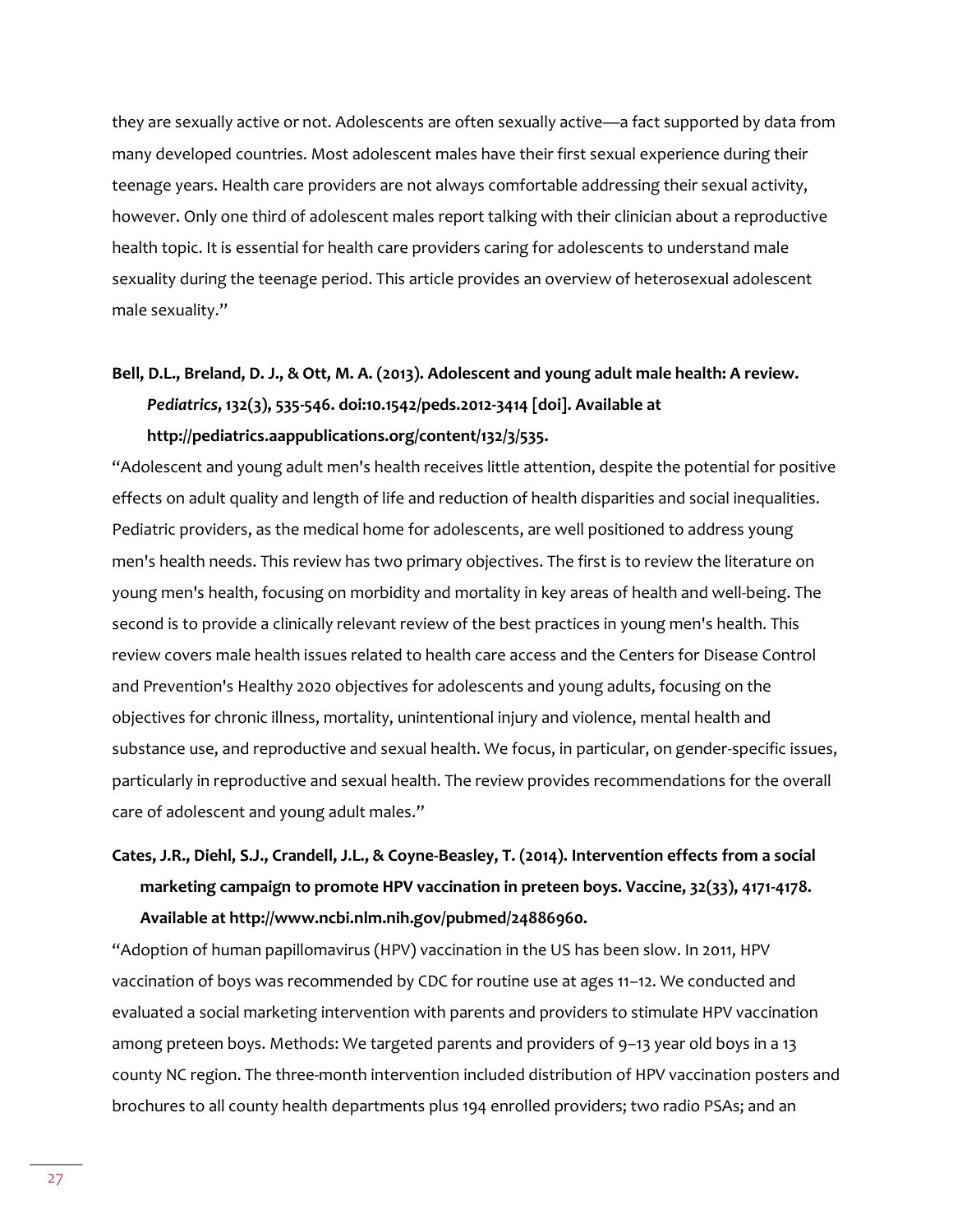online CME training. A Cox proportional hazards model was fit using NC immunization registry data to examine whether vaccination rates in 9–13 year old boys increased during the intervention period in targeted counties compared to control counties ( $n = 15$ ) with similar demographics. To compare with other adolescent vaccines, similar models were fit for HPV vaccination in girls and meningococcal and Tdap vaccination of boys in the same age range. Moderating effects of age, race, and Vaccines for Children (VFC) eligibility on the intervention were considered. Results: The Cox model showed an intervention effect ( $\degree$  = 0.29, HR = 1.34, p = .0024), indicating that during the intervention the probability of vaccination increased by 34% in the intervention counties relative to the control counties. Comparisons with HPV vaccination in girls and Tdap and meningococcal vaccination in boys suggest a unique boost for HPV vaccination in boys during the intervention. Model covariates of age, race, and VFC eligibility were all significantly associated with vaccination rates (p < .0001 for all). HPV vaccination rates were highest in the 11–12 year old boys. Overall, three of every four clinic visits for Tdap and meningococcal vaccines for preteen boys were missed opportunities to administer HPV vaccination simultaneously. Conclusions: Social marketing techniques can encourage parents and health care providers to vaccinate preteen boys against HPV."

#### **Cates, J.R., Ortiz, R., Shafer, A., Romocki, L.S., & Coyne‐Beasley, T. (2012). Designing messages to motivate parents to get their preteenage sons vaccinated against human papillomavirus.**  *Perspectives on Sexual and Reproductive Health***, 44(1), 39-47. Available at http://www.ncbi.nlm.nih.gov/pmc/articles/PMC3306606/.**

"Human papillomavirus (HPV) vaccine, licensed for use in 9- to 26-year olds, is most effective when given before sexual activity begins. HPV causes genital warts, is associated with several cancers, and disproportionately affects racial and ethnic minorities. Parents are typically unaware of the HPV vaccine for men; messages that might motivate them to get their pre-teenage sons vaccinated are unexplored. Methods: Messages promoting vaccination of pre-teenage boys were designed and tested in 2009 and 2010. Five focus groups were conducted with 29 black parents of 11-12-year-old boys, recruited through three churches and a middle school in North Carolina, and a racially diverse sample of 100 parents of 9-13-year-old boys in a university-based adolescent health clinic was interviewed. A constant comparison method was used to code transcripts and interpret themes. Chisquare and t tests or analyses of variance were used to assess differences in quantitative data. Results: Focus group parents knew little about HPV in males. Although concerned about safety and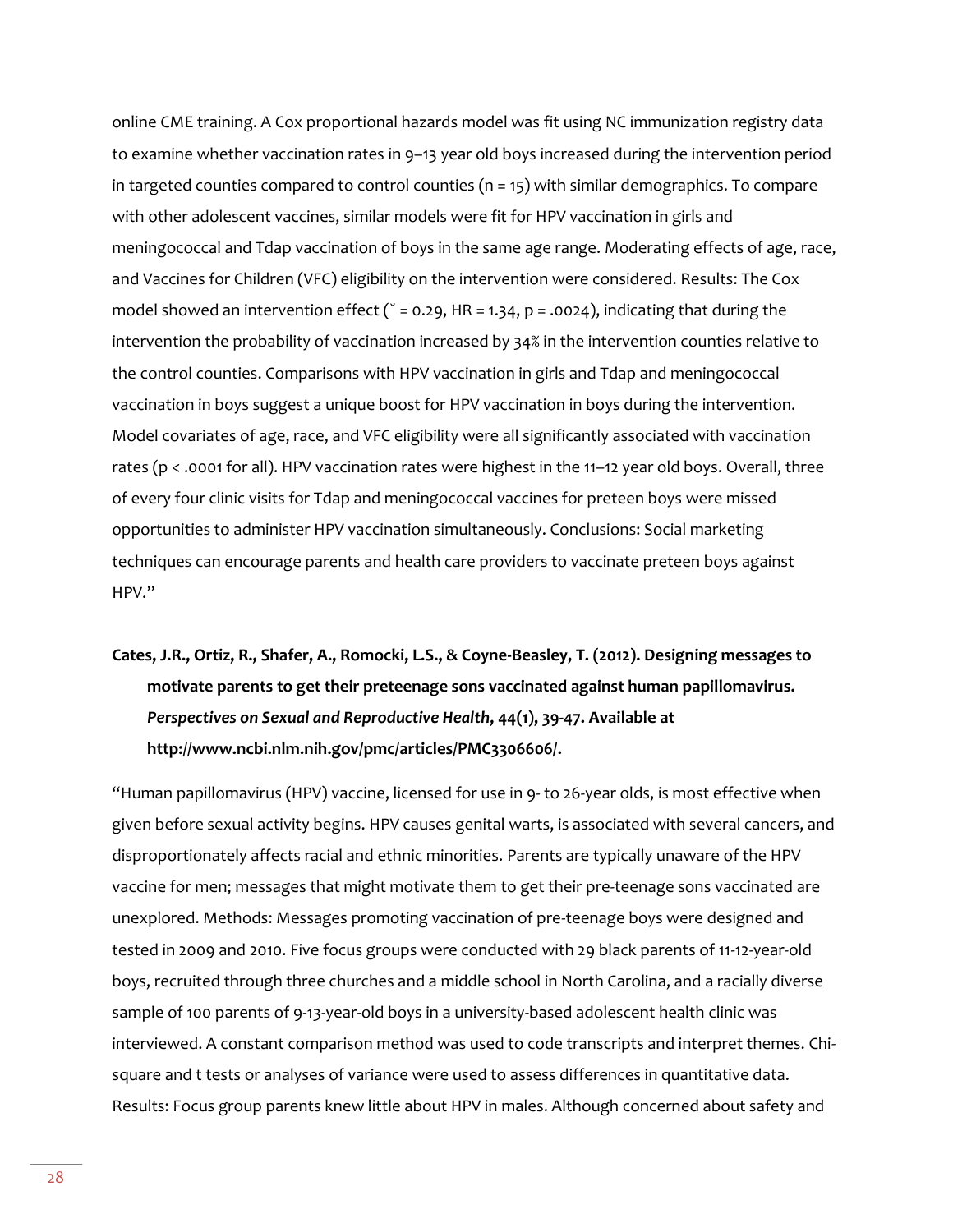cost, parents supported vaccination for their sons. They wanted to see racial diversity and both parents in motivational materials. In interviews, 89% of parents reported never having heard of the HPV vaccine for men. The largest proportion said that a message stressing the prevalence and possible consequences of HPV infection was the most motivating (32%); the design favored by the largest proportion (43%) showed two parents. Conclusions: Messages that may most motivate parents to get pre-teenage boys vaccinated against HPV focus on infection risk and include images of parents with their sons."

#### **Chabot, M.J., Lewis, C., de Bocanegra, H.T., & Darney, P. (2011). Correlates of receiving reproductive health care services among U.S. men aged 15 to 44 years.** *American Journal of Men's Health***, 5(4), 358-366. doi:10.1177/1557988310395007 [doi]. Available at http://www.ncbi.nlm.nih.gov/pubmed/21700668.**

"Men have a significant role in reproductive health decision making and behavior, including family planning and prevention of sexually transmitted diseases (STDs).Yet studies on reproductive health care of men are scarce. The National Survey of Family Growth 2006-2008 provided data that allowed assessment of the predisposing, enabling, and need factors associated with men's receipt of reproductive health services in the United States. Although more than half (54%) of U.S. men received at least one health care service in the 12 months prior to the survey, far fewer had received birth control counseling/methods, including condoms (12%) and STD/HIV testing/STD treatment (12%). Men with publicly funded health insurance and men who received physical exam were more likely to receive reproductive health services when compared with men with private health insurance and men who did not receive a physical exam. Men who reported religion was somewhat important were significantly more likely to receive birth control counseling/ methods than men who stated religion was very important. The pseudo-R (2) (54%), a measure of model fit improvement, suggested that enabling factors accounted for the strongest association with receiving either birth control counseling/ methods or STD/HIV testing/STD treatment."

**Davies, J., McCrae, B. P., Frank, J., Dochnahl, A., Pickering, T., Harrison, B., & Wilson, K. (2000). Identifying male college students' perceived health needs, barriers to seeking help, and recommendations to help men adopt healthier lifestyles.** *Journal of American College Health***, 48(6), 259-267. Available at http://eric.ed.gov/?id=EJ609009.**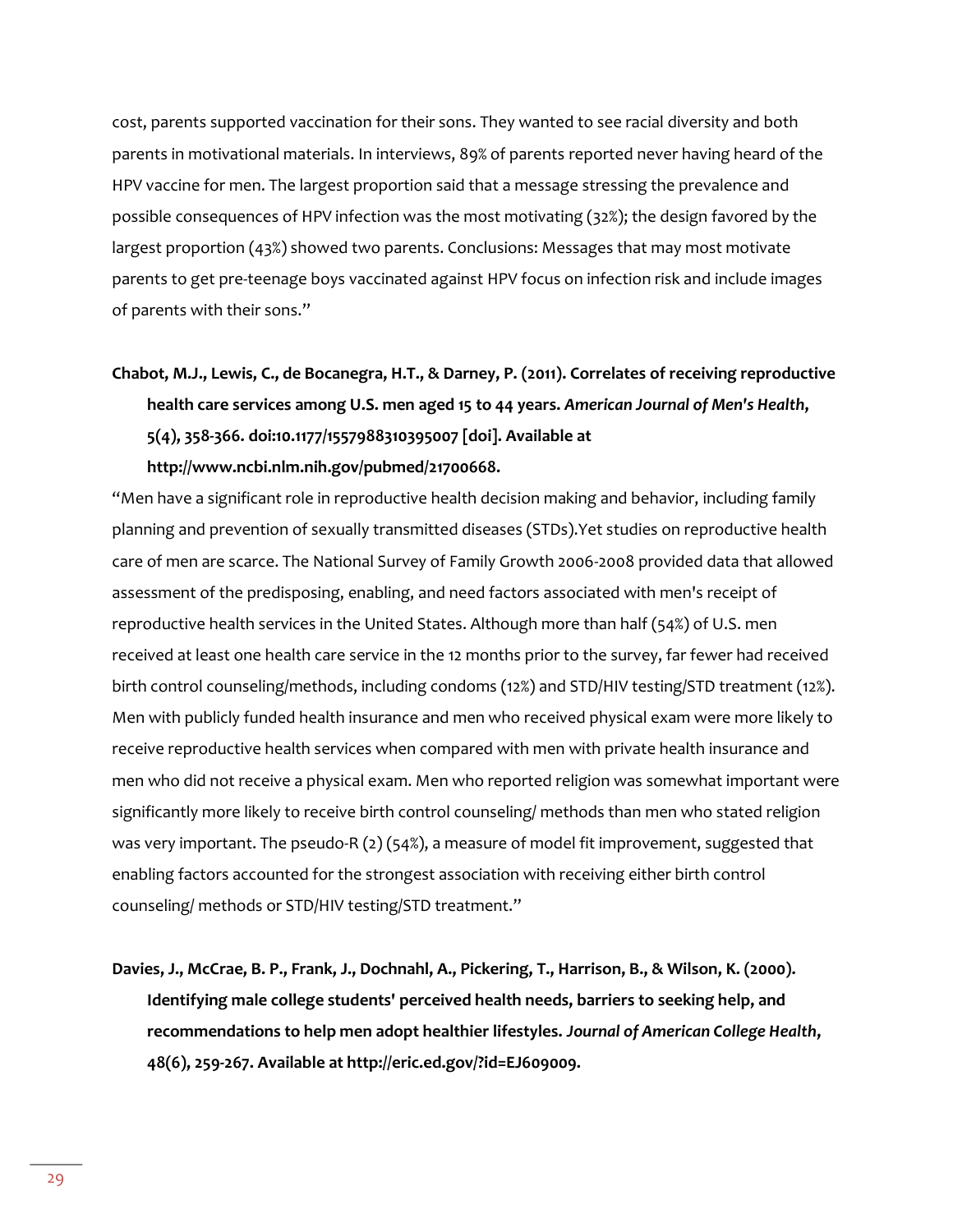"Seven focus groups at a university campus were formed to identify college men's health concerns, barriers to seeking help and recommendations to help college men adopt healthier lifestyles. Content analysis was used to identify and organize primary patterns in the focus group data. Results of the study revealed that the college men were aware that they had important health needs but took little action to address them. The participants identified both physical and emotional health concerns. Alcohol and substance abuse were rated as the most important issues for men. The greatest barrier to seeking services was the men's socialization to be independent and conceal vulnerability. The most frequently mentioned suggestions for helping men adopt healthier lifestyles were offering health classes, providing health information call-in service, and developing a men's center. Implications of the results are discussed."

#### **Farrow, J.A. (2009). Male sexual health during adolescence and young adulthood: Contemporary issues.** *Journal of Men's Health***, 6(3), 177-182. Available at**

**http://www.sciencedirect.com/science/article/pii/S1875686709000682.** 

"The sexual health of young men is often neglected by health care systems that assume healthy developmental trajectories. Clinical morbidities and sexual concerns are not uncommon among sexually emerging young men. Sexually-transmitted infections, transient sexual dysfunction, and lack of screening for genitourinary abnormalities contribute to this morbidity. This article discusses common sexual issues and concerns of adolescents and young adult men encountered in a clinical practice devoted to men in this age group. The holistic model of care is described. Key issues and updated clinical approaches are discussed. Health care services and education focused on the sexual health of young men improves early detection of disease, prevents morbidity and promotes healthier sexual lifestyles."

#### **Ford, C.A., Davenport, A.F., Meier, A., & McRee, A. (2011). Partnerships between parents and health care professionals to improve adolescent health.** *Journal of Adolescent Health***, 49(1), 53-57. Available at http://www.ncbi.nlm.nih.gov/pubmed/21700157.**

"Research on partnerships between parents and health care professionals (HCPs) to improve adolescent health is limited. In this study, we have developed an empirically derived framework to guide research in this particular area. Methods: We conducted a qualitative study using focus groups and in-depth semi-structured interviews. A total of 85 participants (51 HCPs, 17 mothers of patients of ages 1218 years, and 17 adolescents) were recruited from three free-standing adolescent health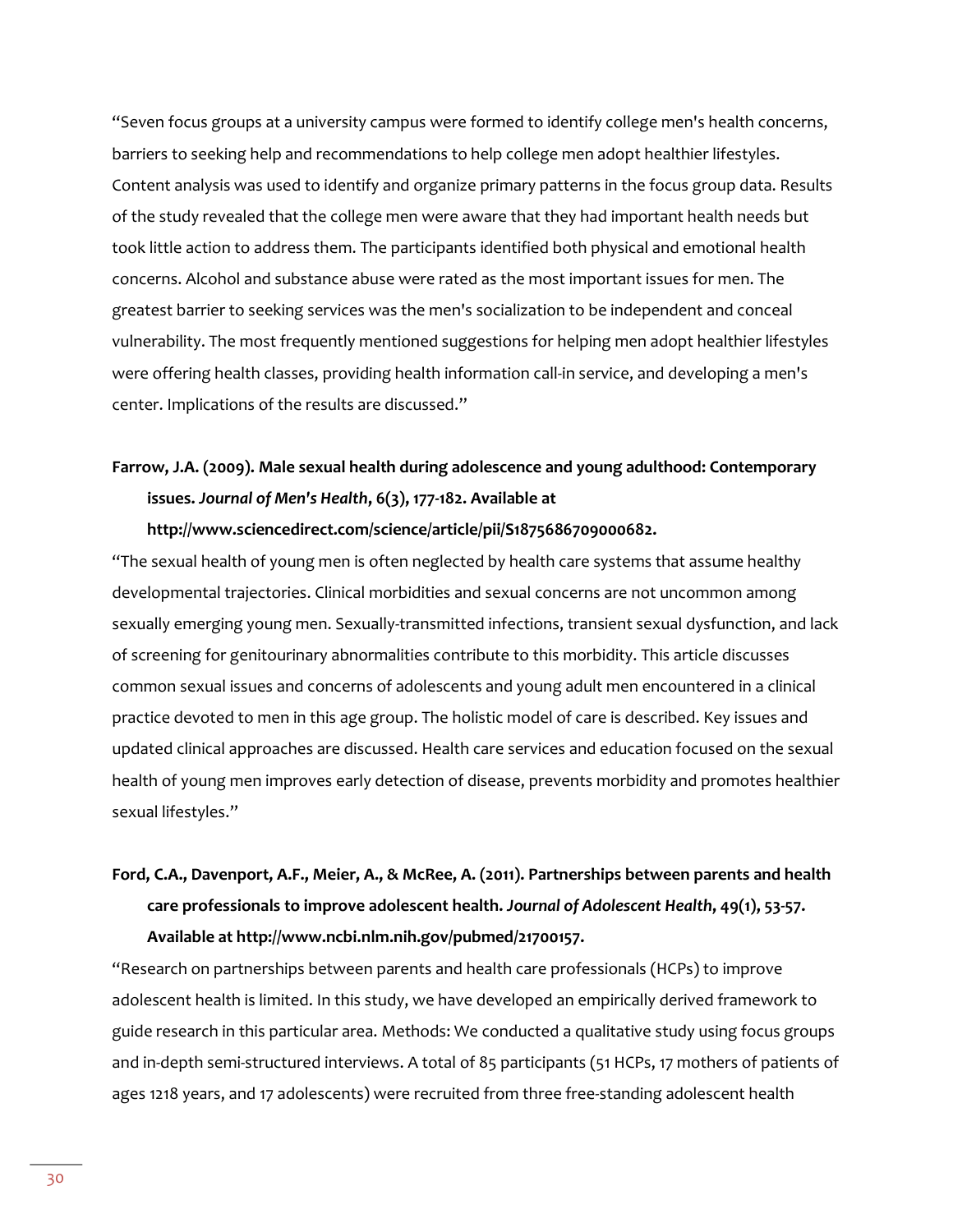clinics and five school-based health centers across North Carolina. We independently explored the perceptions of HCPs and mothers regarding the roles of parents, HCPs, and parent-HCP partnerships in preventing and addressing adolescent health problems. We then elicited feedback of adolescents on mother and HCP perceptions. We identified common and informative themes during content analysis using ATLAS.ti, and triangulated perspectives of HCPs, mothers, and adolescents to develop a framework for building parent-HCP partnerships to improve adolescent health. Results: A general framework emerged that conceptualizes both direct and indirect strategies for building parent-HCP partnerships. Direct strategies involve strengthening relationships and/or communication between parents and HCPs in both practice and community settings. Indirect strategies involve opportunities for HCPs to influence parent-adolescent relationships and/or communication within the context of adolescent visits. For example, HCPs can discuss the importance of parental involvement and monitoring with adolescents, encourage and facilitate parent-adolescent communication, and deliver tailored parental guidance while also respecting adolescents' desires for confidential health care when appropriate. Conclusions: Interventions that directly strengthen parent-HCP relationships and/or communication, and those that indirectly support parent-HCP partnerships within the context of adolescent health care, should be designed targeting health outcomes."

#### **Goldenring, J.M., & Rosen, D.S. (2004). Getting into adolescent heads: An essential update.**  *Contemporary Pediatrics-Montvale-***, 21(1), 64-92. Available at http://www2.aap.org/pubserv/psvpreview/pages/files/headss.pdf.**

"Provides information on the HEEADSSS psychosocial interview, or the assessment of the home environment, education, employment, eating, peer-related activities, drugs, sexuality, suicide or depression, and safety from injury and violence of adolescent patients in the U.S. History of HEEADSSS, originally known as HEADSS developed by physician Harvey Berman; [topics include:] Kinds of questions to ask adolescents; Factors to consider after the interview, including asking for feedback from patients."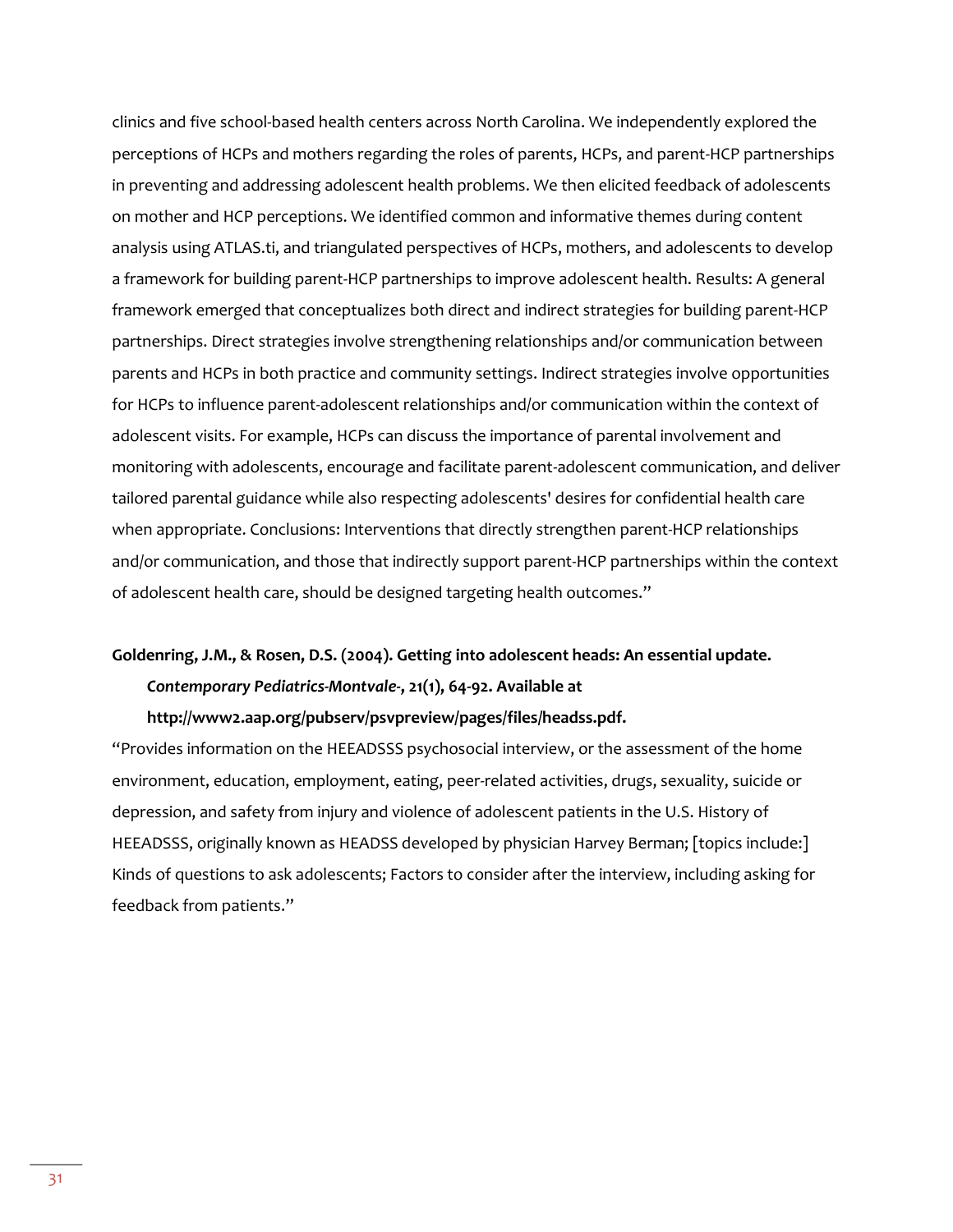**Hagan, J.F., Shaw, J.S., & Duncan, P.M. (2008). Bright futures: Guidelines for health supervision of infants, children, and adolescents** *American Academy of Pediatrics***: Elk Grove Village, IL. Available at https://brightfutures.aap.org/materials-and-tools/guidelines-and-pocketguide/Pages/default.aspx.** 

This document brings together "[…]recommendations for the top 10 areas of child development. Along with presenting the most up-to-date information on preventive screenings and services by visit, the Guidelines provide visit-by-visit anticipatory guidance for health care providers."

#### **Hancock, J. (2004). Can mainstream services learn from male only sexual health pilot projects?**  *Sexually Transmitted Infections***, 80(6), 484-487. doi:80/6/484 [pii]. Available at http://sti.bmj.com/content/80/6/484.full.**

"Over the past decade, a number of community-based sexual health projects aimed solely at young men have proved to be very successful at attracting young men into genitourinary medicine services. These projects are often short-term funded and under evaluated, so it isn't clear exactly how successful they are and why this might be so. These projects should be carefully evaluated and examined to elicit factors, either unique or common in nature, which could be utilized by mainstream sexual health services wishing to develop work with young men. There are many barriers to this happening in mainstream services, some being resource and time problems and others to do with values of staff and lack of quality training. The article looks at practical ways that working with men and the skills and confidence of staff can be improved in mainstream settings while recognizing that much of what needs to be done to support the needs of young men must take place in the planning and commissioning stage of services."

#### **Kirzinger, W.K., Cohen, R.A., & Gindi, R.M. (2012). Health care access and utilization among young adults aged 19-25: Early release of estimates from the national health interview survey, January–September 2011. Atlanta, GA: Centers for Disease Control and Prevention, 1-10. Available at**

**http://www.cdc.gov/nchs/data/nhis/earlyrelease/Young\_Adults\_Health\_Access\_052012.pdf.**  "This report provides preliminary estimates of access to and utilization of health care among young adults aged 19 – 25, using National Health Interview Survey (NHIS) data collected from January through September 2011."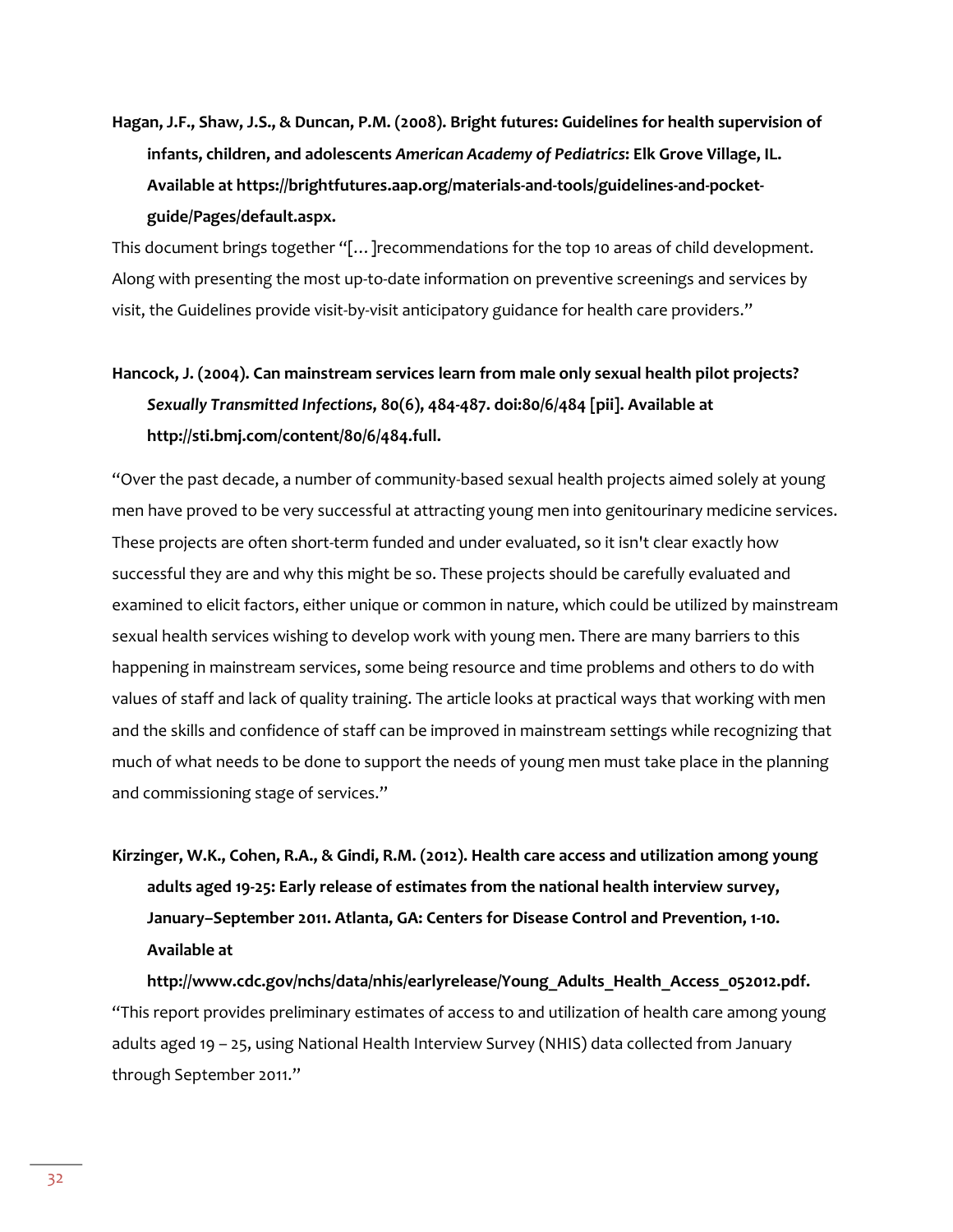**Lanier, Y., & Sutton, M.Y. (2013). Reframing the context of preventive health care services and prevention of HIV and other sexually transmitted infections for young men: New opportunities to reduce racial/ethnic sexual health disparities.** *American Journal of Public Health***, 103(2), 262-269. Available at http://www.ncbi.nlm.nih.gov/pubmed/23237172.** 

"Young Black males, aged 13 to 29 years, have the highest annual rates of HIV infections in the United States. Young Black men who have sex with men (MSM) are the only subgroup with significant increases in HIV incident infections in recent years. Black men, particularly MSM, are also disproportionately affected by other sexually transmitted infections (STIs). Therefore, we must strengthen HIV and STI prevention opportunities during routine, preventive health care visits and at other, nontraditional venues accessed by young men of color, with inclusive, nonjudgmental approaches. The Affordable Care Act and National HIV/AIDS Strategy present new opportunities to reframe and strengthen sexual health promotion and HIV and STI prevention efforts with young men of color."

#### **Lindberg, C., Lewis-Spruill, C., & Crownover, R. (2006). Barriers to sexual and reproductive health care: Urban male adolescents speak out. Issues in Comprehensive Pediatric Nursing, 29(2), 73- 88. Available at http://www.ncbi.nlm.nih.gov/pubmed/16772237.**

"Risky sexual behaviors among adolescent males put them at risk for sexually transmitted diseases, HIV/AIDS, and unplanned fatherhood, yet few facilities in the United States provide focused sexual and reproductive health services to these young men. A general acknowledgement exists that the development of such services is needed, yet there is little research to guide providers in making existing services more attractive to young males and in developing new sexual health services for this population. Objectives: This research aimed to explore attitudes and perceptions of urban black male adolescents regarding the availability of and access to reproductive healthcare. Methods: Eighteen black male adolescents participated in three focus group discussions held in a central New Jersey city. Transcripts of the discussions were analyzed using the constant comparative method. Resulting categories were grouped into themes, which reflected the adolescents' perceptions and experiences. Member checks were used to verify findings. Results: The adolescents felt that obtaining sexual health services was a stressful experience fraught with both internal and external barriers. Internal barriers included a fear of stigma and a loss of social status, shame, and embarrassment. External barriers included disrespectful providers, a lack of privacy/confidentiality, and challenges in accessing and negotiating the health care system. The young males described an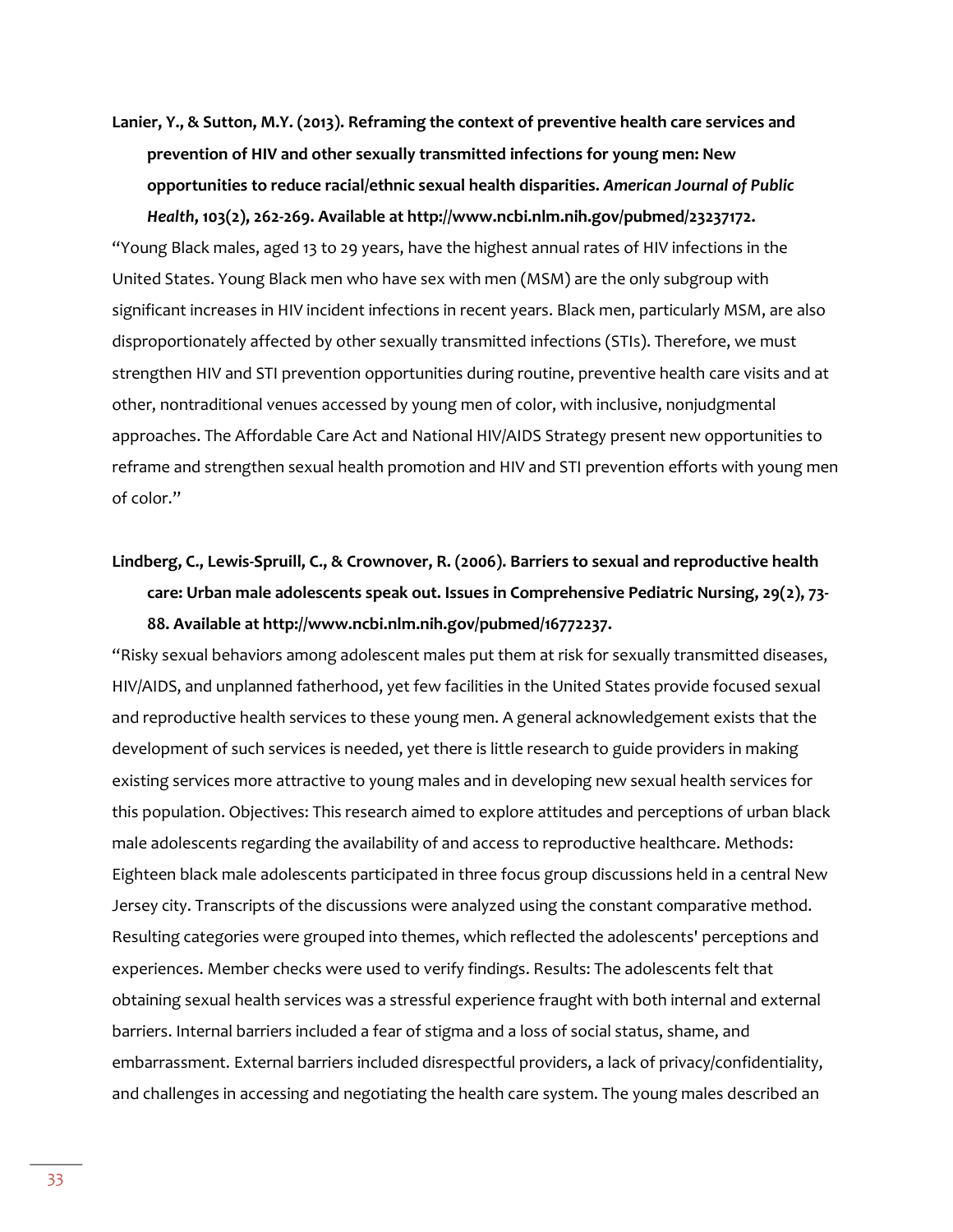idealized clinic environment as informal, welcoming, and respectful. Discussion and Conclusions: Providers should focus on improving the quality of care in existing clinics, particularly in the areas of access, privacy, and confidentiality, and on developing adolescent-friendly clinics focusing on men's services. Adolescents should be encouraged to visit clinics prior to an acute need for services. There also is a need for providers who are comfortable with and able to communicate with male adolescents."

#### **Lohan, M., Aventin, A., Oliffe, J.L., Han, C.S., & Bottorff, J.L. (2015). Knowledge translation in men's health research: Development and delivery of content for use online.** *Journal of Medical Internet Research***, 17(1), e31. doi:10.2196/jmir.3881 [doi]. Available at http://www.jmir.org/2015/1/e31/.**

"Men can be hard to reach with face-to-face health-related information, while, increasingly, research shows that they are seeking health information from online sources. Recognizing this trend, there is merit in developing innovative online knowledge translation (KT) strategies capable of translating research on men's health into engaging health promotion materials. While the concept of KT has become a new mantra for researchers wishing to bridge the gap between research evidence and improved health outcomes, little is written about the process, necessary skills, and best practices by which researchers can develop online knowledge translation. Objective: Our aim was to illustrate some of the processes and challenges involved in, and potential value of, developing research knowledge online to promote men's health. Methods: We present experiences of KT across two case studies of men's health. First, we describe a study that uses interactive Web apps to translate knowledge relating to Canadian men's depression. Through a range of mechanisms, study findings were repackaged with the explicit aim of raising awareness and reducing the stigma associated with men's depression and/or help-seeking. Second, we describe an educational resource for teenage men about unintended pregnancy, developed for delivery in the formal Relationship and Sexuality Education school curricula of Ireland, Northern Ireland (United Kingdom), and South Australia. The intervention is based around a Web-based interactive film drama entitled "If I Were Jack." Results: For each case study, we describe the KT process and strategies that aided development of credible and well-received online content focused on men's health promotion. In both case studies, the original research generated the inspiration for the interactive online content and the core development strategy was working with a multidisciplinary team to develop this material through arts-based approaches. In both cases also, there is an acknowledgment of the need for gender and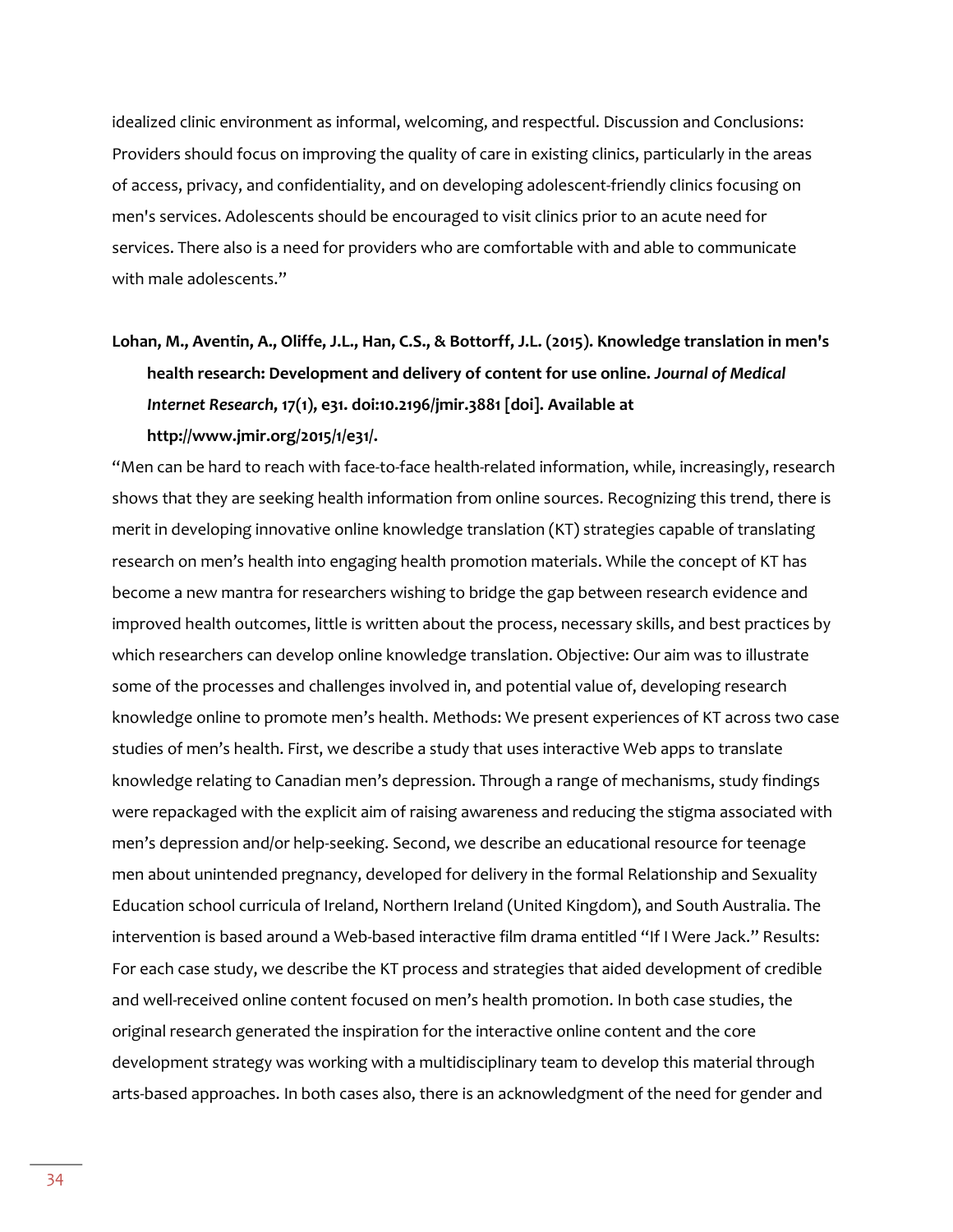culturally sensitive information. Both aimed to engage men by disrupting stereotypes about men, while simultaneously addressing men through authentic voices and faces. Finally, in both case studies we draw attention to the need to think beyond placement of content online to delivery to target audiences from the outset. Conclusions: The case studies highlight some of the new skills required by academics in the emerging paradigm of translational research and contribute to the nascent literature on KT. Our approach to online KT was to go beyond dissemination and diffusion to actively repackage research knowledge through arts-based approaches (videos and film scripts) as health promotion tools, with optimal appeal, to target young men as an audience. Our findings highlight the importance of developing a multidisciplinary team to inform the design of content, the importance of adaptation to context, both in terms of the national implementation context and consideration of gender-specific needs, and an integrated implementation and evaluation framework in all KT work."

#### Lynnpu**bertal timing, peen ich behaviors, and externalizing behaviors am (ong urban students ehollowed**

**through middle school. Journal of Adolescent Health, 40(2), 181. e7-181. e13. Available at http://www.ncbi.nlm.nih.gov/pmc/articles/PMC2744148.** 

"The goal of this study was to evaluate underlying mechanisms of the association between early pubertal timing and both aggression and delinquency among a sample of minority males and females from an urban community. Methods: The association between perceived early pubertal maturation and aggressive or delinquent behaviors for African American and Latino males and females (n = 1366) was examined, as well as pathways between early maturation and these negative outcomes longitudinally across 6th, 7th, and 8th grades. Results: Early maturers reported higher mean levels of both aggression and delinquency at all time points regardless of gender or ethnicity. Associating with delinquent peers in 6th grade fully mediated the association between early maturation and both aggression and delinquency at all time points. Early maturers did not differentially associate with greater numbers of delinquent peers in either 7th or 8th grade. Conclusions: These results provide valuable information regarding at-risk groups and inform future intervention efforts."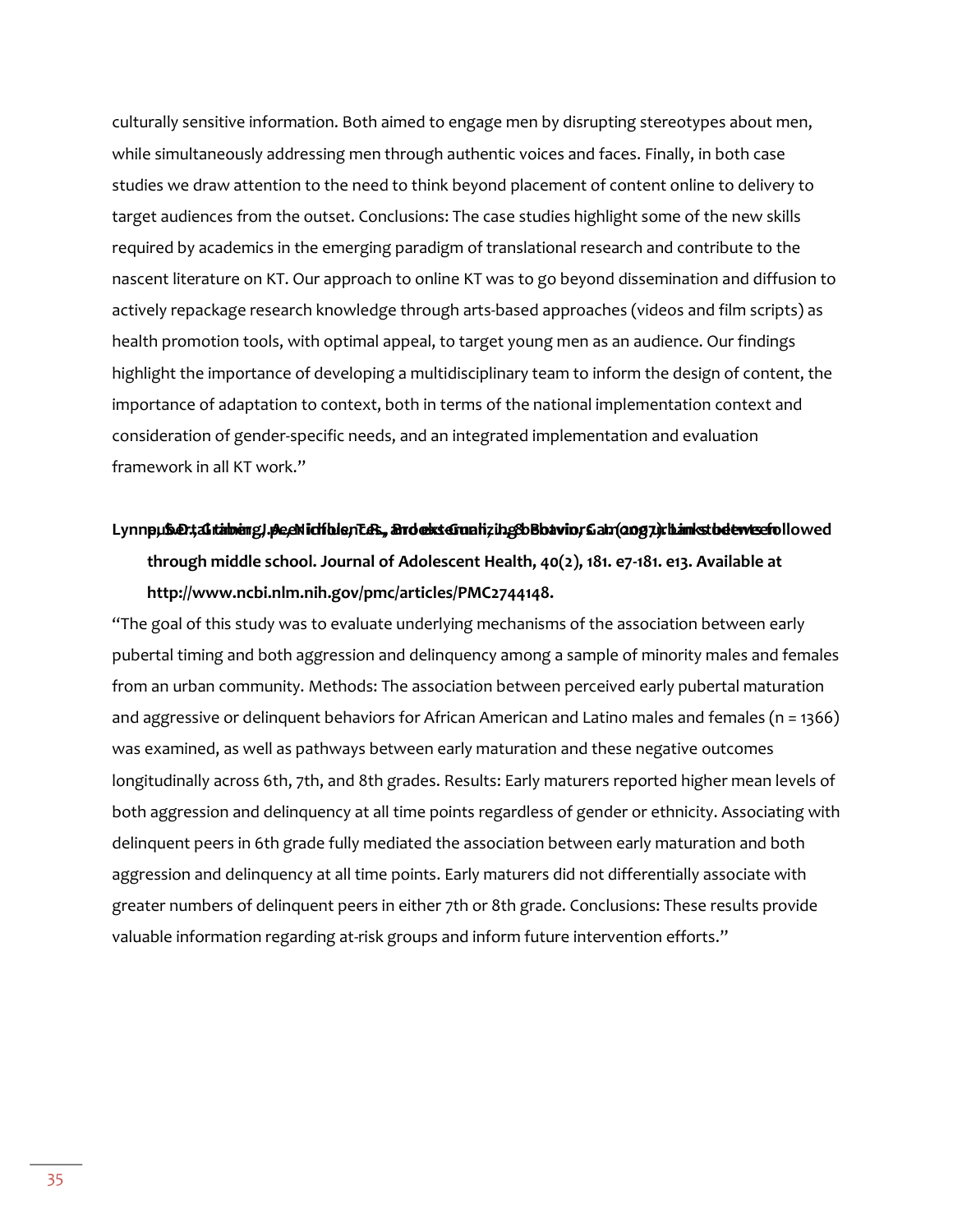#### **MAC Region II Male Involvement Advisory Committee (2005). Guidelines for Male Sexual and Reproductive Health Services [Guidebook]. Retrieved from [http://www.columbia.edu/itc/hs/medical/residency/peds/new\\_compeds\\_site/MaleReproductiv](http://www.columbia.edu/itc/hs/medical/residency/peds/new_compeds_site/MaleReproductiveHealth.pdf) [eHealth.pdf.](http://www.columbia.edu/itc/hs/medical/residency/peds/new_compeds_site/MaleReproductiveHealth.pdf)**

This document "is intended to be a resource that can be used in the development of clinical services for men. The guidelines are divided into three sections, which reflect the flow of services that should be provided in the typical clinical encounter. The first function is screening, during which the clinician collects information that not only defines the reason for the immediate clinical visit, but also identifies a list of other services needed by men. The Health Promotion/Education & Counseling section lists the range of educational and counseling services that should be presented, as appropriate, to all clients to achieve prevention of adverse outcomes related to sexual activity. Finally, the clinical diagnosis and treatment section identifies a number of common morbidities and discusses the best treatments."

#### **Marcell, A.V., Allan, E., Clay, E.A., Watson, C., & Sonenstein, F.L. (2013). Effectiveness of a brief curriculum to promote condom and health care use among out‐of‐school young adult males.**  *Perspectives on Sexual and Reproductive Health***, 45(1), 33-40. Available at http://www.ncbi.nlm.nih.gov/pubmed/23489856.**

"Out-of-school black males aged 15–24 have higher levels of sexual risk-taking than in-school black males of the same age. However, few sexual risk reduction curricula are focused on out-of-school male youth. Methods: A sexual and reproductive health intervention conducted at a Baltimore youth employment and training program in 2008–2010 was evaluated in a study involving 197 youth aged 16–24 from a predominantly black population. Ninety-eight participants received three one-hour curriculum sessions on consecutive days; 99 served as controls. At baseline and three months later, participants completed a survey assessing demographic characteristics and various knowledge, attitude and behavior measures. Regression analysis with random effects was used to assess differences between intervention participants and controls in changes in outcomes over time. Results: In analyses adjusting for baseline characteristics, intervention participants showed greater improvements in outcomes between baseline and follow-up than did controls. Specifically, a man who received the intervention was more likely than a control man to report increases in knowledge of STDs and health care use (odds ratio, 1.6 for each), frequency of condom use (1.8), use of lubricant with condoms (23.6), communication with a provider about STDs (12.3) and STD testing  $(16.6)$ .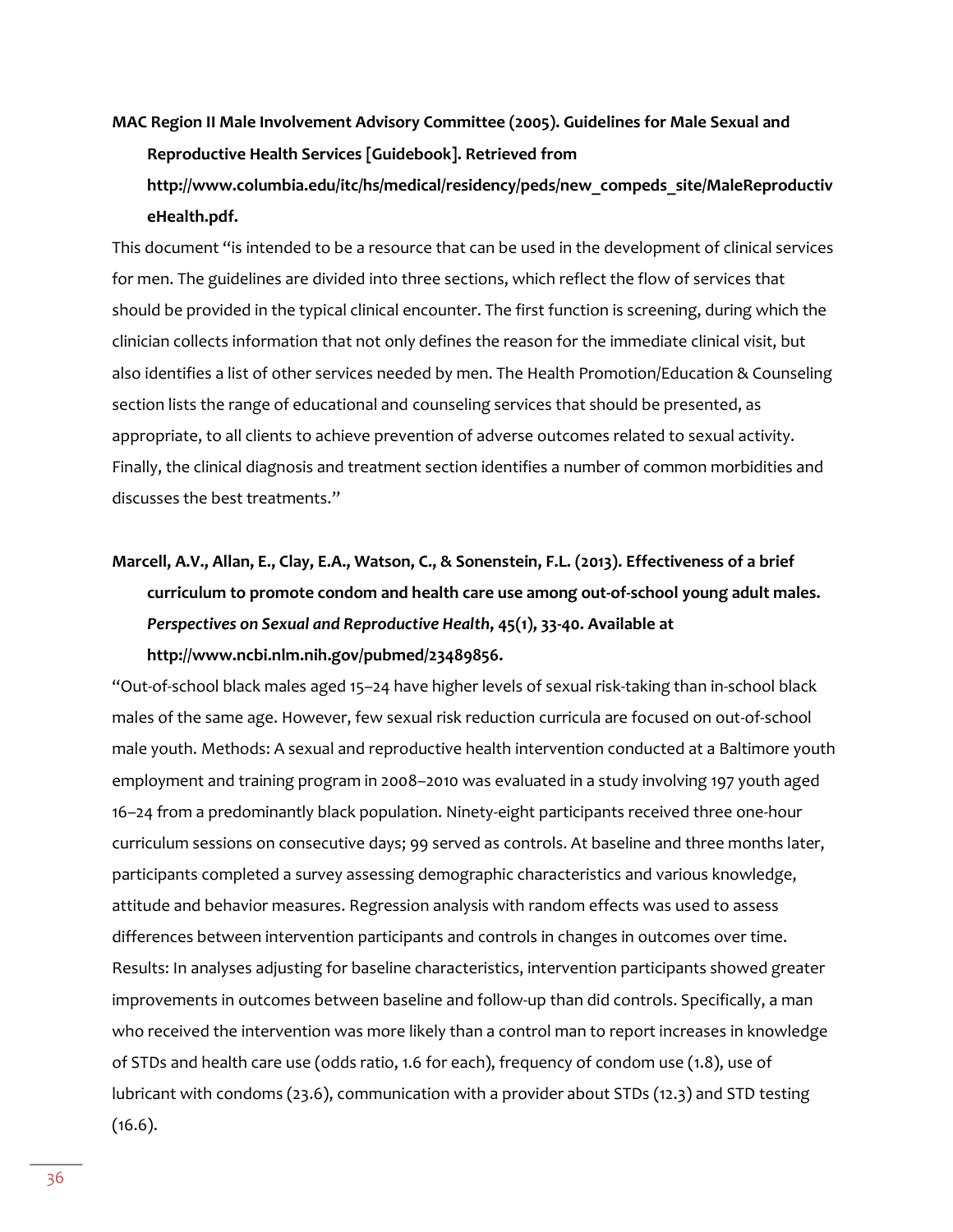Conclusion: These findings suggest the potential benefits of integrating safer-sex and health care information into a sexual and reproductive health curriculum for out-of-school male youth."

#### **Marcell, A.V., Bell, D.L., Lindberg, L.D., & Takruri, A. (2010). Prevalence of sexually transmitted infection/human immunodeficiency virus counseling services received by teen males, 1995– 2002.** *Journal of Adolescent Health***, 46(6), 553-559. Available at http://www.ncbi.nlm.nih.gov/pmc/articles/PMC2872777.**

The purpose of this study was "To examine whether improvements have been made in the delivery of sexually transmitted infection and/or human immunodeficiency virus (STI/HIV) counseling services to teen males. Methods: Analysis was performed using the 1995 National Survey of Adolescent Males  $(N = 1,729)$ , response rate = 75%) and the 2002 National Survey of Family Growth  $(N = 1,121)$ , response rate = 78%), which are two nationally representative surveys of 15-19-year-old males. Main outcome measure included discussion about STIs/HIV with a doctor/nurse. Weighted bivariate and multivariate Poisson regression analyses examined the association of outcome measures and survey year among males engaging in various types of sexual behaviors (e.g., varying partner numbers, higher risk sex) unadjusted and adjusted for sociodemographic and health care access factors. Results: In 2002, STI/HIV counseling receipt in the past year was reported by one-third of males who reported three or more female partners, anal sex with female partners, or oral/anal sex with male partners. Only 26% of males reporting high-risk sex (e.g., sex with prostitute, person with HIV, or often/always high with sex) reported STI/HIV counseling receipt. Overall, no improvements were found between 1995 and 2002 in STI/HIV counseling, even after controlling for sociodemographic and health care access factors. Conclusions: Mechanisms are needed to raise the importance of STI/HIV counseling services among sexually active male teens as well as to improve health care providers' delivery of these services."

#### **Marcell, A.V., & Ellen, J.M. (2012). Core sexual/reproductive health care to deliver to male adolescents: Perceptions of clinicians focused on male health.** *Journal of Adolescent Health***, 51(1), 38-44. Available at http://www.ncbi.nlm.nih.gov/pubmed/22727075.**

"Male adolescents experience adverse sexual/reproductive health (SRH) outcomes, yet few providers deliver male SRH care. Given the lack of evidence base for male SRH care, the purpose of this study was to examine perceived importance in delivering SRH care to male adolescents among clinicians focused on male health. Methods: Seventeen primary care clinicians focused on male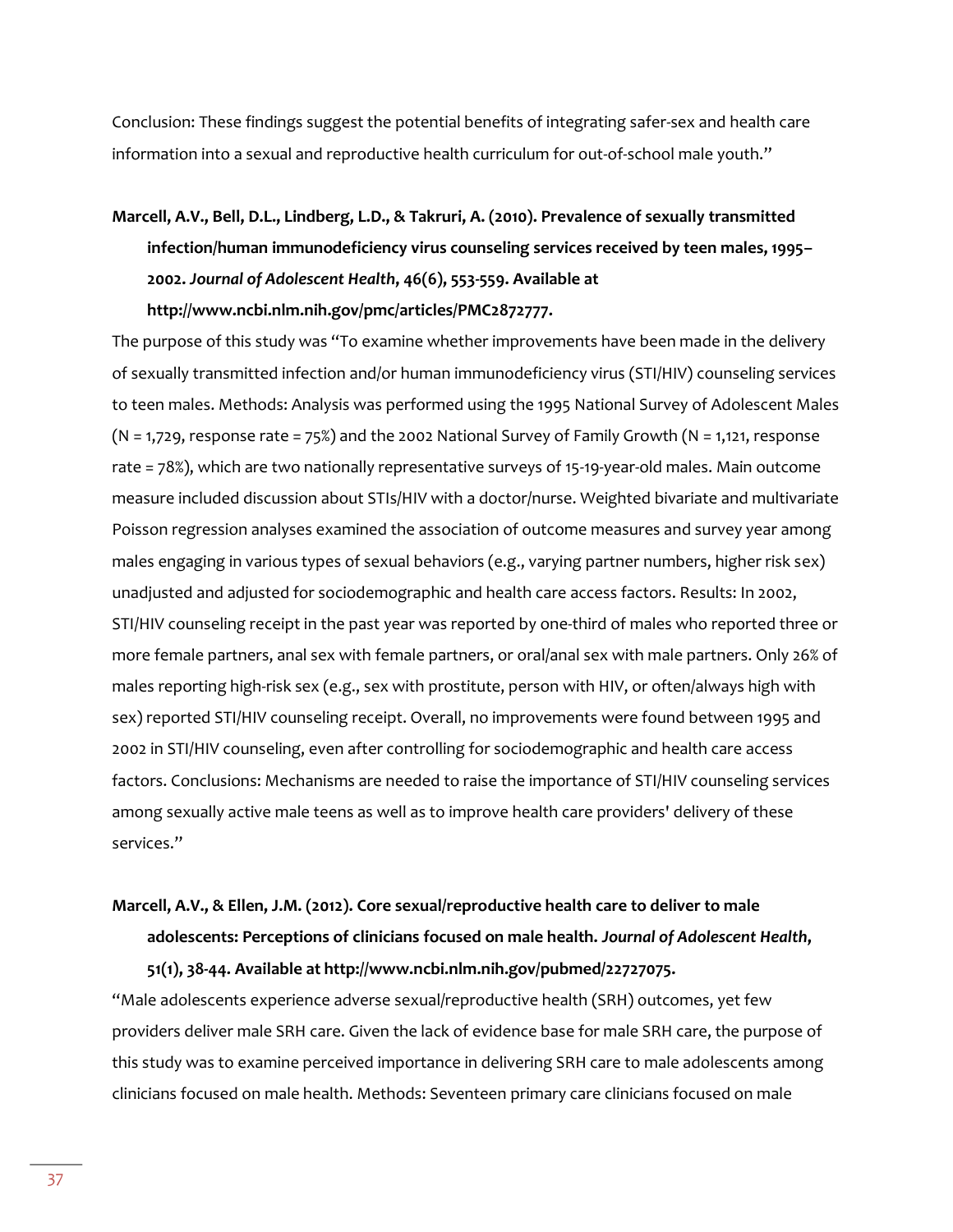health, representing pediatricians, family physicians, internists, and nurse practitioners, were individually queried about male adolescents' SRH needs and perceived importance to screen/assess for 13 male SRH services using a case scenario approach varying by visit type and allotted time. Results: Participants were highly consistent in identifying a scope of 10 SRH services to deliver to male adolescents during a longer annual visit and a core set of six SRH services during a shorter annual visit, including (1) counseling on sexually transmitted infection/HIV risk reduction, including testing/treatment; and assessing for (2) pubertal growth/development; (3) substance abuse/mental health; (4) nonsexually transmitted infection/HIV genital abnormalities; (5) physical/sexual abuse; and (6) male pregnancy prevention methods. Participants did not agree whether SRH care should be delivered during nonannual acute visits. Conclusions: Despite lack of data for male SRH care, clinicians focused on male health strongly agreed on male SRH care to deliver during annual visits that varied by visit type and allotted time. Study findings provide a foundation for much needed clinical guidelines for male adolescents' SRH care and have implications for education and training health professionals at all levels and the organization and delivery of male SRH services."

#### **Marcell, A.V., Matson, P., Ellen, J.M., & Ford, C.A. (2011). Annual physical examination reports vary by gender once teenagers become sexually active.** *Journal of Adolescent Health***, 49(1), 47-52. Available at http://www.ncbi.nlm.nih.gov/pubmed/21700156.**

"Few sexually active male adolescents receive sexual and reproductive health (SRH) services. To understand this, we examined the association between sexual behavior status and physical examination of the adolescents over time. Methods: We conducted longitudinal cohort analysis of the National Longitudinal Study of Adolescent Health with 9,239 adolescents who completed the baseline school (1994/1995) and wave 2 (1996) follow-up surveys approximately 1.5 years later (retention rate = 71%). The logistic regression models were fitted with random effects to estimate individual odds of reporting a physical examination in the past 12 months at follow-up, compared with baseline, stratified by sexual behavior status and gender, and adjusting for sociodemographic and healthcare access factors. Results: In all, 34.5% of male and 38.2% of female adolescents reported experiencing vaginal intercourse by follow-up, and 22.4% of male and 24.7% of female adolescents reported first experiencing intercourse during the study period. Among sexually active adolescents, about half reported having annual physical examinations and one-fifth reported not having any physical examinations. Among female adolescents, baseline to follow-up examination reports significantly increased in the following: sex initiators (adjusted odds ratio [OR] = 2.09, 95% confidence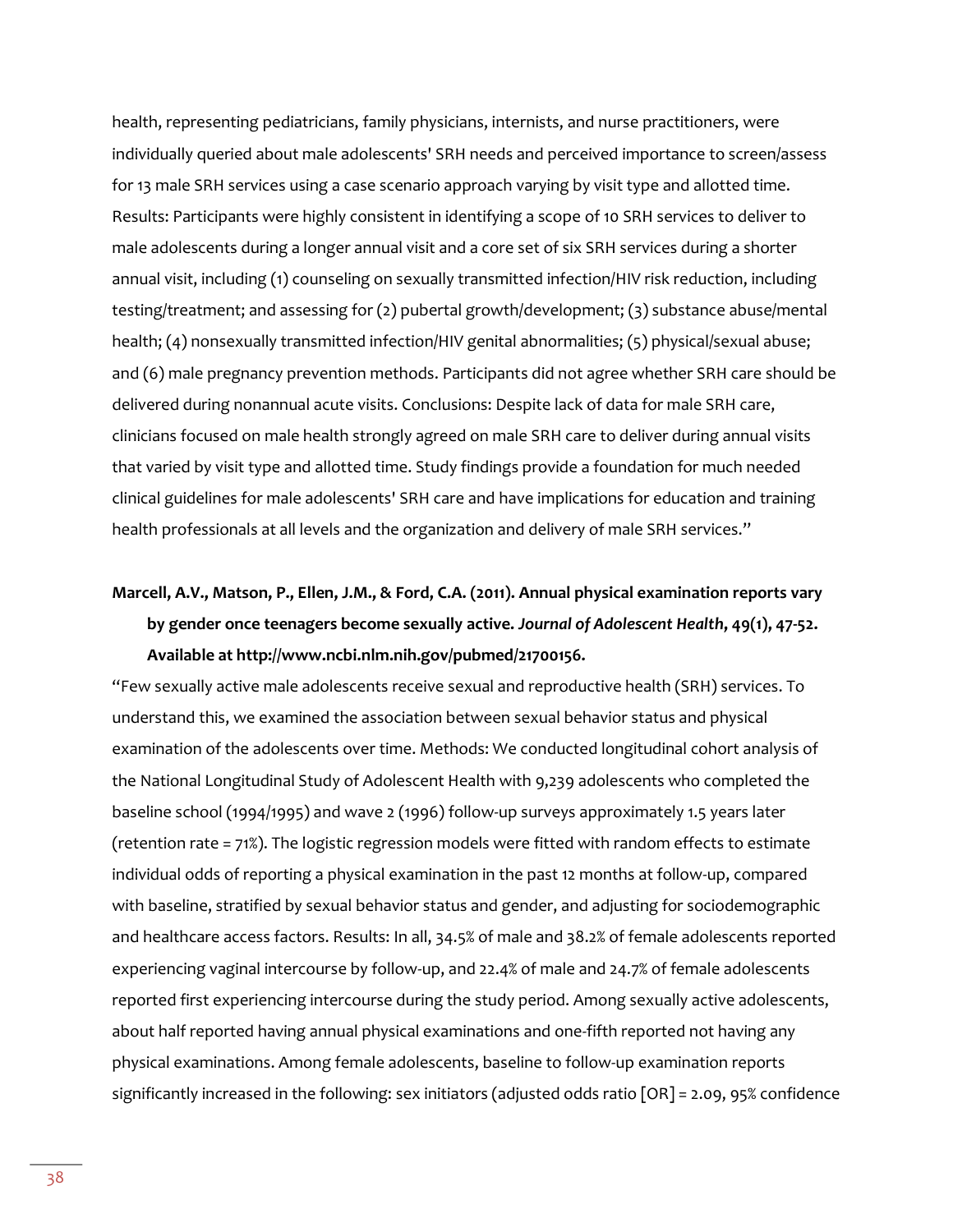interval  $\lceil$ CI] = 1.662.64); those reporting sex at both times (OR = 2.16, CI = 1.513.09); and those reporting no sex either time (OR = 2.47, CI = 2.003.04). Among male adolescents, baseline to followup examination reports significantly increased in those reporting no sex either time (OR = 1.57, CI = 1.261.96) and showed increasing trends in sex initiators (OR = 1.27, CI = .921.76). Discussion: A majority of sexually active adolescents report annual physical examinations over time. Providers should not miss opportunities to deliver evidence-based SRH to sexually active adolescents. Future efforts are needed to increase access of all adolescents to SRH services."

#### **Marcell, A.V., Wibbelsman, C., Seigel, W.M., & Committee on Adolescence. (2011). Male adolescent sexual and reproductive health care. Pediatrics, 128(6), e1658-76. doi:10.1542/peds.2011-2384**

**[doi]. Available at http://pediatrics.aappublications.org/content/early/2011/11/22/peds.2011-2384.**  "Male adolescents' sexual and reproductive health needs often go unmet in the primary care setting. This report discusses specific issues related to male adolescents' sexual and reproductive health care in the context of primary care, including pubertal and sexual development, sexual behavior, consequences of sexual behavior, and methods of preventing sexually transmitted infections (including HIV) and pregnancy. Pediatricians are encouraged to address male adolescent sexual and reproductive health on a regular basis, including taking a sexual history, performing an appropriate examination, providing patient-centered and age-appropriate anticipatory guidance, and delivering appropriate vaccinations. Pediatricians should provide these services to male adolescent patients in a confidential and culturally appropriate manner, promote healthy sexual relationships and responsibility, and involve parents in age-appropriate discussions about sexual health with their sons."

#### **Mulye, T.P., Park, M.J., Nelson, C.D., Adams, S. H., Irwin, C.E., & Brindis, C.D. (2009). Trends in adolescent and young adult health in the United States.** *Journal of Adolescent Health***, 45(1), 8- 24. Available at http://www.ncbi.nlm.nih.gov/pubmed/19541245.**

"This review presents a national health profile of adolescents and young adults (ages 10-24). The data presented include trends on demographics, mortality, health-related behaviors, and health care access and utilization, as well as the most significant gender and racial/ethnic disparities. Although the data show some improvement, many concerns remain. Encouraging trends—such as decreases in rates of homicide, suicide, and some measures of reproductive health—appear to be leveling off or, in some cases, reversing (e.g., birth and gonorrhea rates). Large disparities, particularly by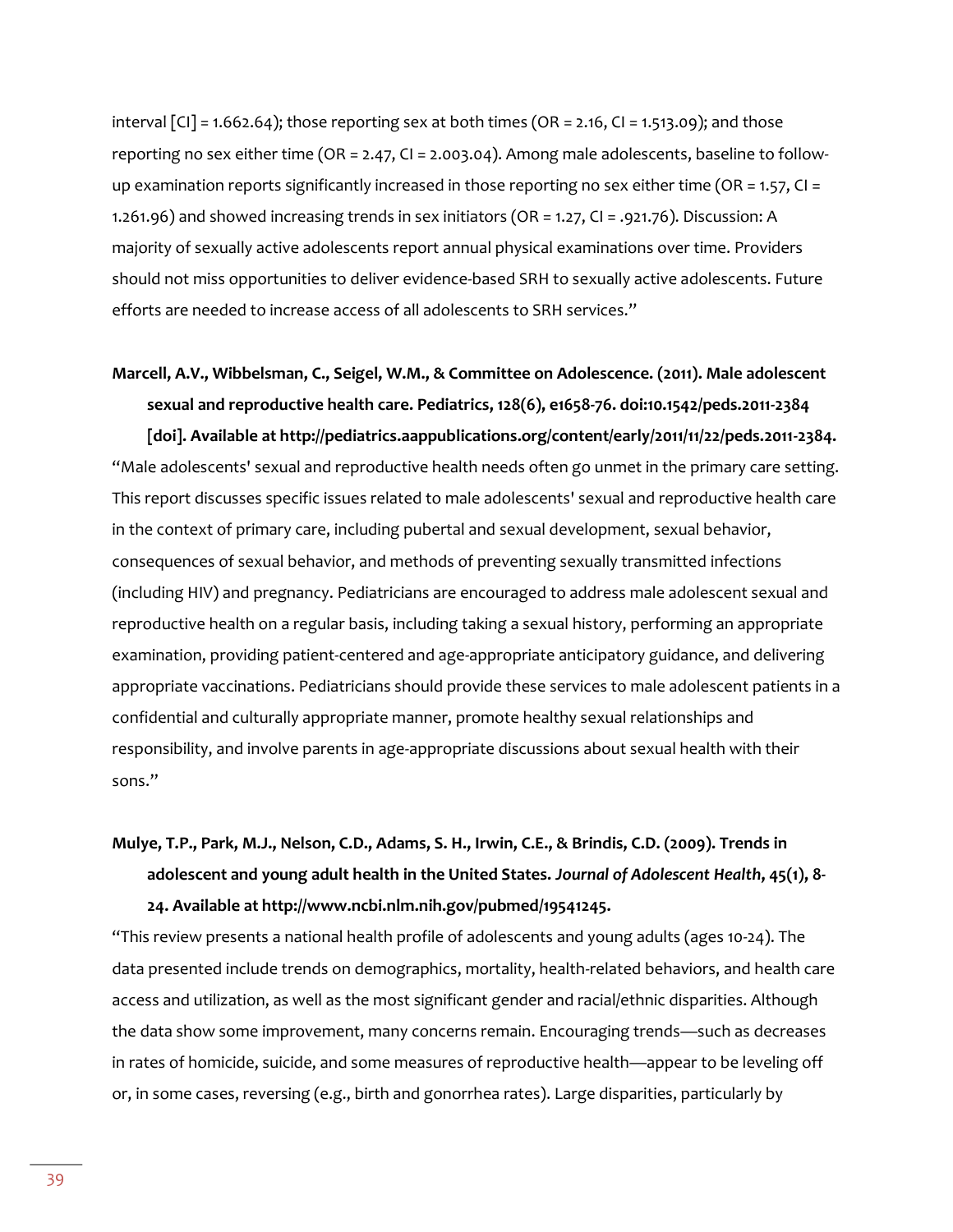race/ethnicity and gender, persist in many areas. Access to quality health care services remains a challenge, especially during young adulthood. Policy and research recommendations to improve health during these critical periods in the lifespan are outlined."

**National Adolescent and Young Adult Health Information Center (2014). A Guide to Evidence-Based Programs for Adolescent Health: Programs, Tools, and More [Guidebook]. Retrieved from [http://nahic.ucsf.edu/download/evidence-based-program-guide/.](http://nahic.ucsf.edu/download/evidence-based-program-guide/)** 

This guide provides an inventory of landing pages/organizations with compilations of evidence-based and promising adolescent health practices.

**Neinstein, L., Lu, Y., Perez, L., & Tysinger, B. (2013). The new adolescents: An analysis of health conditions, behaviors, risks, and access to services among emerging young adults. Available at http://www.usc.edu/student-**

**affairs/Health\_Center/thenewadolescents/doc/TheNewAdolescents\_Final\_Locked.pdf.** 

"This report examines the health risks facing the nation's 34.6 million emerging young adults, a group defined as young people aged 18–25."

**New York City Department of Health and Mental Hygiene, Young Men's Initiative. Best Practices in Sexual and Reproductive Health Care for Adolescents [Guidebook]. Retrieved from [http://www.nyc.gov/html/doh/downloads/pdf/ms/adolescent-sex-best-practices-online.pdf.](http://www.nyc.gov/html/doh/downloads/pdf/ms/adolescent-sex-best-practices-online.pdf)** 

"These recommendations set forth the best practices for sexual and reproductive health care for adolescents in New York City."

**Ott, M. A. (2010). Examining the development and sexual behavior of adolescent males.** *Journal of Adolescent Health***, 46(4), S3-S11. Available at** 

**http://www.ncbi.nlm.nih.gov/pmc/articles/PMC2858917.** 

"A careful examination of young men's sexuality by health professionals in pediatrics, primary care, and reproductive health is foundational to adolescent male sexual health and healthy development. Through a review of existing published data, this article provides background and a developmental framework for sexual health services for adolescent boys. The article first defines and provides an overview of adolescent boys' sexual health, and then discusses developmentally focused research on the following topics: (1) early romantic relationships and the evolution of power and influence within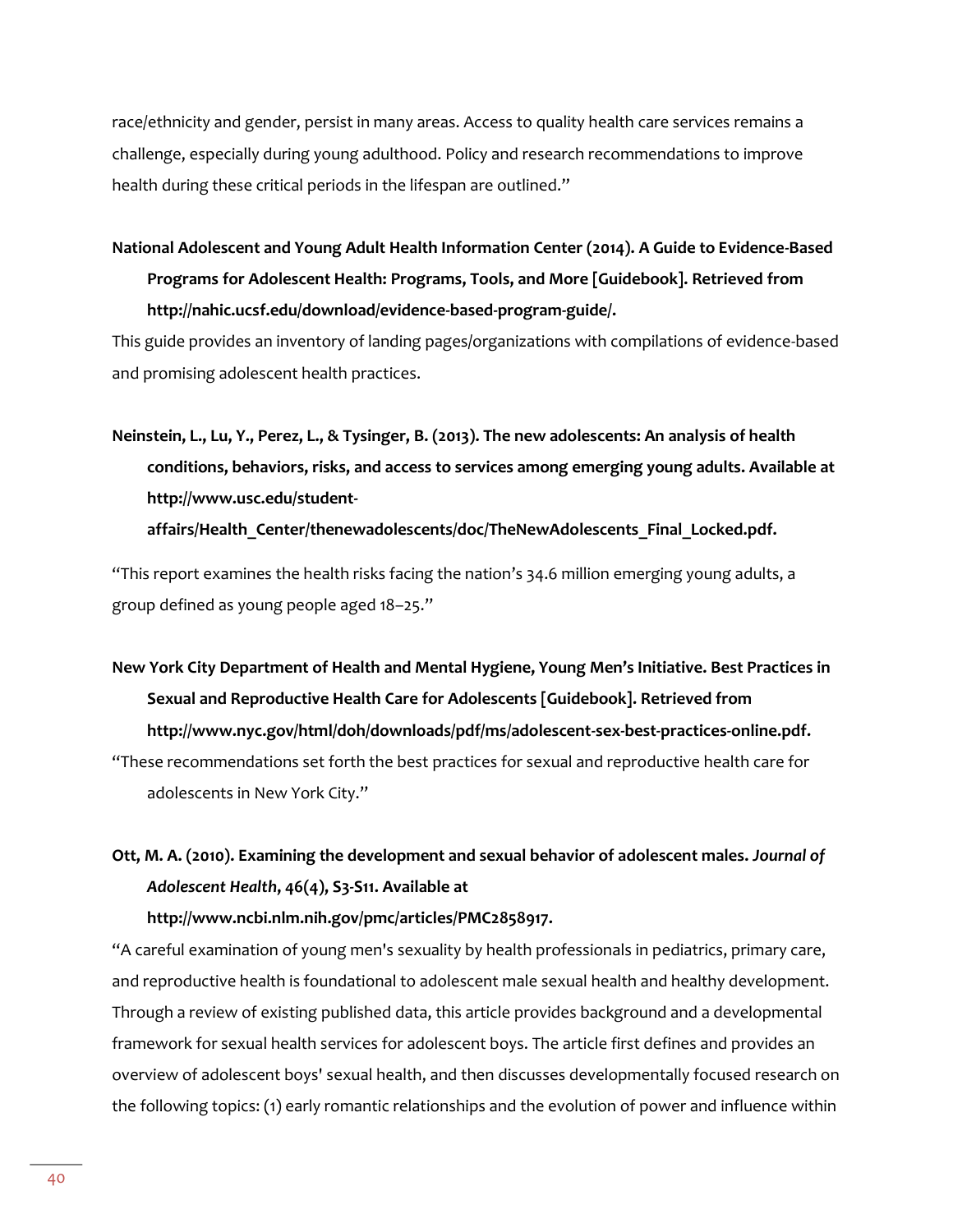these relationships; (2) developmental "readiness" for sex and curiosity; (3) boys' need for closeness and intimacy; (4) adopting codes of masculinity; (5) boys' communicating about sex; and (6) contextual influences from peers, families, and providers. This article concludes by examining the implications of these data for sexual health promotion efforts for adolescent males, including human papillomavirus vaccination."

#### **Physicians for Reproductive Health (2015). Adolescent-Friendly Health Services [PowerPoint slides]. Retrieved fro[m http://prh.org/teen-reproductive-health/arshep-downloads/.](http://prh.org/teen-reproductive-health/arshep-downloads/)**

"This module identifies barriers to health care access faced by adolescents, describes elements of adolescent-friendly health services, and utilizes the HEEADSSS model of patient interviewing."

#### **Physicians for Reproductive Health (2015). Male Adolescent Reproductive and Sexual Health [PowerPoint slides]. Retrieved fro[m http://prh.org/teen-reproductive-health/arshep](http://prh.org/teen-reproductive-health/arshep-downloads/)[downloads/.](http://prh.org/teen-reproductive-health/arshep-downloads/)**

"This module discusses misconceptions around male sexual health and how they affect health care delivery, identifies male-friendly health services, [and] demonstrates how to take a malefocused sexual health history and recognize male genital concerns."

#### **Rafferty J.A., Barbour D. (2015). The importance of close relationships for the health & wellbeing of boys & young men [PowerPoint slides]. Available by request to barbour@patnershipformaleyouth.org**

**Reiter, E.O., & Lee, P.A. (2002). Delayed puberty. Adolescent Medicine Clinics, 13(1), 101. Available at http://www.ncbi.nlm.nih.gov/pubmed/11841958.** 

"Normal puberty is a time of life and a process of development that results in full adult maturity of growth, sexual development, and psychosocial achievement. Delayed puberty describes the clinical condition in which the pubertal events start late (usually > +2.5 SD [standard deviations] later than the mean) or are attenuated in progression. The differential diagnosis includes syndromes of low gonadotropin production, usually constitutional delay of growth and maturation associated with chronic disease, but also an array of gene-mediated disorders, and syndromes of primary gonadal dysfunction with hypergonadotropic hypogonadism, including Turner and Klinefelter syndromes, and a group of acquired and genetic abnormalities. Diagnostic assessment and varied therapeutic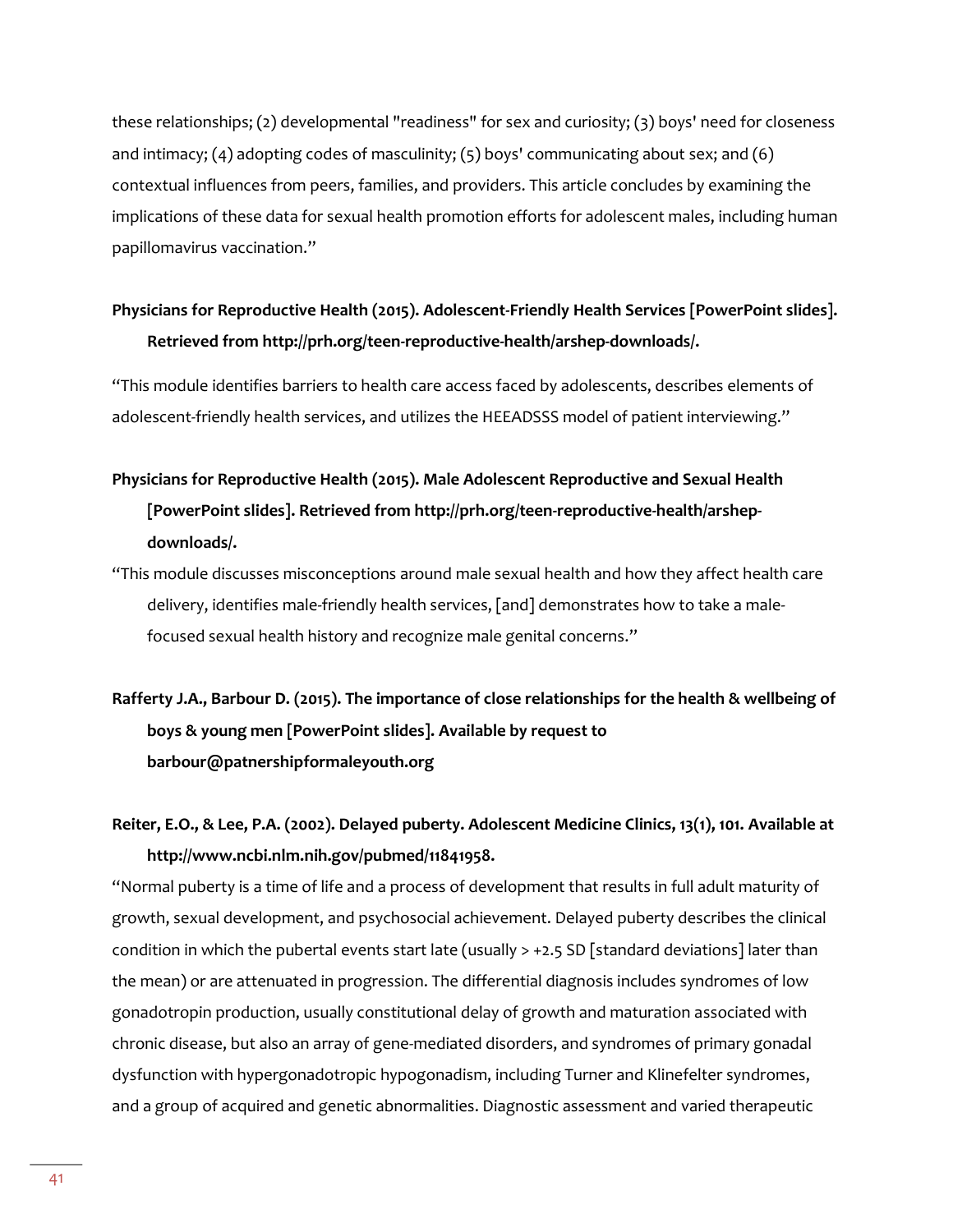modalities are discussed. The issues of androgen or estrogen therapy are important to assess, and growth hormone treatment remains a difficult dilemma."

### **Rickert, V.I., Auslander, B.A., Cox, D.S., Rosenthal, S.L., Rickert, J.A., Rupp, R., & Zimet, G.D. (2014). School-based vaccination of young US males: Impact of health beliefs on intent and first dose acceptance. Vaccine, 32(17), 1982-1987. Available at**

**http://www.ncbi.nlm.nih.gov/pubmed/24492015.** 

"Little is known about adolescent males and their parents with respect to intent and first dose uptake of the human papillomavirus (HPV) vaccine outside of primary care settings. The purpose of this study was to evaluate potential predictors of parental intent to vaccinate (study was conducted in November 2010-December 2012) and of first dose uptake of HPV vaccine among a sample of young adolescent males, 11-15 years of age, who received care at a school-based health center (SBHC). We also examined intent as a potential mediator of the relationships between predictors (health beliefs and perceived spousal agreement) and vaccination. Slightly more than half (n=135 of 249) of parents reported an intention to vaccinate and 28% (n=69) of males received their first dose of the HPV vaccine. Two of three health beliefs were significantly associated with both intention and uptake as was perceived spousal agreement. We found intention to vaccinate was a partial mediator between the perceived benefits of HPV vaccine and first dose acceptance. We also determined that intent was a strong mediator between both general immunization benefits and perceived spousal agreement and first dose uptake. While vaccine uptake was lower than expected, particularly considering that many barriers to vaccine initiation were eliminated because of the SBHC setting, this rate is higher than in traditional settings. After controlling for intent, only perceived benefits of the HPV vaccine remained a significant predictor of first dose acceptance."

#### **Robinson, M., & Robertson, S. (2010). Young men's health promotion and new information communication technologies: Illuminating the issues and research agendas.** *Health Promotion International***, 25(3), 363-370. doi:10.1093/heapro/daq022 [doi]. Available at http://heapro.oxfordjournals.org/content/25/3/363.abstract.**

"The article examines the use of newer, interactive information and communication technologies (ICTs) in young men's health promotion (HP), drawing on gender theory, HP research, and evidence on young men's Internet usage. The focus is on highlighting an agenda for research in terms of emerging issues. New forms of social media ICT (for example 'web 2'-based on-line social networking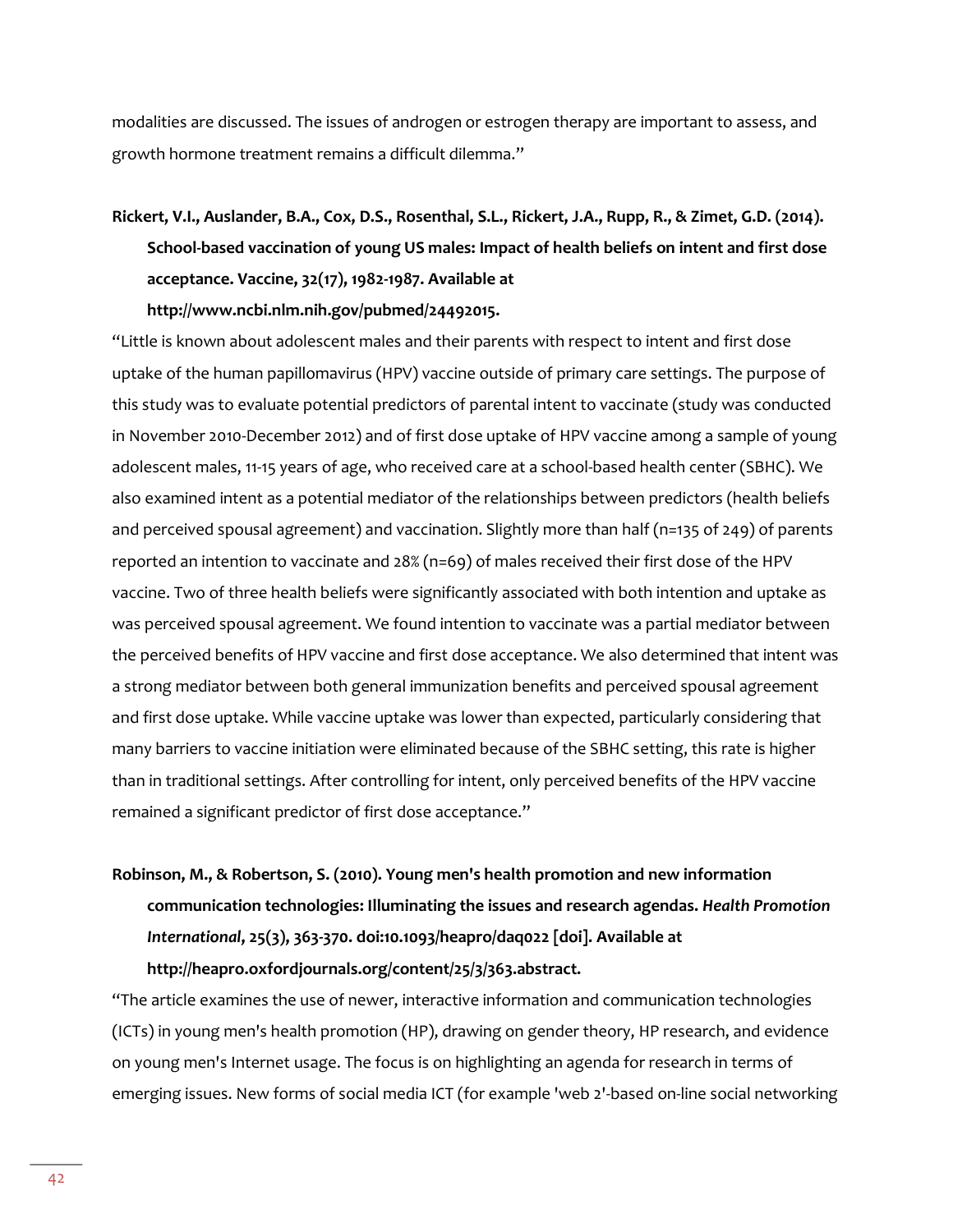sites, micro-blogging services, iPhones, and podcasts) have the potential to enable young men to engage with health information in new and interesting ways. Given concerns about young men's engagement with health services, innovative ICT formats, particularly using the Internet, have been tried. However, issues persist around surfing 'addiction,' quality control, and equal access. Approaches to HP using new ICTs offer distributed control over information content and quality and a lay social context for accessing information. Online communities can potentially legitimize young men's participation in discourses around health, and support sustained engagement. The article discusses how this could support young men to re-conceptualize healthy choices in the context of masculine imperatives and responsible citizenship if specific conditions are met (for trusting engagement) and risks addressed (such as commercial disinformation). The skill requirements for young men to engage effectively with new ICTs are explored, focusing on health literacy (HL). It is predicted that social marketing approaches to HP for young men will increasingly include new ICTs, making specific requirements for HL. These approaches may appeal narrowly to hegemonic masculinities or broadly to multiple masculinities, including those historically marginalized. Recommendations are made for future research."

#### **Sonenstien F. (Editor) (2000). Young Men's Sexual and Reproductive Health [Guidebook]. Retrieved fro[m http://webarchive.urban.org/UploadedPDF/410027.pdf.](http://webarchive.urban.org/UploadedPDF/410027.pdf)**

The publication describes why the time is right for an initiative promoting young men's sexual and reproductive health, why it is so important, how it might be done, and how the U.S. Department of Health and Human Services can help make it happen.

**Teichman, J., Sea, J., Thompson, I.M., & Elston, D.M. (2010). Noninfectious penile lesions.** *American* 

*Family Physician***, 81(2), 167-174. Available at http://www.aafp.org/afp/2010/0115/p167.html.**  "Family physicians commonly diagnose and manage penile cutaneous lesions. Noninfectious lesions may be classified as inflammatory and papulosquamous (e.g., psoriasis, lichen sclerosus, angiokeratomas, lichen nitidus, lichen planus), or as neoplastic (e.g., carcinoma in situ, invasive squamous cell carcinoma). The clinical presentation and appearance of the lesions guide the diagnosis. Psoriasis presents as red or salmon-colored plaques with overlying scales, often with systemic lesions. Lichen sclerosus presents as a phimotic, hypopigmented prepuce or glans penis with a cellophane-like texture. Angiokeratomas are typically asymptomatic, wellcircumscribed, red or blue papules, whereas lichen nitidus usually produces asymptomatic pinhead-sized, hypopigmented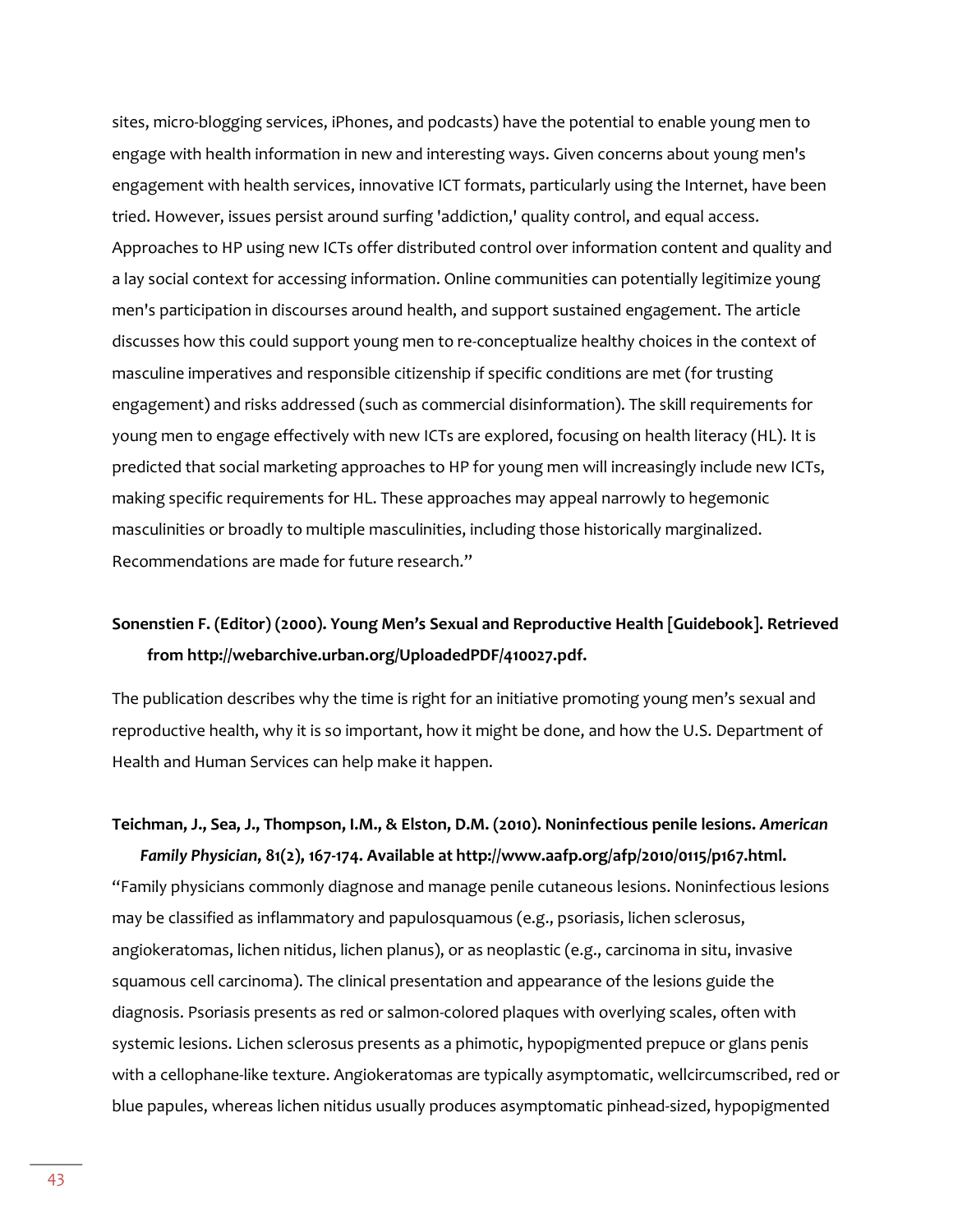papules. The lesions of lichen planus are pruritic, violaceous, polygonal papules that are typically systemic. Carcinoma in situ should be suspected if the patient has velvety red or keratotic plaques of the glans penis or prepuce, whereas invasive squamous cell carcinoma presents as a painless lump, ulcer, or fungating irregular mass. Some benign lesions, such as psoriasis and lichen planus, can mimic carcinoma in situ or squamous cell carcinoma. Biopsy is indicated if the diagnosis is in doubt or neoplasm cannot be excluded. The management of benign penile lesions usually involves observation or topical corticosteroids; however, neoplastic lesions generally require surgery."

#### **Westwood, M., & Pinzon, J. (2008). Adolescent male health.** *Paediatrics & Child Health***, 13(1), 31-36. Available at http://www.ncbi.nlm.nih.gov/pmc/articles/PMC2528816.**

"Although adolescent males have as many health issues and concerns as adolescent females, they are much less likely to be seen in a clinical setting. This is related to both individual factors and the health care system itself, which is not always encouraging and set up to provide comprehensive men's health care. Working with adolescent boys involves gaining the knowledge and skills to address concerns such as puberty and sexuality, substance use, violence, risk-taking behaviors, and mental health issues. The ability to engage the young male patient is critical, and the professional must be comfortable in initiating conversation about a wide array of topics with the teen boy, who may be reluctant to discuss his concerns. It is important to take every opportunity with adolescent boys to talk about issues beyond the presenting complaint, and let them know about confidential care. The physician can educate teens about the importance of regular checkups, and that they are welcome to contact the physician if they are experiencing any concerns about their health or wellbeing. Parents of preadolescent and adolescent boys should be educated on the value of regular health maintenance visits for their sons beginning in their early teen years."